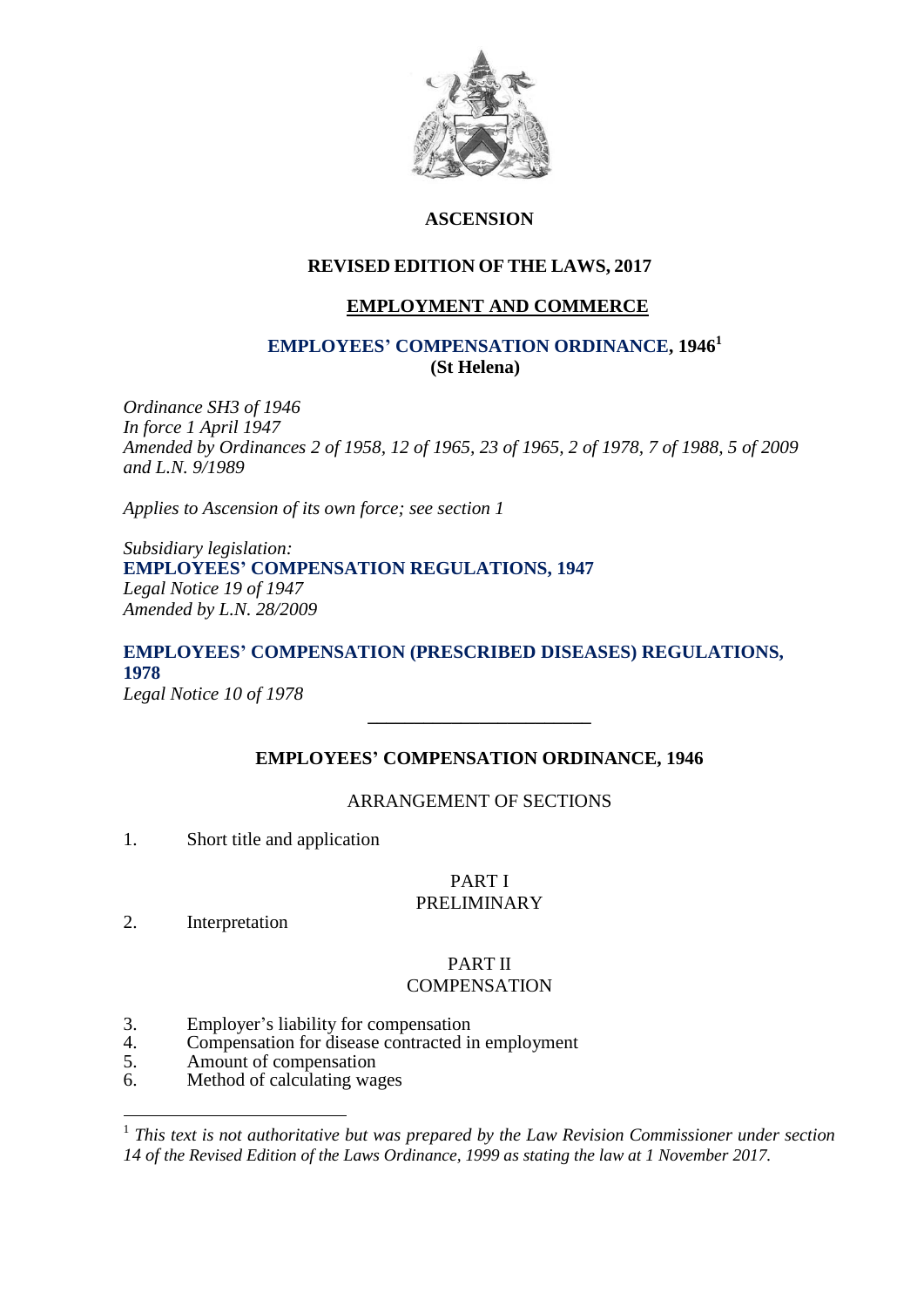- 7. Review
- 8. Payment of lump sum in lieu of payments<br>9. Distribution of compensation
- 9. Distribution of compensation<br>10. Compensation not to be assigned
- 10. Compensation not to be assigned, attached, or charged<br>11 Provisions as to case of bankruptcy of employer
- 11. Provisions as to case of bankruptcy of employer 12 Notice and claim
- 12. Notice and claim<br>13. Medical examination
- 13. Medical examination<br>14 Hospital charges
- 14. Hospital charges<br>15. Sub-contracting
- Sub-contracting
- 16. Remedies both against employer and stranger
- 17. Returns as to compensation
- 18. Contracting out

# PART III

### COMMISSIONER FOR EMPLOYEES' COMPENSATION

- 19. Appointment of Commissioner
- 20. Reference to Commissioner
- 21. Applications to Commissioner<br>22. Powers and procedure of Comm
- 22. Powers and procedure of Commissioner<br>23. Illegal employment
- 23. Illegal employment
- 24. Registration of orders
- 25. Registration of agreements
- 26. Enforcement of orders and agreements
- 27. Effect of failure to register agreement
- 28. Appeals

# PART IV

# REGULATIONS AND RULES

- 29. Regulations and rules
- 30. Money amounts may be amended by Order

Schedule: Injuries deemed to result in permanent partial disablement

AN ORDINANCE to provide for the payment of compensation to employees for injuries suffered in the course of their employment.

### **Short title, application**

**1.** This Ordinance may be cited as the Employees' Compensation Ordinance, and applies to St Helena and Ascension.

# **PART I PRELIMINARY**

# **Interpretation**

**2. (1)** In this Ordinance, unless the context otherwise requires—

**"adult"** and **"minor"** mean respectively a person who is not, and a person who is, under the age of 18 years;

**"agriculture"** includes horticulture and the cultivation of the ground for any purpose, sowing seeds, planting, removing crops, and keeping or breeding livestock, poultry, or bees;

**"Commissioner"** means the Commissioner for Employees' Compensation appointed under section 19;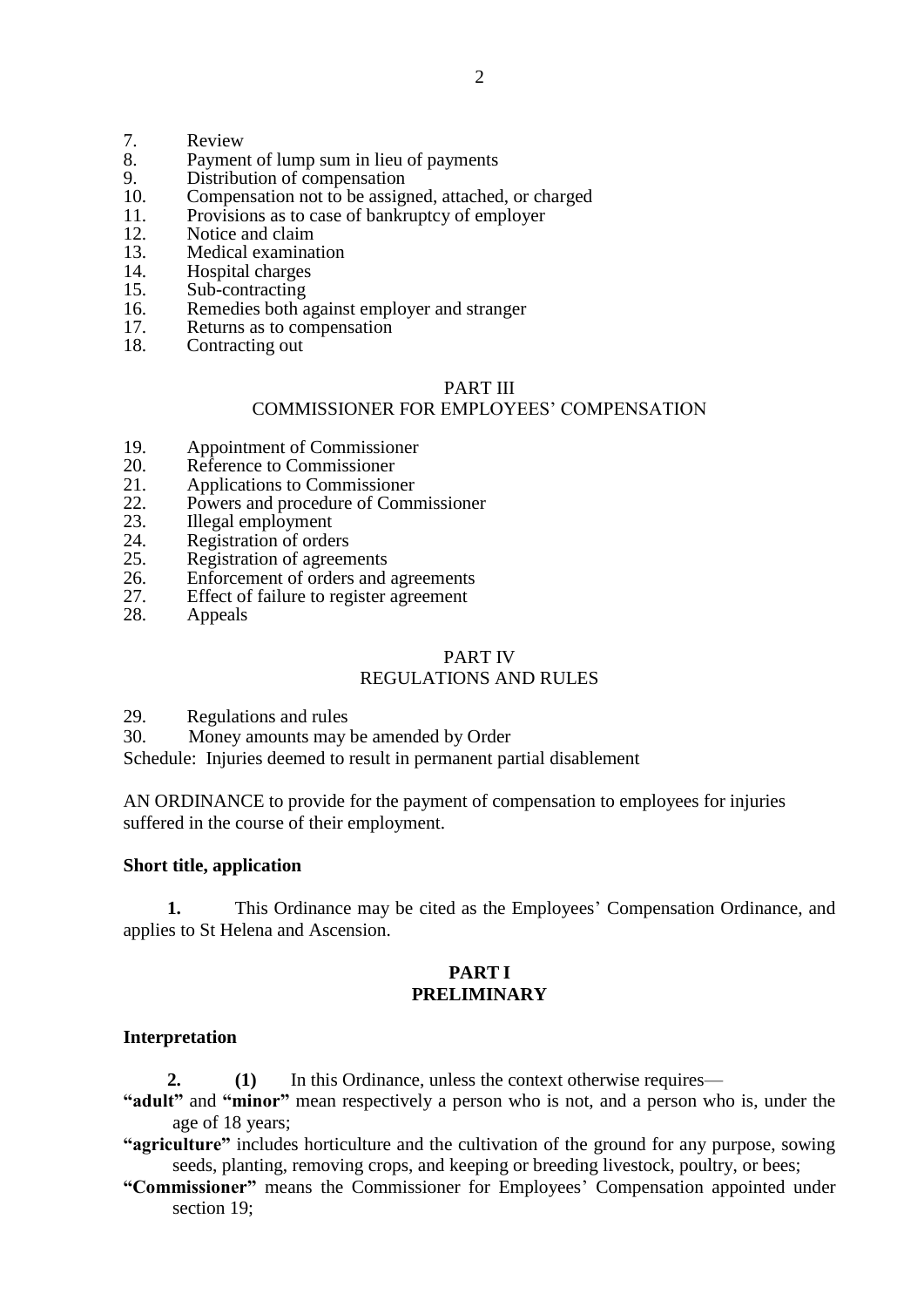**"compensation"** means compensation as provided for by this Ordinance;

- **"dependant"** means, subject to subsection (1A), any member of an employee's family that was wholly or in part dependent upon the earnings of the employee at the time of his or her death or would but for the incapacity due to the accident have been so dependent, and if the employee, being the parent or grandparent of an illegitimate child, leaves such a child so dependent upon his or her earnings or, being an illegitimate child, leaves a parent or grandparent so dependent upon his or her earnings, includes such an illegitimate child and parent or grandparent respectively;
- **"employee"** means, subject to subsection (1B), any person who has entered into or works under a contract of service or apprenticeship with an employer, whether such contract is expressed or implied, is oral or in writing; and also includes a person engaged in plying for hire with any vehicle or vessel the use of which is obtained from the owner thereof under any contract of bailment (other than a hire purchase agreement) in consideration of the payment of a fixed sum or a share in the earnings or otherwise;
- **"employer"** includes Her Majesty in Her Government of St Helena, and any body of persons whether incorporated or not, and any managing agent of an employer and the legal representative of a deceased employer, and
	- *(a)* if the services of an employee are temporarily lent or let on hire to another person by the person with whom the employee has entered into a contract of service or apprenticeship, the latter must, for the purposes of this Ordinance, be deemed to continue to be the employer whilst he is working for that other person;
	- *(b)* in relation to a person engaged in plying for hire with any vehicle or vessel, the use of which is obtained from the owner thereof under a contract of bailment (other than a hire purchase agreement), the owner of the vehicle or vessel must be deemed to be the employer; and
	- *(c)* in relation to a person employed for the purposes of any game or recreation and engaged or paid through a club, the manager, or members of the managing committee of the club, must be deemed to be the employer;
- **"managing agent"** means any person appointed or acting as a representative of another person for the purpose of carrying on such other person's trade or business, but does not include an individual manager subordinate to an employer;
- **"member of a family"** means wife or husband, father, mother, grandfather, grandmother, stepfather, stepmother, son, daughter, grandson, grand-daughter, stepson, stepdaughter, brother, sister, half-brother, half-sister;
- **"outworker"** means a person to whom articles or materials are given out to be made up, cleaned, washed, altered, ornamented, finished, or repaired, or adapted for sale, in his own home or on other premises not under the control or management of the person who gave out the materials or articles;
- **"partial disablement"** means, where the disablement is of a temporary nature, such disablement as reduces the earning capacity of an employee in any employment in which he was engaged at the time of the accident resulting in the disablement, and where the disablement is of a permanent nature, such disablement as reduces his earning capacity in every employment which he was capable of undertaking at that time:

Provided that every injury specified in the Schedule to this Ordinance must be deemed to result in a permanent partial disablement;

**"prescribed disease"** means any disease prescribed by the Governor in Council under section  $4:$ 

**"Registrar"** means the Registrar of the Supreme Court;

**"total disablement"** means such disablement, whether of a temporary or permanent nature, as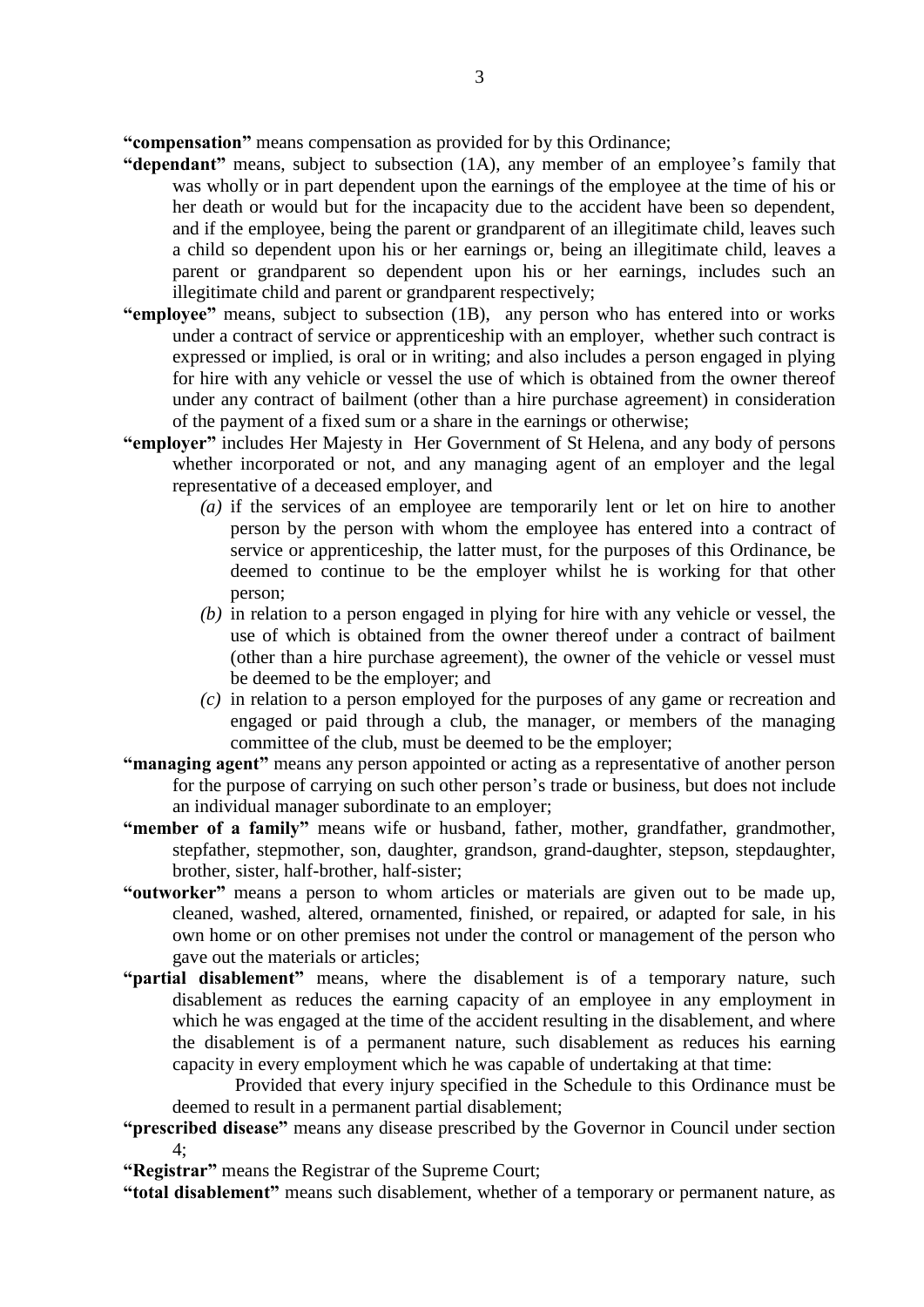incapacitates an employee for all work which he was capable of performing at the time of the accident resulting in such disablement:

Provided that permanent total disablement must be deemed to result from the permanent total loss of the sight of both eyes, or from any combination of injuries specified in the Schedule to this Ordinance, where the aggregate percentage of the loss of earning capacity, as specified in that Schedule against those injuries, amount to one hundred *per centum*;

**"wages"** include any privilege or benefit which is capable of being estimated in money, other than travelling allowance, or the value of any travelling concession, or a contribution paid by the employer towards any pension or provident fund, or a sum paid to an employee to cover any special expenses entailed on him by the nature of his employment.

**(1A)** For the purpose of the definition of **"dependant"** a person is not deemed to be a partial dependant of an employee unless the person was dependent partially on contributions from the employee for the provision of the ordinary necessaries of life suitable for persons in his or her class and position.

**(1B)** The following are not to be regarded as employees for the purposes of this Ordinance—

- *(a)* persons employed to perform work of a casual nature not connected with the employer's trade or business, not employed for the purposes of any game or recreation and engaged or paid through a club;
- *(b)* outworkers;
- *(c)* persons in the naval, military, or air forces of the Crown;
- *(d)* persons in the civil employment of Her Majesty otherwise than in Her Government of St Helena, who have been engaged in a place outside St Helena;
- *(e)* members of the employer's family dwelling in his or her house;
- *(f)* domestic servants;

**(2)** Any reference to an employee who has been injured includes, if the employee is dead, a reference to his or her legal personal representative or to his or her dependants or other person to whom or for whose benefit compensation is payable.

**(3)** The exercise and performance of the powers and duties of a local or other public authority, or of any department of the Government is, for the purposes of this Ordinance, unless a contrary intention appears, deemed to be the trade or business of such authority or department.

# **PART II COMPENSATION**

# **Employer's liability for compensation**

**3. (1)** If personal injury is caused to an employee by accident arising out of and in the course of his or her employment, the employer is liable to pay compensation in accordance with this Ordinance.

- **(1A) T**he employer is not so liable—
- *(a)* respect of any injury which does not result in the total or partial disablement of the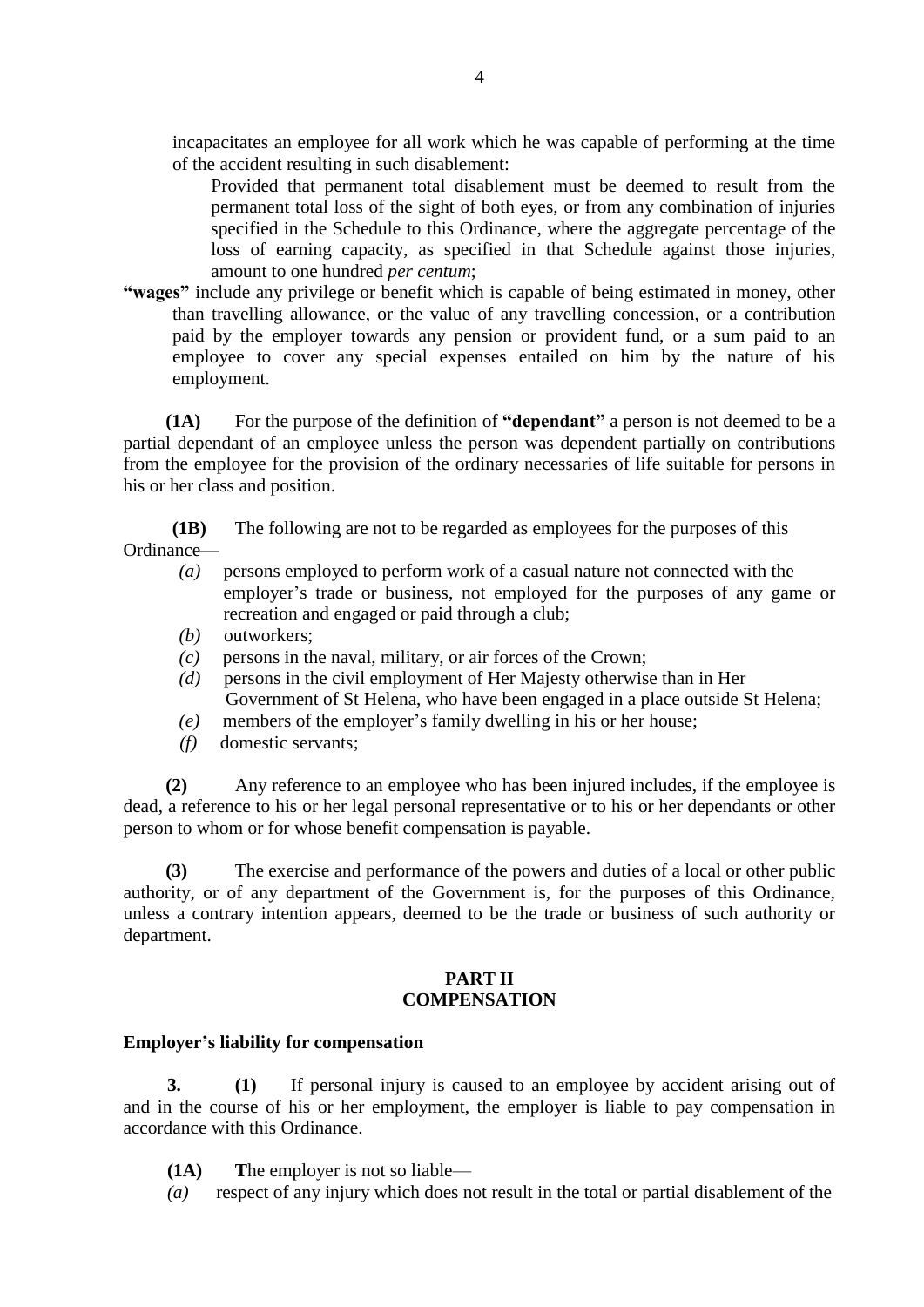employee for a period of at least 3 days;

- *(b)* in respect of any injury to an employee resulting from an accident which is directly attributable to—
	- (i) the employee having been at the time of it under the influence of drink or drugs;
	- (ii) the wilful disobedience of the employee to an order expressly given, or to a regulation or rule expressly made, for the purpose of securing the safety of employees; or
	- (iii) the wilful removal or disregard by the employee of any safety guard or other device which the employee knew to have been provided for the purpose of securing the safety of employees.

**(2)** No compensation is payable to an employee in respect of any disease, unless the disease is solely and directly attributable to a specific injury by accident arising out of and in the course of employment.

**(3)** If the injury was caused by the personal negligence or wilful act of the employer or of some person for whose act or default the employer is responsible, this Ordinance does not affect any civil liability of the employer. In such a case -

- *(a)* the employee may, at his or her option, either claim compensation under this Ordinance or take proceedings independently of this Ordinance;
- *(b)* the employer is not liable to pay compensation for injury to an employee by accident arising out of and in the course of employment both independently of and also under this Ordinance; and
- *(c)* the employer is not liable to any proceedings independently of this Ordinance, except in case of such personal negligence or wilful act as aforesaid.

**(4)** If, within the time prescribed by or under this Ordinance for taking proceedings -

- *(a)* an action is brought to recover damages independently of this Ordinance for injury caused by an accident; and
- *(b)* it is determined in such action or on appeal that the injury is one for which the employer is not liable in such action, but that the employer would have been liable to pay compensation under this Ordinance,

the action must be dismissed.

- **(5)** If an action is dismissed under subsection (4) -
- *(a)* the court in which the action is tried, or, if the determination is the determination on an appeal (by either party) by an appellate tribunal, that tribunal must, if the plaintiff so chooses, proceed to assess such compensation, but may deduct from it all or part of the costs which, in its judgment, have been caused by the plaintiff bringing the action instead of proceeding under this Ordinance;
- *(b)* in any proceeding under that subsection, when the court or appellate tribunal assesses the compensation, it must give a certificate of the compensation it has awarded and the directions it has given as to the deduction of costs, and such certificate has the force and effect of and must be registered as an agreement under this Ordinance;
- *(c)* an appellate tribunal may, instead of itself assessing such compensation, remit the case to the Commissioner for the assessment of the compensation, and in such case may order the Commissioner to deduct from the amount of compensation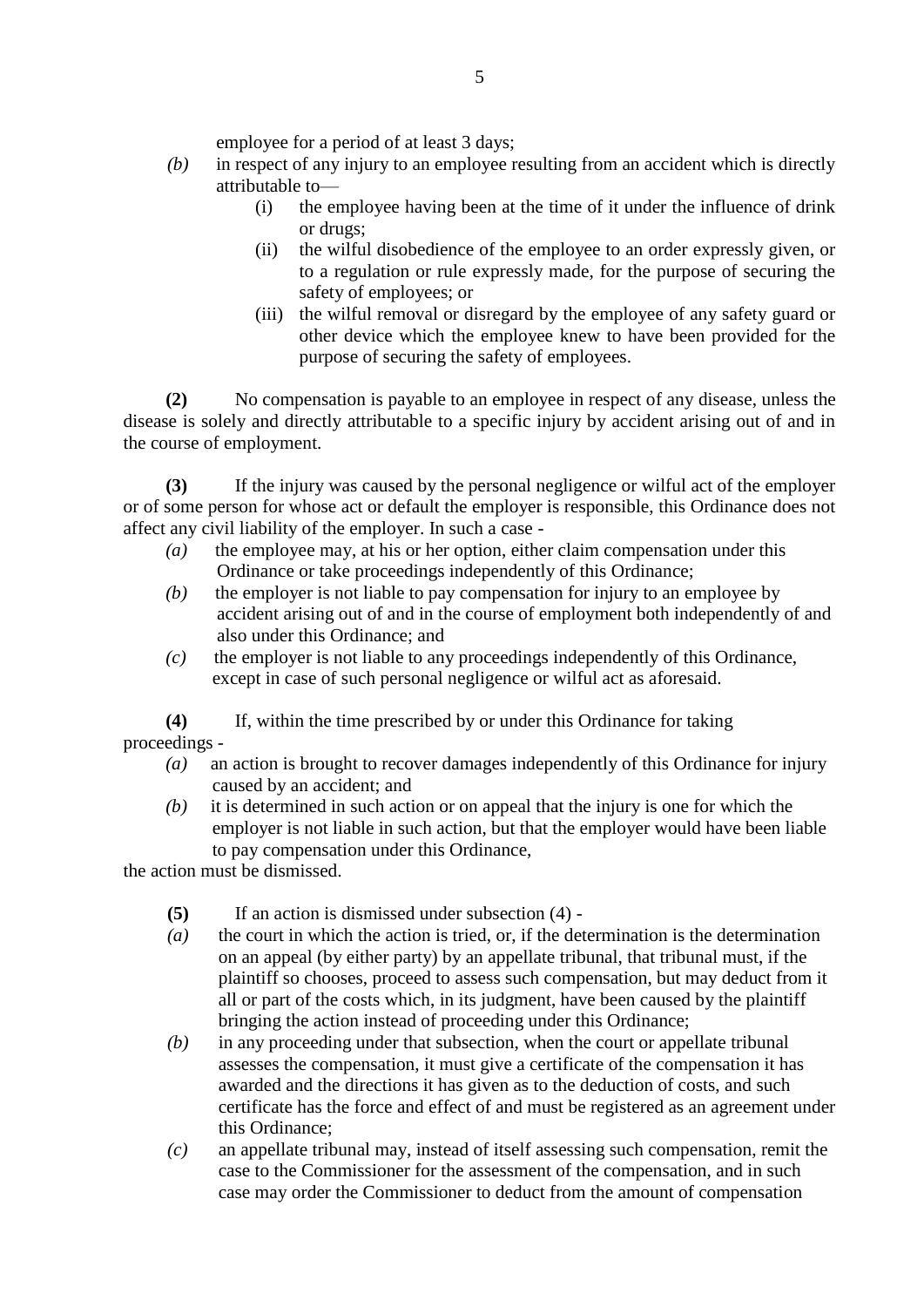assessed by the Commissioner all or part of such cost.

# **Compensation for disease contracted in employment**

**4. (1)** The term **"personal injury"** as used in this Ordinance includes the effects of a prescribed disease, whether cumulative or not, and any employee who proves disablement due to a prescribed disease which he or she has contracted in the course of and arising out of the nature of his or her employment is entitled to compensation.

**(2)** For the purpose of this Ordinance, a disease may be prescribed by the Governor in Council by regulations, if satisfied that it—

- *(a)* ought to be treated, having regard to its causes and incidence and any other relevant considerations, as a risk of occupation, and not as a risk common to all persons; and
- *(b)* is such that, in the absence of special circumstances, the attribution of particular cases to the nature of the employment can be established or presumed with reasonable certainty.

**(3)** The compensation payable in respect of disablement caused by a prescribed disease and the conditions for receipt of such benefit, is the same as in the case of personal injury by accident arising out of and in the course of a person's employment, subject however, to the power to make different provision by regulations as respects any matter which is to be prescribed.

# **Amount of compensation**

- **5. (1)** Subject to this Ordinance, the amount of compensation is as follows—
- *(a)* if death results from the injury and the employee—
	- (i) leaves a dependant or dependants wholly dependent upon his or her earnings - a sum equal to 36 months' wages or £8,000 whichever is the less;
	- (ii) does not leave a dependant or dependants wholly dependent upon his or her earnings, but leaves a dependant or dependants in part so dependent - a sum not exceeding the amount of compensation payable under the preceding subparagraph that is agreed upon, or, in default of agreement, that is awarded by the Commissioner as being reasonable and proportionate to the injury to the dependant or dependants;
- *(aa)* in addition to any sum payable under paragraph (a) (i) and (ii), if death results from the injury the employer must pay the reasonable expenses (not exceeding £200) of the burial of the deceased employee;
- *(b)* if permanent total disablement results from the injury—
	- (i) in the case of an adult a sum equal to 48 months' wages or £9,000, whichever is less,
	- (ii) in the case of a minor a sum equal to 96 months' wages or £9,000, whichever is less;
- *(ba*) if an injury results in total permanent disablement of such a nature that the injured employee needs the constant help of another person, additional compensation must be paid of 1/5 of the amount otherwise payable under paragraph (b) this sub paragraph;
- *(c)* if permanent partial disablement results from the injury—
	- (i) in the case of an injury specified in the Schedule the percentage of the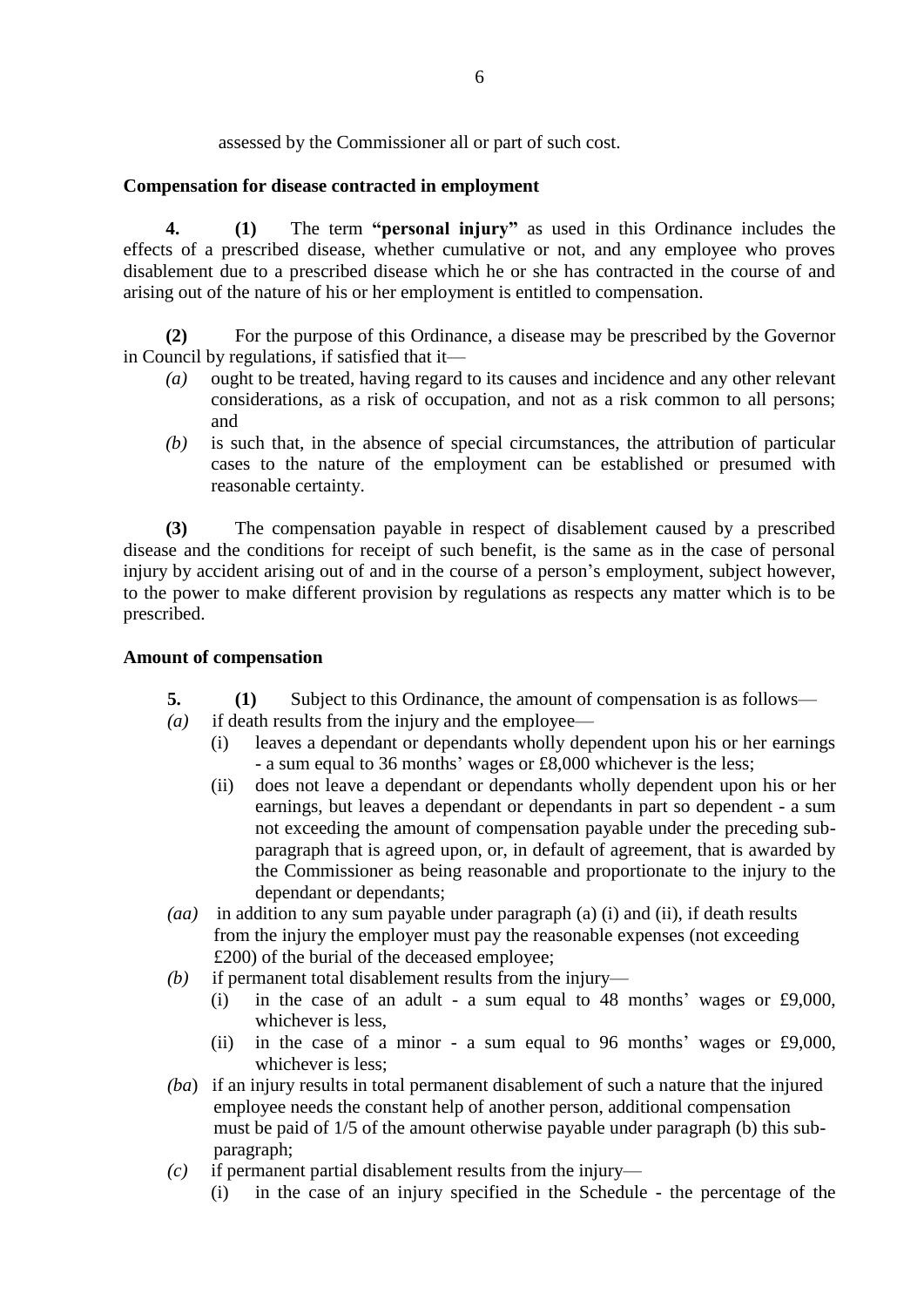compensation which would have been payable in the case of permanent total disablement specified in the Schedule as being the percentage of the loss of earning capacity caused by that injury; and

- (ii) in the case of an injury not specified in the Schedule -the percentage of the compensation payable in the case of permanent total disablement as is proportionate to the loss of earning capacity permanently caused by the iniury;
- *(ca)* if more injuries than one are caused by the same accident, the amount of the compensation payable under paragraph (c) must be aggregated, but not so in any case as to exceed the amount which would have been payable if permanent total disablement had resulted from the injuries;
- *(d)* if temporary disablement, whether total or partial, results from the injury, a halfmonthly payment payable on the 16th day from the date of the disablement, and thereafter half-monthly during the disablement or during a period of 5 years, whichever period is shorter—
	- (i) in the case of an adult of a sum equal to 1/4 of his or her monthly wages, and
	- (ii) in the case of a minor of a sum equal to 1/3 of his or her monthly wages;
- *(da)* there must be deducted from any payments to which the employee is entitled under this section, any amount or allowance which the employee received from the employer by way of compensation during the period of disablement prior to the receipt of such payments, and no half-monthly payment under this section may in any case exceed the amount (if any) by which half the amount of the monthly wages of the employee before the accident exceeds half the amount of such wages as he or she is earning, or is able to earn, in some suitable employment or business after the accident;
- *(e)* if the incapacity lasts less than 4 weeks, no compensation is payable in respect of the first 3 days.

**(2)** On the ceasing of the disablement before the date on which any half-monthly payment falls due, there is payable in respect of that half month a sum proportionate to the duration of the disablement in that half month.

# **Method of calculating wages**

**6. (1)** For the purposes of section 5 the monthly wages of an employee are to be calculated as follows—

- *(a)* if the employee has, during a continuous period of not less than 12 months immediately preceding the accident, been in the service of the employer who is liable to pay compensation, the monthly wages of the employee are 1/12 of the total wages which have fallen due for payment to him of her by the employer in the last 12 months of that period;
- *(b)* in other cases, the monthly wages are 30 times the total wages earned in respect of the last continuous period of service immediately preceding the accident from the employer who is liable to pay compensation, divided by the number of days comprising such period;
- *(c)* if the amount of the monthly wages arrived at by a calculation under paragraph *(a)* or  $(b)$  is more than £160, such monthly wages must be assumed to be £160.
- **(2)** A period of service is, for the purposes of this section, deemed to be continuous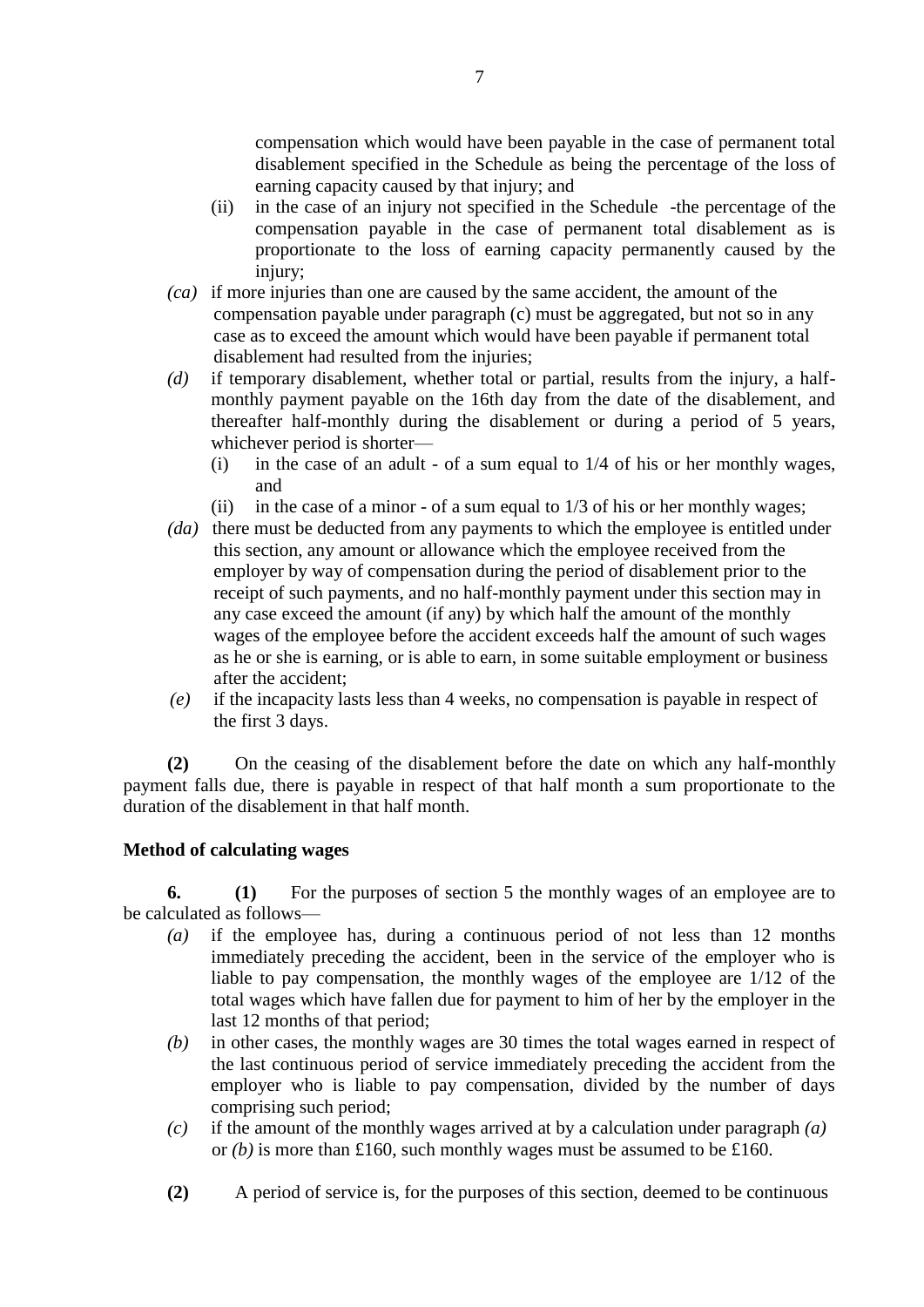if it has not been interrupted by a period of absence from work exceeding 14 days.

# **Review**

**7. (1)** Any half-monthly payment payable under this Ordinance either under an agreement between the parties or under the order of the Commissioner may be reviewed by the Commissioner -

- *(a)* on the application either of the employer or of the employee accompanied by the certificate of a medical practitioner that there has been a change in the condition of the employee; or
- *(b)* subject to any regulations made under this Ordinance, on application made without such certificate.

**(2)** Any half-monthly payment may, on review under this section, subject to this Ordinance, be continued, increased, decreased or ended, or, if the accident is found to have resulted in permanent disablement, be converted to the compensation payment to which the employee is entitled less any amount which he or she has already received by way of halfmonthly payments.

# **Payment of lump sum in lieu of payments**

**8.** Any right to receive half-monthly payments may, by agreement between the parties or, if the parties cannot agree and the payments have been continued for not less than 6 months, on the application of either party to the Commissioner, be redeemed by the payment of a lump sum of an amount agreed to by the parties or determined by the Commissioner, as the case may be.

# **Distribution of compensation**

**9. (1)** Compensation payable where the death or disablement of an employee has resulted from an injury must be deposited with the Registrar and any sum so deposited must, subject to subsection (2), be paid by way of periodic payments—

- *(a)* in the case of compensation arising from the death of an employee to the dependants of the deceased employee in such proportion as the Commissioner thinks fit; or
- *(b)* in the case of compensation arising from the permanent disablement of an employee - to the employee.

**(2)** The Commissioner may pay to the employee or a dependant of a deceased employee, as the case may be, by way of a lump sum the whole or such proportion of the compensation referred to in subsection (1), if the Commissioner is satisfied that such lump sum will be properly utilised.

**(3)** Any other compensation payable under this Ordinance may be deposited with the Registrar, and, when so deposited must be paid by the Registrar to the person entitled to it.

**(4)** The receipt of the Registrar is be a sufficient discharge in respect of any amount deposited with the Registrar under this Ordinance.

**(5)** On the deposit of any money under subsection (1), the Registrar -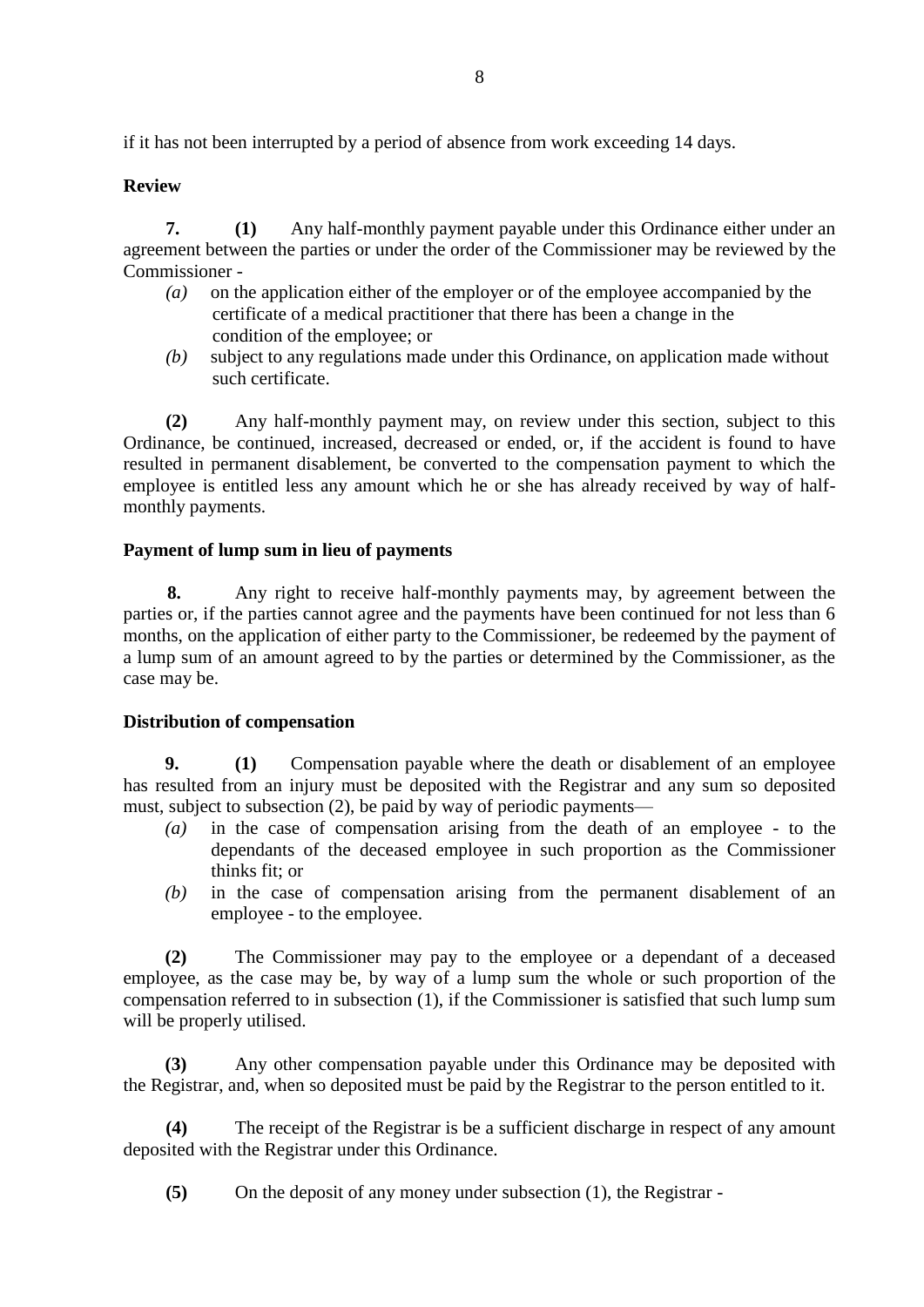- *(a)* may deduct from it the actual cost of the employee's funeral expenses, to an amount not exceeding £50, and pay the same to the person by whom such expenses were incurred; and
- *(b)* must, if the Registrar thinks necessary, cause notice to be published or to be served on each dependant in a manner the Registrar thinks fit, calling upon the dependants to appear before the Commissioner on a date the Commissioner fixes for determining the distribution of the compensation.

**(5A)** If the Commissioner is satisfied, after any enquiry which he or she considers necessary, that no dependant exists, the Commissioner must direct the Registrar to repay the balance of the money to the employer by whom it was paid. The Registrar must, on application by the employer, furnish a statement showing in detail all disbursements made.

**(6)** If a half-monthly payment is payable under this Ordinance to an employee under any legal disability, the Commissioner may, on his or her own initiative or on application made for the purpose, order that the half-monthly payment be paid during the disability to any dependant of the employee or to any other person whom the Commissioner thinks best fitted to provide for the welfare of the employee.

**(7)** If, on application made for the purpose or otherwise, the Commissioner is satisfied that, on account of neglect of children on the part of a parent, or on account of the variation of the circumstances of any dependant, or for any other sufficient cause, an order of the Commissioner as to the distribution of any sum paid as compensation or as to the manner in which any sum payable to any such dependant is to be invested, applied or otherwise dealt with ought to be varied, the Commissioner may make such order for the variation of the former order as the Commissioner thinks just in the circumstances of the case.

- **(8)** No order under subsection (7) prejudicial to any person may be made -
- *(a)* unless the person has been given an opportunity of showing cause why the order should not be made:
- *(b)* in any case in which it would involve the repayment by a dependant of any sum already paid to him or her.

# **Compensation not to be assigned, attached, or charged**

 **10.** Except as provided by this Ordinance, no compensation payment payable under it is capable of being assigned, charged or attached or passing to any person other than the employee by operation of law, nor must any claim be set off against the same such compensation.

# **Provision as to case of bankruptcy of employer**

**11. (1)** If any employer has entered into a contract with any insurers in respect of any liability under this Ordinance to any employee, then, in the event of the employer becoming bankrupt, or making a composition or arrangement with creditors, or, if the employer is a company, in the event of the liquidation of the company -

- *(a)* the rights of the employer against the insurers as respects that liability are, notwithstanding any other law, transferred to and vest in the employee; and
- *(b)* upon any such transfer the insurers have the same rights and remedies and are subject to the same liabilities as if they were the employer, so however that the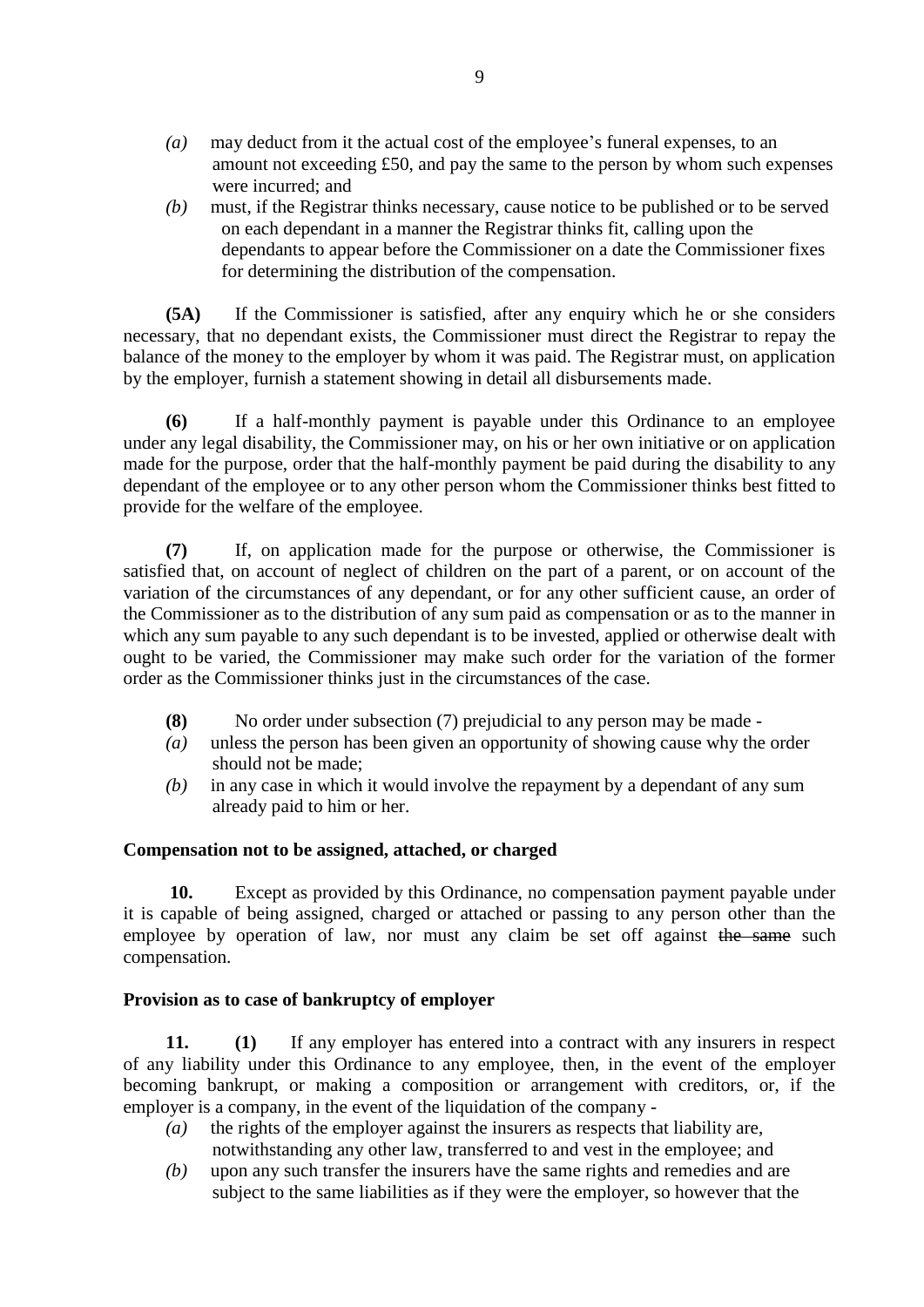insurers are not be under any greater liability to the employee than they would have been under to the employer.

**(2)** If the liability of the insurers to the employee is less than the liability of the employer to the employee, the employee may prove for the balance in the bankruptcy or liquidation, as the case may be.

**(3)** The amount due in respect of any compensation or liability for compensation accrued before the date of the filing of the petition must be paid in priority to other debts in accordance with the provisions of the applicable bankruptcy law.

**(4)** If the compensation is a half-monthly payment, the amount due in respect of it is, for the purposes of subsection (3), the amount of the lump sum for which the half-monthly payment could, if redeemable, be redeemed if the employer made an application for that purpose under this Ordinance.

# **Notice and claim**

**12. (1)** Proceedings for the recovery under this Ordinance of compensation for an injury caused by an accident are not maintainable unless -

- *(a)* notice of the accident has been given as soon as practicable after it happened and before the employee has voluntarily left the employment in which he or she was injured; and
- *(b)* the claim for compensation has been made within 6 months from the occurrence of the accident or, in case of death, within 6 months from the time of death:
- **(1A)** Subsection (1) is subject to the following provisos—
- *(a)* the want of or any defect or inaccuracy in a notice under that subsection is not a bar to the maintenance of proceedings if the employer is proved to have had knowledge of the accident from any other source at or about the time of the accident, or if it is found in the proceedings for settling the claim that the employer is not, or would not, if a notice or an amended notice were then given and the hearing postponed, be prejudiced in the employer's defence by the want, defect or inaccuracy or that such want, defect or inaccuracy was occasioned by a mistake, absence from St Helena, or other reasonable cause; and
- *(b)* the failure to make a claim within the period specified in subsection (1) is not a bar to the maintenance of such proceedings if it is found that the failure was occasioned by mistake, absence from St Helena or other reasonable cause.
- **(2)** Notice in respect of an injury under this Ordinance -
- *(a)* may be given either in writing or orally to the employer (or if there is more than one employer to one of them), or to any foreman or other official under whose supervision the employee is employed, or to any person designated for the purpose by the employer;
- *(b)* must give the name and address of the person injured; and
- *(c)* must state in ordinary language the cause of the injury and the date at which the accident happened.

**(3)** If the employer is a body of persons, corporate or unincorporated, the notice, if in writing, may be given by delivering it to the employer at the office, or, if there is more than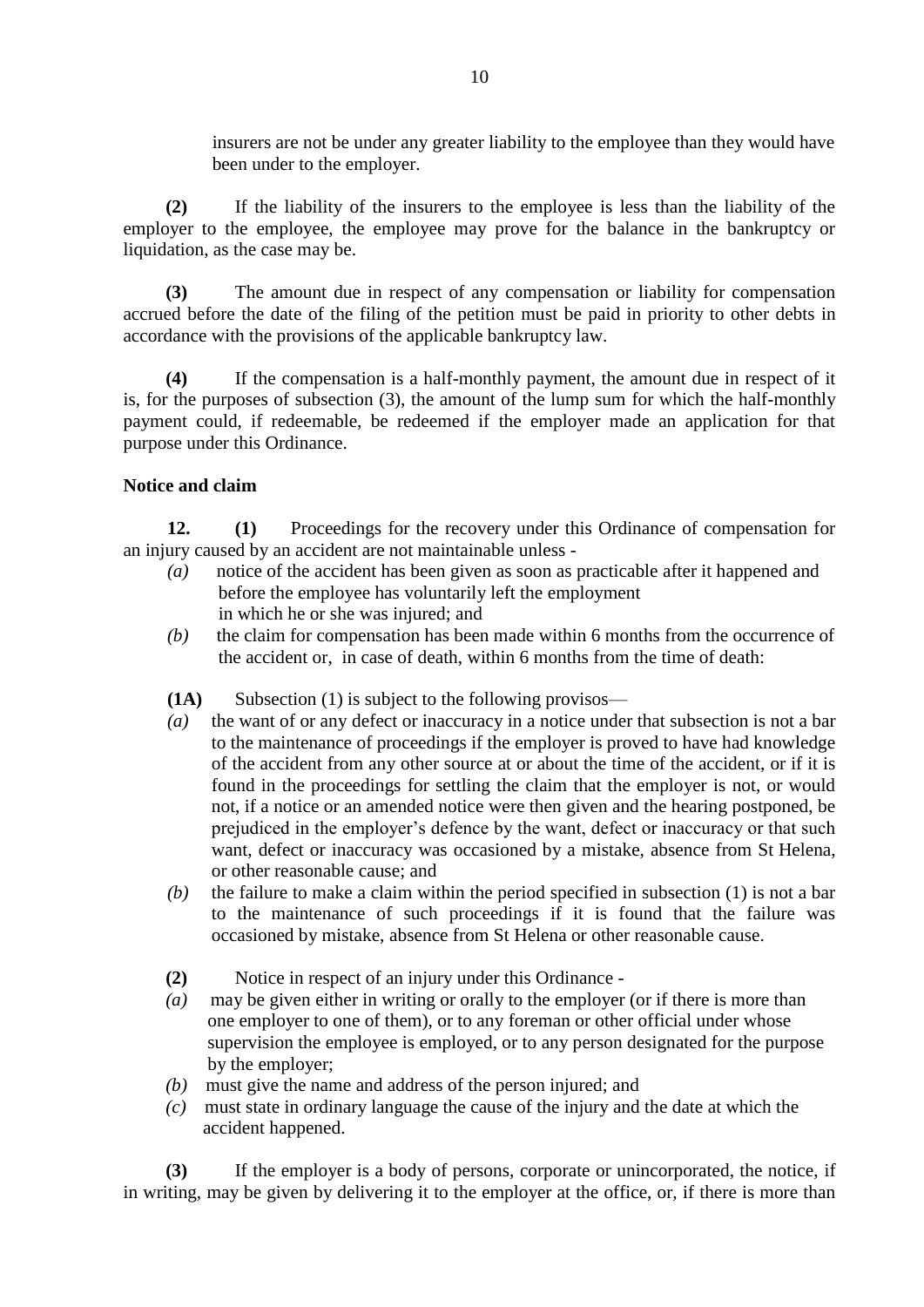one office, any one of the offices, of the body.

# **Medical examination**

**13. (1)** If an employee has given notice of an accident, or if an accident has occurred in respect of which the necessity of giving notice under this Ordinance is dispensed with, an employee must, if the employer offers to have the employee examined free of charge by a medical practitioner, submit himself or herself for such examination, and any employee who is in receipt of a half-monthly payment under this Ordinance must, if so required, submit himself or herself for such examination from time to time, subject to subsection (1A).

**(1A)** An employee is not required to submit himself or herself for examination by a medical practitioner except in accordance with regulations made under this Ordinance, nor at more frequent intervals than are prescribed.

**(2)** If an employee, on being required to do so by the employer under subsection (1), or by the Commissioner at any time, refuses to submit himself or herself for examination by a medical practitioner or in any way obstructs the same, his or her right to compensation is suspended during the continuance of such refusal or obstruction, unless, in the case of refusal, the employee was prevented by any sufficient cause from so submitting himself or herself.

**(3)** If an employee, whose right to compensation has been suspended under subsection (2), dies without having submitted himself or herself for medical examination as required by that subsection, the Commissioner may, if he or she thinks fit, direct the payment of compensation to the dependants of the deceased employee.

**(4)** If under subsection (2) a right to compensation is suspended, no compensation is payable in respect of the period of suspension.

**(5)** If an injured employee has refused to be attended by a medical practitioner whose services have been offered to the employee by the employer free of charge, or, having accepted such offer, has deliberately disregarded the instructions of the medical practitioner, then, if it is thereafter proved that -

- *(a)* the employee has not been regularly attended by a medical practitioner;
- *(b)* the refusal, failure or disregard was unreasonable in the circumstances of the case; and
- *(c)* the injury has been aggravated by the refusal, failure or disregard,

the injury and resulting disablement are deemed to be of the same nature and duration as they might reasonably have been expected to be if the employee had been regularly attended by a medical practitioner, and compensation, if any, is payable accordingly.

# **Medical charges**

**14.** An employer must, in addition to the payment of compensation to an injured employee, pay to or on behalf of the employee (whether directly or by way of insurance) the cost of all medical aid and such surgical and pharmaceutical aid as is reasonably necessary in consequence of the accident that gave rise to the injury to the employee.

# **Sub-contracting**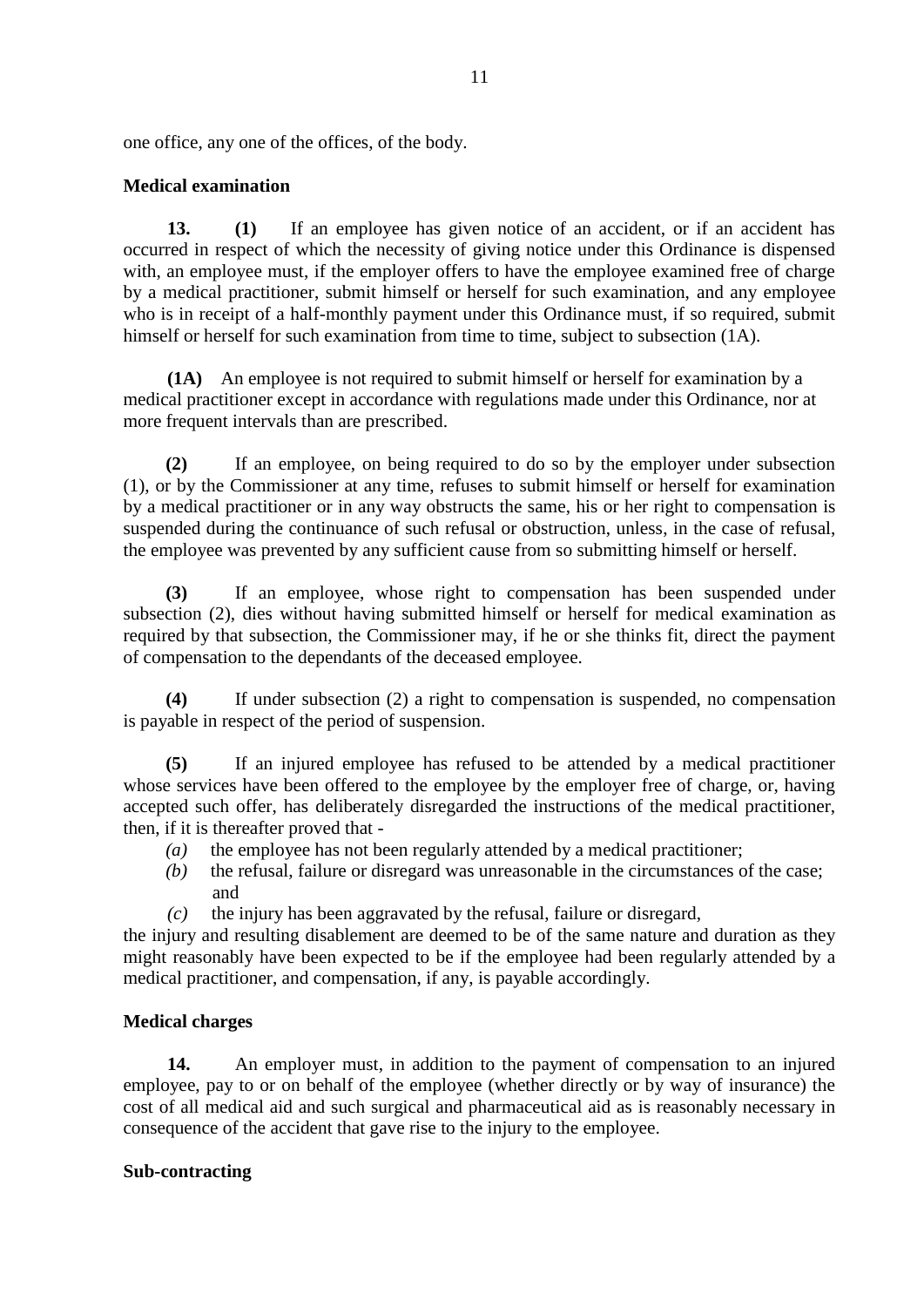**15. (1)** If any person ('**the principal'**) in the course of or for the purpose of trade or business, contracts with any other person **('the contractor'**) for the execution by or under the contractor of the whole or any part of any work undertaken by the principal -

- *(a)* the principal is liable to pay to any employee employed in the execution of the work any compensation under this Ordinance which the principal would have been liable to pay if that employee had been immediately employed by the principal; and
- *(b)* if compensation is claimed from or proceedings are taken against the principal, then, in the application of this Ordinance, references to the principal are to be substituted for references to the employer, except that the amount of compensation is to be calculated with reference to the earnings of the employee under the employer by whom he or she is immediately employed.
- **(2)** If the principal is liable to pay compensation under this section -
- *(a)* the principal is entitled to be indemnified by any person who would have been liable to pay compensation to the employee independently of this section; and
- *(b)* all questions as to the right to and the amount of any such indemnity must, in default of agreement, be settled by the Commissioner.

**(3)** This section does not prevent an employee recovering compensation under this Ordinance from the contractor instead of the principal.

**(4)** This section does not apply in any case where the accident occurred elsewhere than on, or in, or about premises on which the principal has undertaken to execute the work, or which are otherwise under the control or management of the principal.

# **Remedies both against employer and stranger**

**16.** If the injury for which compensation is payable under this Ordinance was caused under circumstances creating a legal liability in some person other than the employer to pay damages in respect of it—

- *(a)* the employee may take proceedings both against that person to recover damages and against any person liable to pay compensation under this Ordinance for such compensation, but is not entitled to recover both damages and compensation; and
- *(b)* if the employee has recovered compensation under this Ordinance
	- (i) the person by whom the compensation was paid, and any person who has been called on to pay an indemnity under section 15 is entitled to be indemnified by the person so liable to pay damages as aforesaid; and
	- (ii) all questions as to the right to and amount of any such indemnity must, in default of agreement, be settled by action or, by consent of the parties, by the Commissioner.

# **Returns as to compensation**

**17. (1)** The Governor may, by public notice, direct that every person employing employees, or that any specified class of such persons, must send at a time and in a form and to a person specified in the notice, a correct return specifying the number of injuries in respect of which compensation has been paid by the employer during the previous year and the amount of such compensation, together with any other particulars as to the compensation the Governor directs.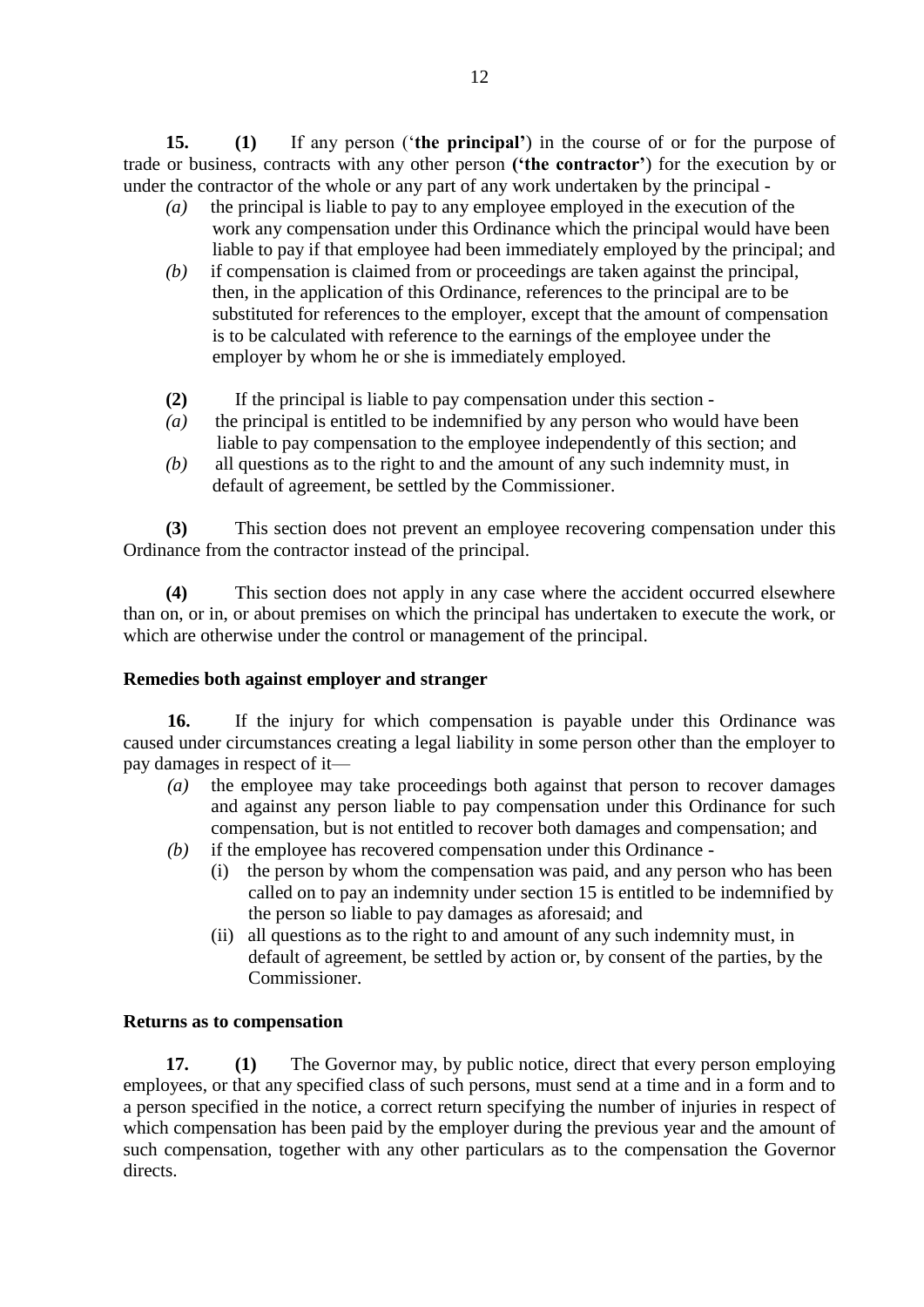**(2)** A person failing to comply with subsection (1) commits an offence. Penalty: A fine of £5.

### **Contracting out**

**18.** Any contract or agreement, whereby an employee relinquishes any right of compensation from the employer for personal injury arising out of or in the course of his or her employment, is null and void in so far as it purports to remove or reduce the liability of any person to pay compensation under this Ordinance.

# **PART III COMMISSIONER FOR EMPLOYEES' COMPENSATION**

### **Appointment of Commissioner**

**19. (1)** The Governor may appoint any person to be the Commissioner for Employees' Compensation.

**(2)** The Commissioner may, for the purpose of deciding any matter referred to the Commissioner for decision under this Ordinance, appoint one or more persons possessing special knowledge of any matter relevant to the matter under enquiry to assist the Commissioner in holding the enquiry.

### **Reference to Commissioner**

**20. (1)** If any question arises in any proceedings under this Ordinance as to the liability of any person to pay compensation, including any question as to whether a person injured is or is not an employee, or as to the amount or duration of compensation, including any question as to the nature or extent of disablement, the question must, in default of agreement, be settled by the Commissioner.

- **(2)** No court has jurisdiction -
- *(a)* to settle, decide or deal with any question which is by or under this Ordinance required to be settled, decided or dealt with by the Commissioner; or
- *(b)* except as provided in this Ordinance or any rule or regulation made under it, to enforce any liability incurred under this Ordinance.

#### **Applications to Commissioner**

**21. (1)** No application for the settlement of any matter by the Commissioner may be made unless and until some question has arisen between the parties in connection with the matter, which they have been unable to settle by agreement.

**(2)** If any such question has arisen, the application may be made in a form, and must be accompanied by any fee, as prescribed and must contain, in addition to any prescribed particulars, the following particulars—

- *(a)* a concise statement of the circumstances in which the application is made, and the relief or order which the applicant claims;
- *(b)* in the case of a claim for compensation against an employer, the date of service of notice of the accident on the employer, and, if such notice has not been served or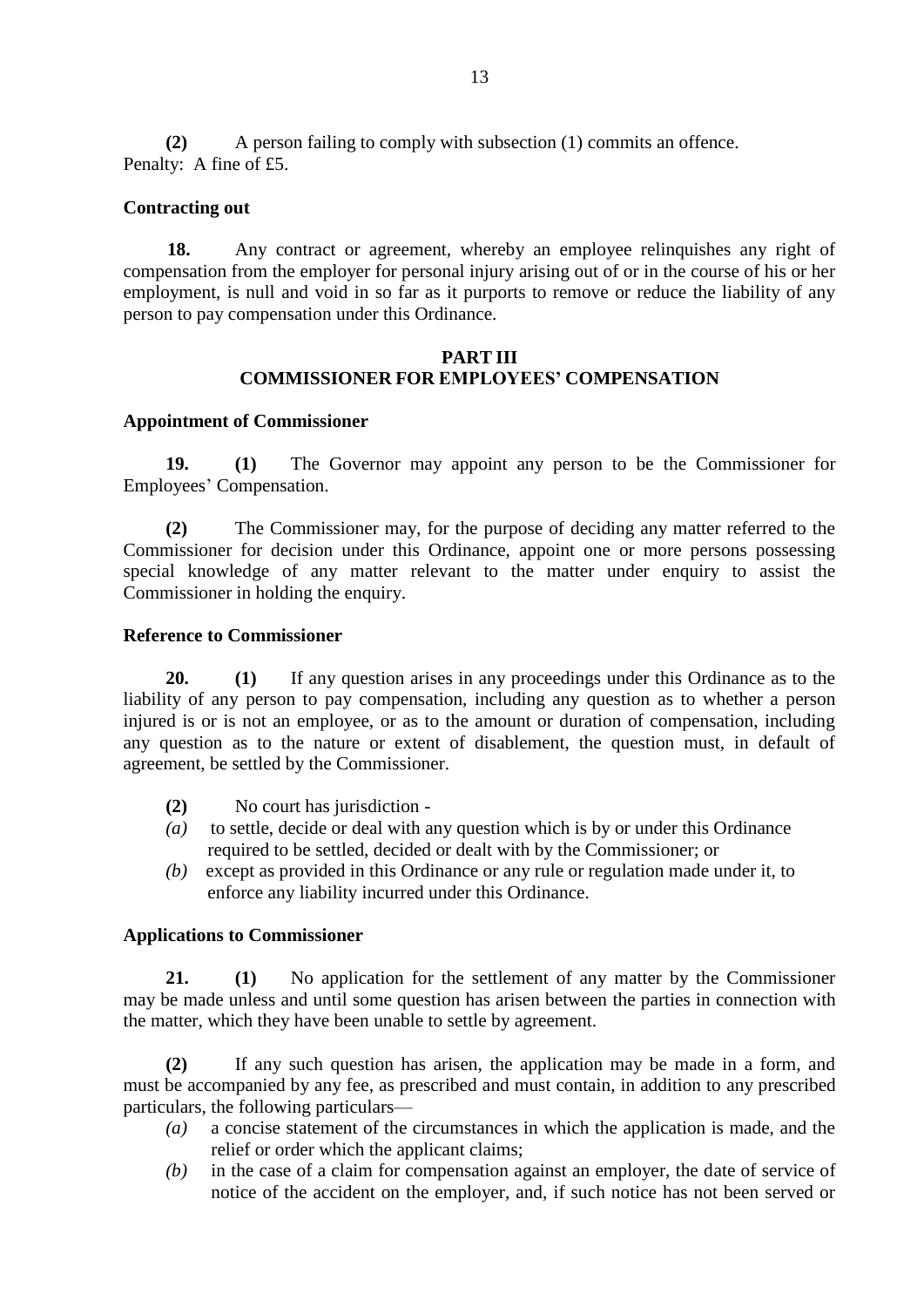has not been served in due time, the reason for the omission;

- *(c)* the names and addresses of the parties; and
- *(d)* a concise statement of the matters on which agreement has, and of those on which agreement has not, been come to.

**(3)** If the applicant is illiterate or for any other reason is unable to provide the required information in writing, the application must, if the applicant so desires, be prepared under the direction of the Registrar.

# **Powers and procedure of Commissioner**

**22.** The Commissioner has all the powers of a magistrate for the purpose of enforcing the attendance of witnesses, compelling the production of documents and material objects, administering oaths and taking evidence, amending any defect or error in any proceeding, enlarging the time appointed for taking any proceeding or for doing any act, and punishing for contempt of court.

# **Illegal employment**

**23.** If, on any proceedings for the recovery of compensation under this Ordinance, it appears to the Commissioner that the contract of service or apprenticeship under which the injured person was working at the time when the accident causing the injury happened was illegal, the Commissioner may if, having regard to all the circumstances of the case he or she thinks proper so to do, deal with the matter as if the injured person had at the time aforesaid been a person working under a valid contract of service or apprenticeship.

# **Registration of orders**

**24. (1)** At the conclusion of the hearing of every application for the settlement of a matter by the Commissioner, the Commissioner must record his or her decision and order.

**(2)** If the order directs the payment of compensation under this Ordinance or the variation of the amount of rate of payment of compensation previously ordered by the Commissioner or settled by agreement, the Commissioner must direct the Registrar to record a memorandum of the order in a register in the prescribed manner.

#### **Registration of agreements**

**25. (1)** If the amount of compensation under this Ordinance has been settled or varied by agreement, a memorandum of it must be sent by the employer, and may be sent by any party interested, to the Commissioner, who must, on being satisfied as to its genuineness, direct the Registrar to record the memorandum in the register in the prescribed manner:

- **(2)** Subsection (1) is subject to the following provisions—
- *(a)* no such memorandum must be recorded before 7 days after communication by the Registrar of notice to the parties concerned;
- *(b)* if an employee seeks to record a memorandum of agreement between his or her employer and the employee for the payment of compensation, and the employer proves that the employee has, in fact, returned to work and is earning the same wages as he or she did before the accident, and objects to the recording of such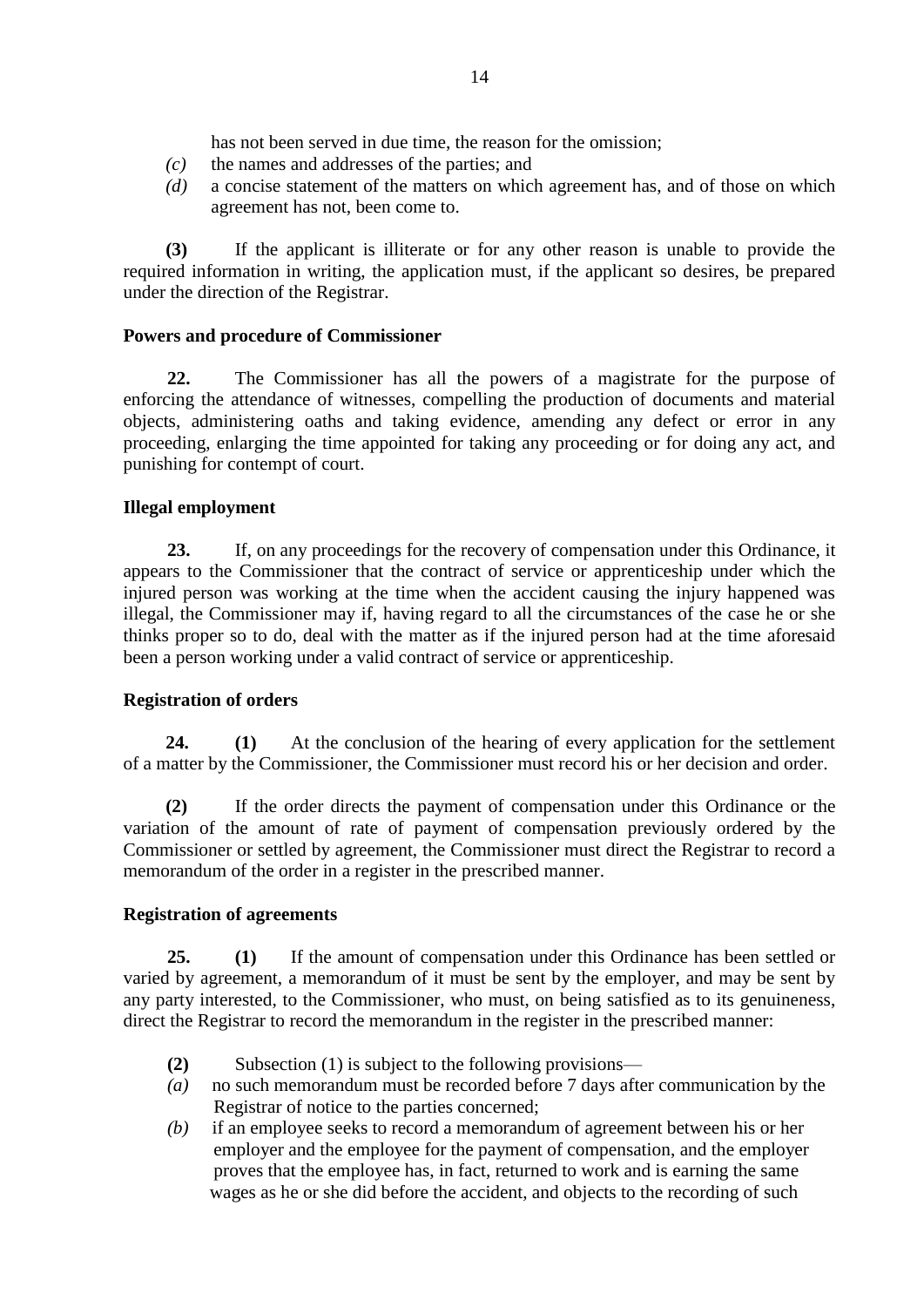memorandum, the memorandum must only be recorded, if at all, on terms the Commissioner thinks just in the circumstances;

- *(c)* the Commissioner may at any time rectify the register;
- *(d)* if it appears to the Commissioner that an agreement as to the payment of any compensation or the amount of it payable to a person under any legal disability, or to dependants, ought not to be registered because of the inadequacy of the sum or amount, or because of the agreement having been obtained by fraud or undue influence, or other improper means, the Commissioner may refuse to record the memorandum of the agreement or may make any order, including an order as to any sum already paid under the agreement, the Commissioner thinks just in the circumstances;
- *(e)* the Commissioner may, within 6 months after a memorandum of an agreement as to the payment of a lump sum, whether by way of redemption of half-monthly payment or otherwise, or of an agreement as to the amount of compensation payable to a person under legal disability, or to dependants, has been recorded in the register, order that the record be removed from the register, on proof to the Commissioner's satisfaction that the agreement was obtained by fraud or undue influence or other improper means, and may make any order, including an order as to any sum already paid under the agreement, the Commissioner thinks just in the circumstances.

# **Enforcement of orders and agreements**

**26.** Every memorandum and every amendment to a memorandum registered under section 24 or 25, and every order made under section 24, when recorded as required by those sections, is thereupon for all purposes enforceable as a Supreme Court judgment.

# **Effect of failure to register agreement**

**27.** If a memorandum of any agreement, the registration of which is required by section 25, is not sent to the Commissioner as required by that section, the employer is liable to pay the full amount of compensation which the employer is liable to pay under this Ordinance, and despite section 5(1)*(aa)* is not, unless the Commissioner otherwise directs, entitled to deduct more than half of any amount paid to the employee by way of compensation whether under the agreement or otherwise.

# **Appeals**

**28. (1) W**ith the leave of the Supreme Court, or upon the certificate of the Commissioner that it is a fit case for appeal from the Commissioner's order, an appeal lies to the Supreme Court from any order of the Commissioner, but subject to subsections (2) and (3).

**(2)** No appeal lies against any order unless the amount in dispute in the appeal is at least £200.

**(3)** No appeal lies in any case in which the parties have agreed to abide by the decision of the Commissioner, or in which the order of the Commissioner gives effect to an agreement come to by the parties.

**(4)** Unless modified by rules made under this Ordinance, the rules of the Supreme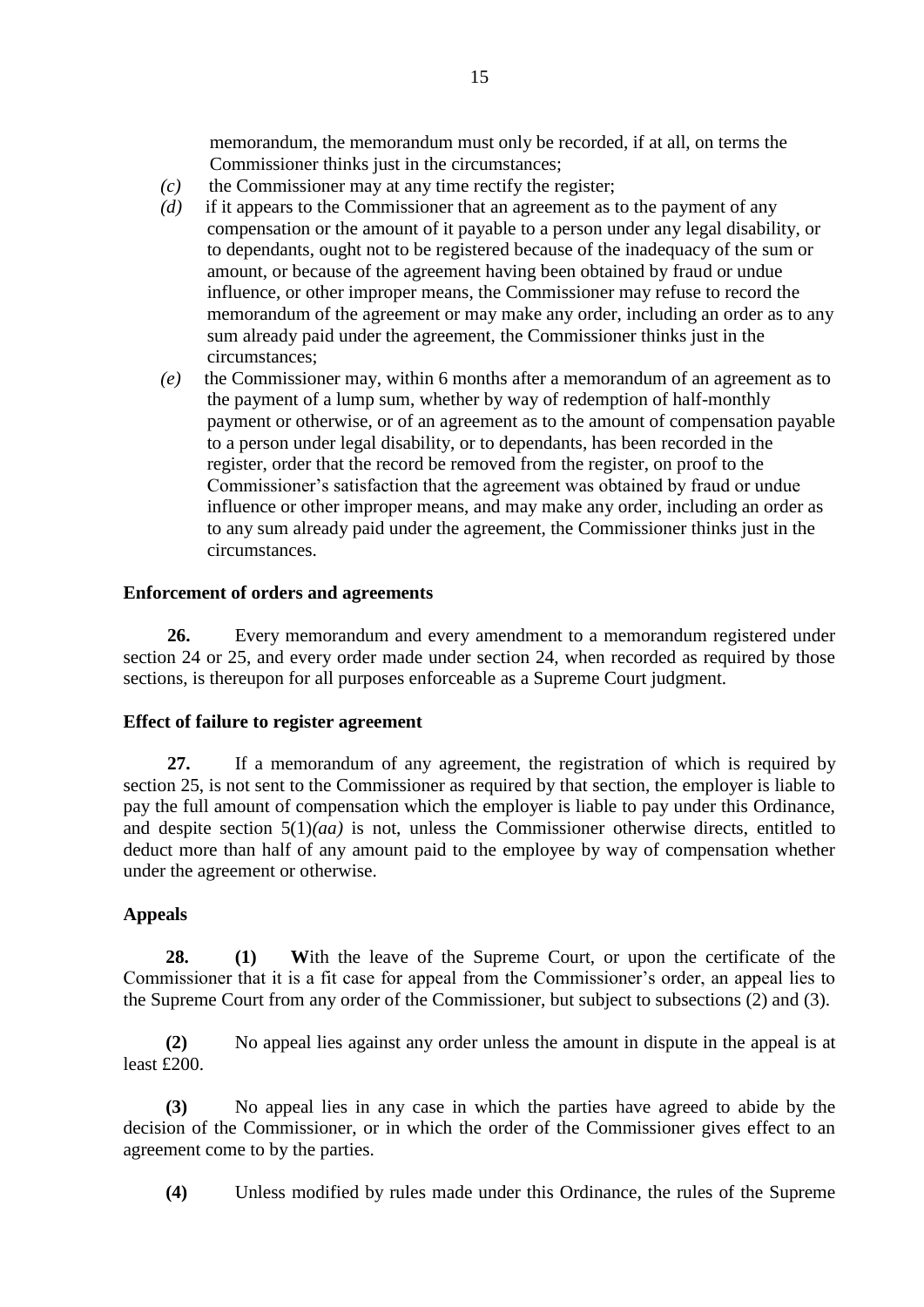Court for the time being in force as to appeals to that Court in civil matters apply, with the necessary modifications, to appeals under this section from orders of the Commissioner.

# **PART IV REGULATIONS AND RULES**

#### **Regulations and rules**

- **29. (1)** The Governor in Council may make regulations for—
- *(a)* prescribing the procedure and forms in respect of matters to be done under this Ordinance;
- *(b)* matters which are specially mentioned in this Ordinance as being matters which may be prescribed by regulations; and
- *(c)* generally for carrying out the objects and provisions of this Ordinance.

**(2)** The Chief Justice may make rules of court for regulating the procedure and practice in respect of appeals under section 28.

#### **Money amounts may be amended by Order**

**30.** The Governor in Council may by Order amend this Ordinance with respect to all amounts of money stated in it in cash terms.

\_\_\_\_\_\_\_\_\_\_\_

#### **SCHEDULE**

(Section  $2(1)$ )

# **INJURIES DEEMED TO RESULT IN PERMANENT PARTIAL DISABLEMENT**

| <b>Injury</b>                              | % of loss of earning capacity |
|--------------------------------------------|-------------------------------|
| Loss of either arm above or at the elbow   | 70                            |
| Loss of either arm below the elbow         | 60                            |
| Loss of leg at or above the knee           | 60                            |
| Loss of leg below the knee                 | 50                            |
| Permanent total loss of hearing            | 50                            |
| Loss of one eye                            | 30                            |
| Loss of thumb                              | 25                            |
| Loss of all toes of one foot               | 20                            |
| Loss of one phalanx of thumb               | 10                            |
| Loss of index finger                       | 10                            |
| Loss of great toe                          | 10                            |
| Loss of any finger other than index finger | 5                             |

Complete and permanent loss of the use of any limb or member referred to in this Schedule is deemed to be the equivalent of the loss of that limb or member.

#### **EMPLOYEES' COMPENSATION ORDINANCE, 1946**

\_\_\_\_\_\_\_\_\_\_\_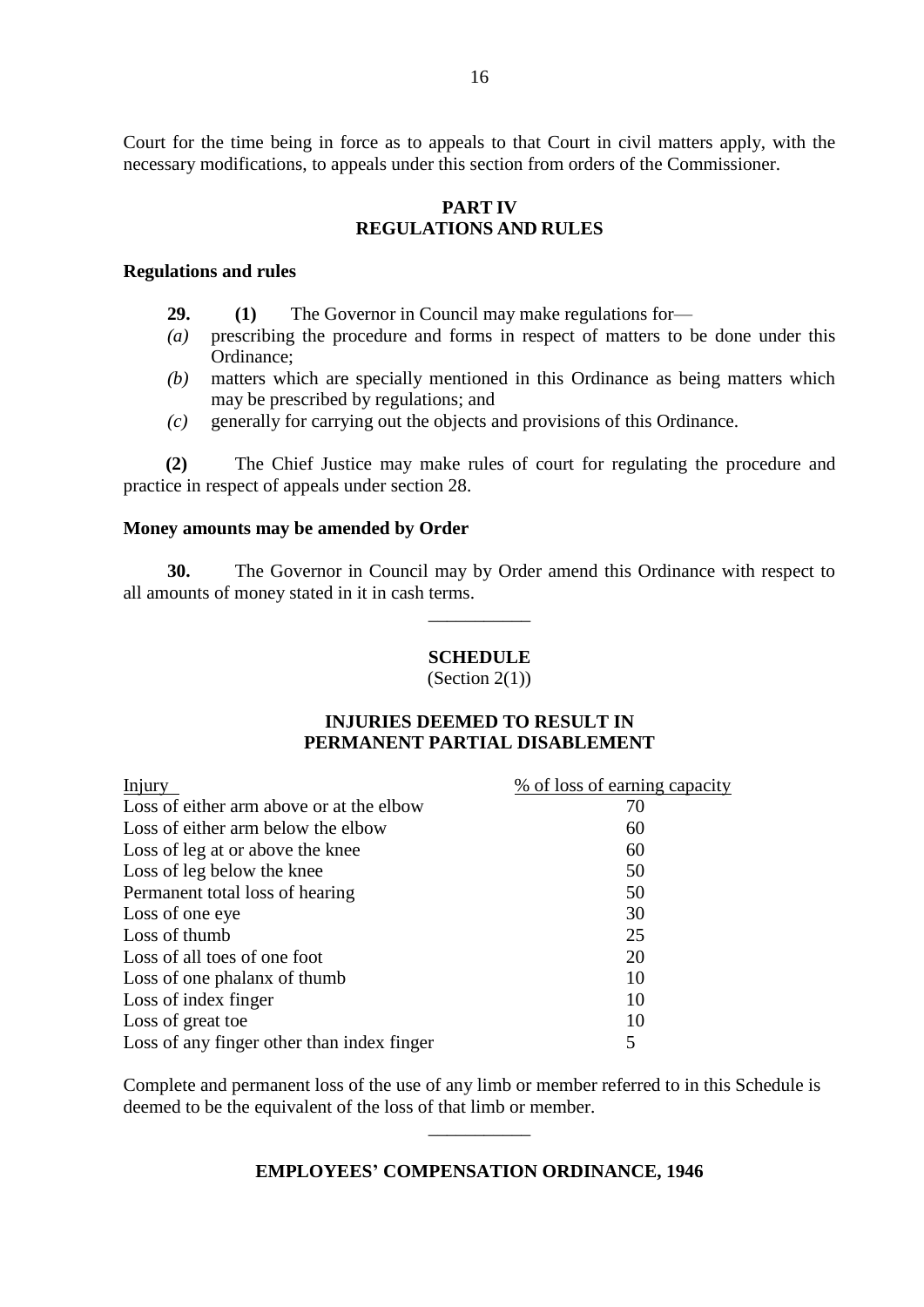#### **EMPLOYEES' COMPENSATION REGULATIONS, 1947** (Section 29)

#### TABLE OF CONTENTS

- 1. Citation
- 2. Interpretation

#### PART I

#### REVIEW AND COMMUTATION OF HALF-MONTHLY PAYMENTS

- 3. Application for review without medical certificate
- 4. Procedure on application for review
- 5. Procedure on application for commutation

### PART II DEPOSIT OF COMPENSATION

- 6. Deposit under section 9(1)
- 7. Publication of lists of deposits
- 8. Procedure where no compensation deposited
- 9. Deposit
- 10. Investment of compensation

#### PART III ENQUIRY BY EMPLOYER

11. Right of employer to present memorandum when notice given

# PART IV MEDICAL EXAMINATION

- 12. Medical examination
- 13. Doctor attending
- 14. Examination in other cases
- 15. Restriction on number of examinations
- 16. Examination after suspension of right to compensation

# PART V

# PROCEDURE

- 17. Appearance of parties
- 18. Record of proceedings
- 19. Applications
- 20. Examination of applicant
- 21. Summary dismissal of application
- 22. Preliminary enquiry into application
- 23. Notice to opposite party
- 24. Statement to be filed by respondent
- 25. Procedure where indemnity claimed under section 15(2)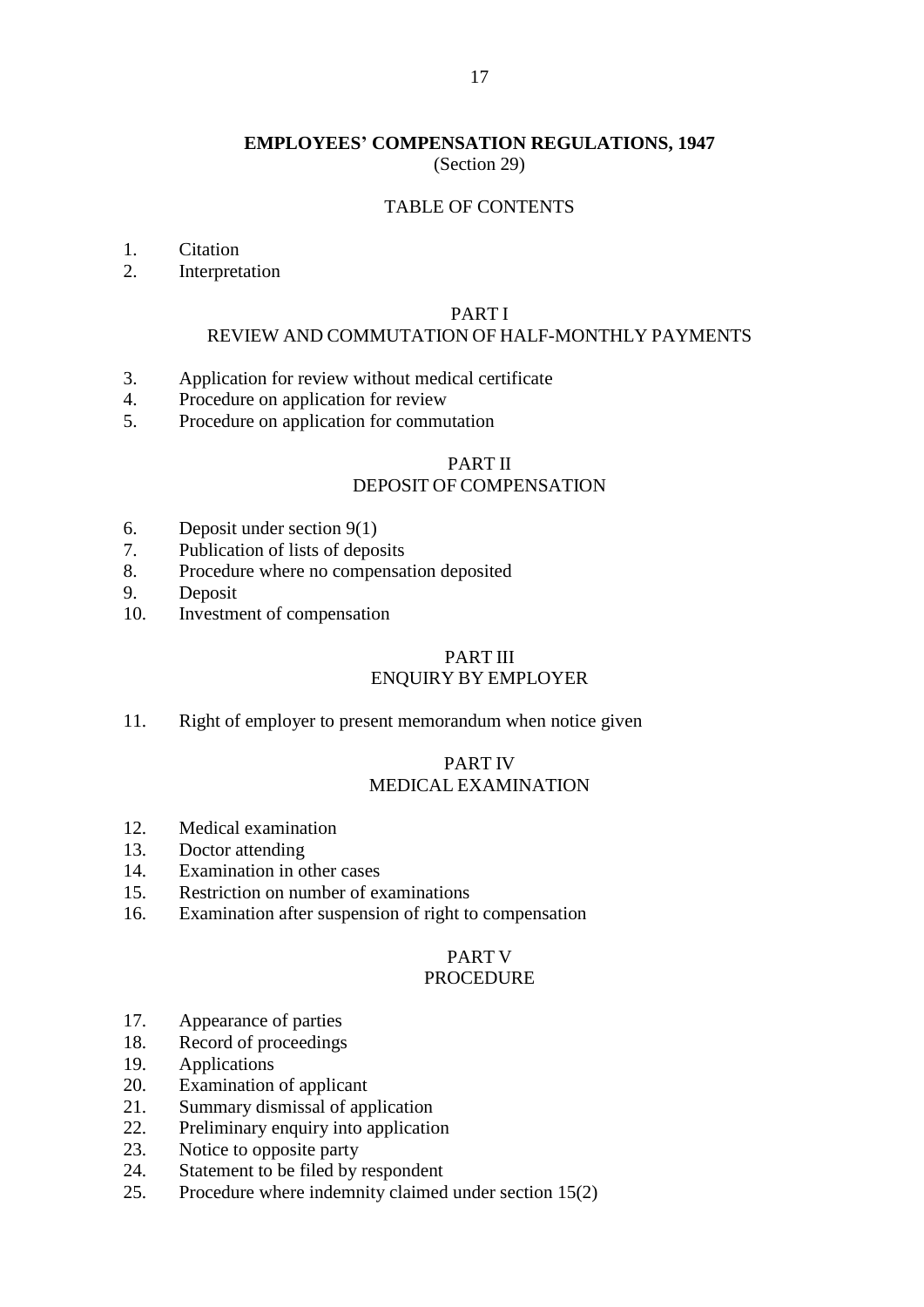- 26. Procedure where claim admitted
- 27. Failure of respondent or third party to file statement
- 28. Date and place of hearing
- 29. Non-appearance of applicant
- 30. Absence of respondent or third party
- 31. Right of entry for local inspection
- 32. Procedure in connection with local inspection
- 33. Procedure in connected cases
- 34. Summoning of witnesses
- 35. Exemption from payment of costs
- 36. Filing and service of documents
- 37. Application of Magistrates' Court rules
- 38. Apportionment of compensation among dependants

# PART VI

# RECORD OF MEMORANDA OF AGREEMENT

- 39. Form of memorandum
- 40. Procedure to record memorandum
- 41. Procedure to refuse to record memorandum
- 42. Procedure on refusal to record memorandum
- 43. Registration of memorandum accepted for record
- 44. Registration of orders

# PART VII FURTHER DUTIES OF REGISTRAR

- 45. Proceedings to bear date
- 46. Cause book
- 47. Keeping of registers
- 48. Keeping of indexes
- 49. Searches
- 50. Inspection of files

#### PART VIII **COSTS**

51. Costs

# PART IX **FEES**

52. Fees

PART X FORMS

53. Forms Schedule 1: Fees Schedule 2: Forms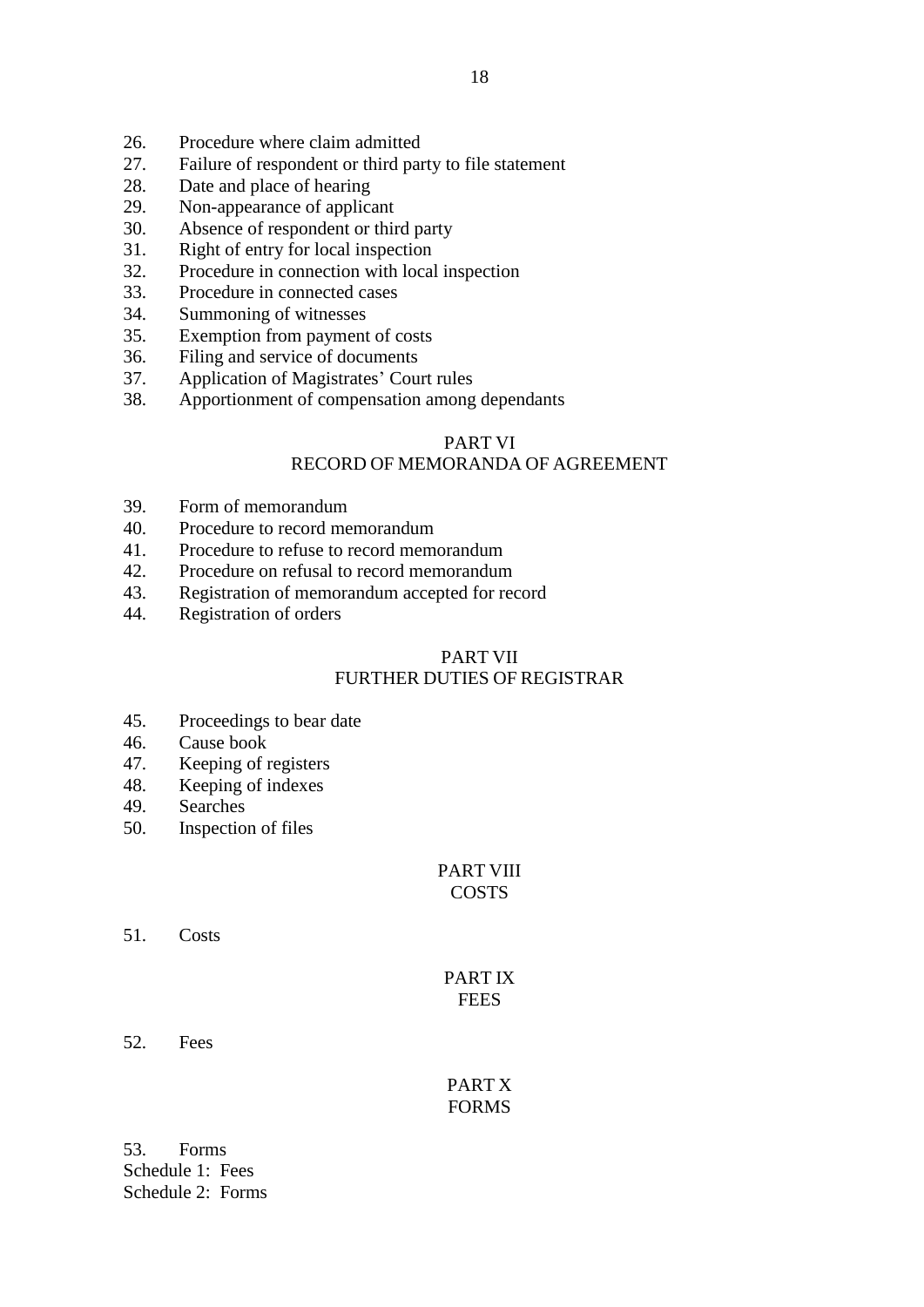# **EMPLOYEES' COMPENSATION REGULATIONS, 1947**

### **Citation**

**1.** These Regulations may be cited as the Employees' Compensation Regulations, 1947.

### **Interpretation**

**2.** In these Regulations, **"form"** means a form in the Schedule to these Regulations.

### **PART I REVIEW AND COMMUTATION OF HALF-MONTHLY PAYMENTS**

#### **Application for review without medical certificate**

**3.** Application in Form A for review of a half-monthly payment under section 7 of the Ordinance may be made without being accompanied by a medical certificate—

- *(a)* by the employer, on the ground that since the right to compensation was determined the employee's wages have increased;
- *(b)* by the employee, on the ground that since the right to compensation was determined his or her wages have diminished;
- *(c)* by the employee, on the ground that the employer, having commenced to pay compensation, has ceased to pay it, even though there has been no change in the employee's conditions such as to warrant such cessation;
- *(d)* by the employee, on the ground that he or she has ceased, since the right to compensation was determined, to be a minor;
- *(e)* either by the employer or by the employee, on the ground that the determination of the rate of compensation for the time being in force was obtained by fraud or undue influence or other improper means.

#### **Procedure on application for review**

**4.** If, on examining an application for review by an employer in which the reduction or discontinuance of half-monthly payments is sought, it appears to the Commissioner that there is reasonable ground for believing that the employer has a right to such reduction or discontinuance, the Commissioner may at any time issue an order withholding the half-monthly payments in whole or in part pending his or her decision on the application.

# **Procedure on application for commutation**

**5. (1)** If application is made to the Commissioner under section 8 of the Ordinance for the redemption of a right to receive half-monthly payments by the payment of a lump sum, the Commissioner must form an estimate of the probable duration of the disablement, and must award a sum equivalent to the total of the half-monthly payments which would be payable for the period during which the Commissioner estimates that the disablement will continue, less one half per cent of that total for each month comprised in that period.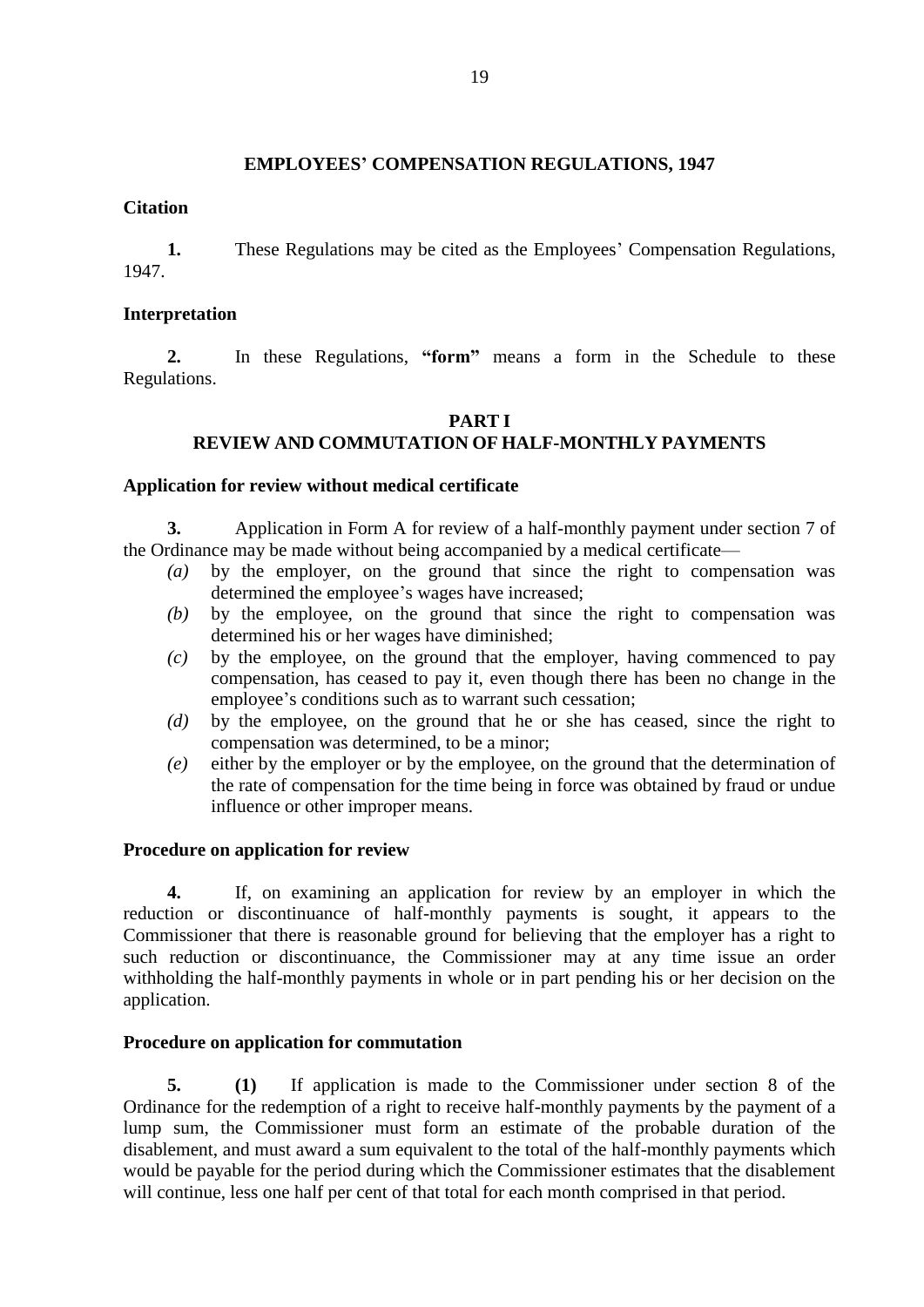**(2)** If, in any case to which subsection (1) applies, the Commissioner is unable to form an approximate estimate of the probable duration of the disablement the Commissioner may from time to time postpone a decision on the application for a period not exceeding 2 months at any one time.

### **PART II DEPOSIT OF COMPENSATION**

#### **Deposit under section 9(1)**

**6. (1)** An employer depositing compensation under section 9(1) of the Ordinance must furnish with it a statement in Form B, and must be given a receipt in Form C.

**(2)** If in Form B the employer indicates a desire to be made a party to the distribution proceedings, the Commissioner must, before allotting the sum deposited as compensation, afford to the employer an opportunity of establishing that the person to whom the Commissioner proposes to allot such sum is not a dependant of the deceased employee, or as the case may be, that no one of such persons is a dependant.

**(3)** The statement of disbursements to be furnished on application by the employer under section 9(5) of the Ordinance must be in Form D.

### **Publication of lists of deposits**

**7.** The Registrar must cause to be displayed in a prominent position outside the office of the Registrar an accurate list of the deposits received by the Registrar under section 9(1) of the Ordinance, of the depositors and of the employees in respect of whose death the deposits have been made.

#### **Procedure where no compensation deposited**

**8. (1)** If a dependant of a deceased employee claims that compensation is payable in respect of the death of the employee, and no compensation has been deposited in accordance with subsection section 9(1) of the Ordinance in respect of the death, the dependant may apply to the Commissioner for the issue of an order requiring the employer to deposit compensation in accordance with that subsection; but no such application is to be entertained unless the applicant certifies in it that he or she has requested the employer to deposit compensation and that the employer has refused or omitted to do so.

**(2)** The Commissioner must dispose of an application under subsection (1) in accordance with Part V of these Regulations, except that—

- *(a)* the Commissioner may, at any time, cause notice to be given in a manner the Commissioner thinks fit to all or any of the dependants of the deceased employee who have not joined in the application, requiring them, if they desire to join in the application, to appear before the Commissioner on a date specified in the notice;
- *(b)* any dependant to whom such notice has been given and who fails to appear and to join in the application on the date specified in the notice may not thereafter claim that the employer is liable to deposit compensation, unless the dependant satisfies the Commissioner that he or she was prevented by any sufficient cause from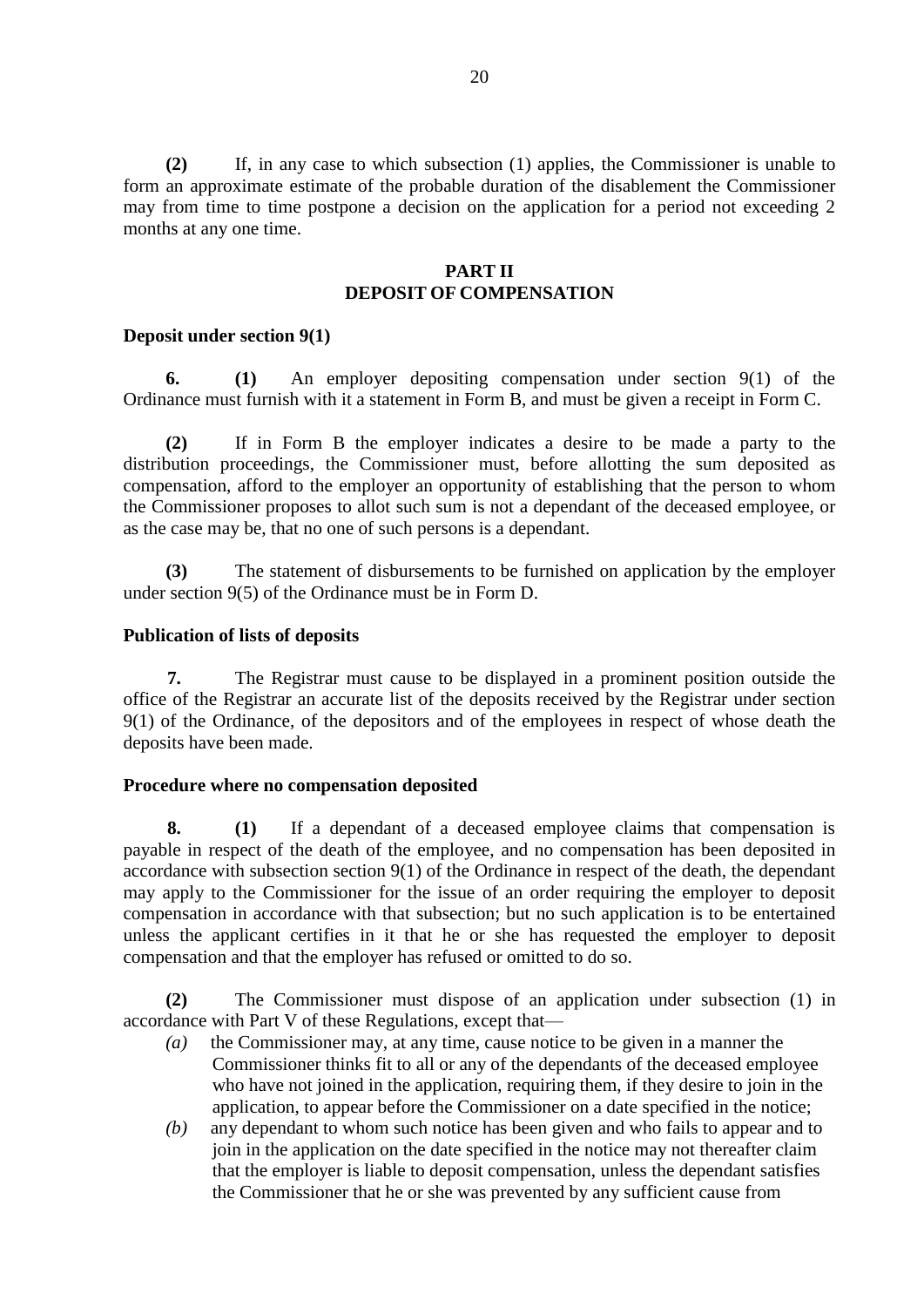appearing when the cause was called on for hearing.

**(3)** If, after completing the enquiry into the application, the Commissioner issues an order requiring the employer to deposit compensation in accordance with section 9(1) of the Ordinance, nothing in sub-regulation (2) above prohibits the allotment of any part of the sum deposited as compensation to a dependant of the deceased employee who failed to join in the application.

### **Deposit**

 **9.** An employer depositing compensation in accordance with section 9(3) of the Ordinance must furnish with it a statement in Form E, and must be given a receipt in Form F.

### **Investment of compensation**

**10.** Money invested under section 9 of the Ordinance may be deposited in the name of the Registrar in the Bank of St Helena Limited.

### **PART III ENQUIRY BY EMPLOYER**

#### **Right of employer to present memorandum when notice given**

**11. (1)** Any employer to whom notice of an accident has been given may at any time, even if no claim for compensation has been instituted in respect of the accident, present to the Registrar a memorandum, supported by an affidavit made by the employer or by any person subordinate to the employer who has knowledge of the facts stated in the memorandum, embodying the results of any investigation or enquiry which has been made into the circumstances or cause of the accident.

**(2)** A memorandum presented under this regulation must, subject to the payment of any prescribed fee, be recorded by the Registrar.

#### **PART IV MEDICAL EXAMINATION**

#### **Medical examination**

**12.** An employee who is required by section 13(1) of the Ordinance to submit himself or herself for medical examination must do so in accordance with the regulations in this Part and not otherwise.

#### **Doctor attending**

**13.** if the employee is present on the employer's premises, and the employer offers to have the employee examined free of charge by a medical practitioner who is so present, the employee must submit himself or herself for examination forthwith.

#### **Examination in other cases**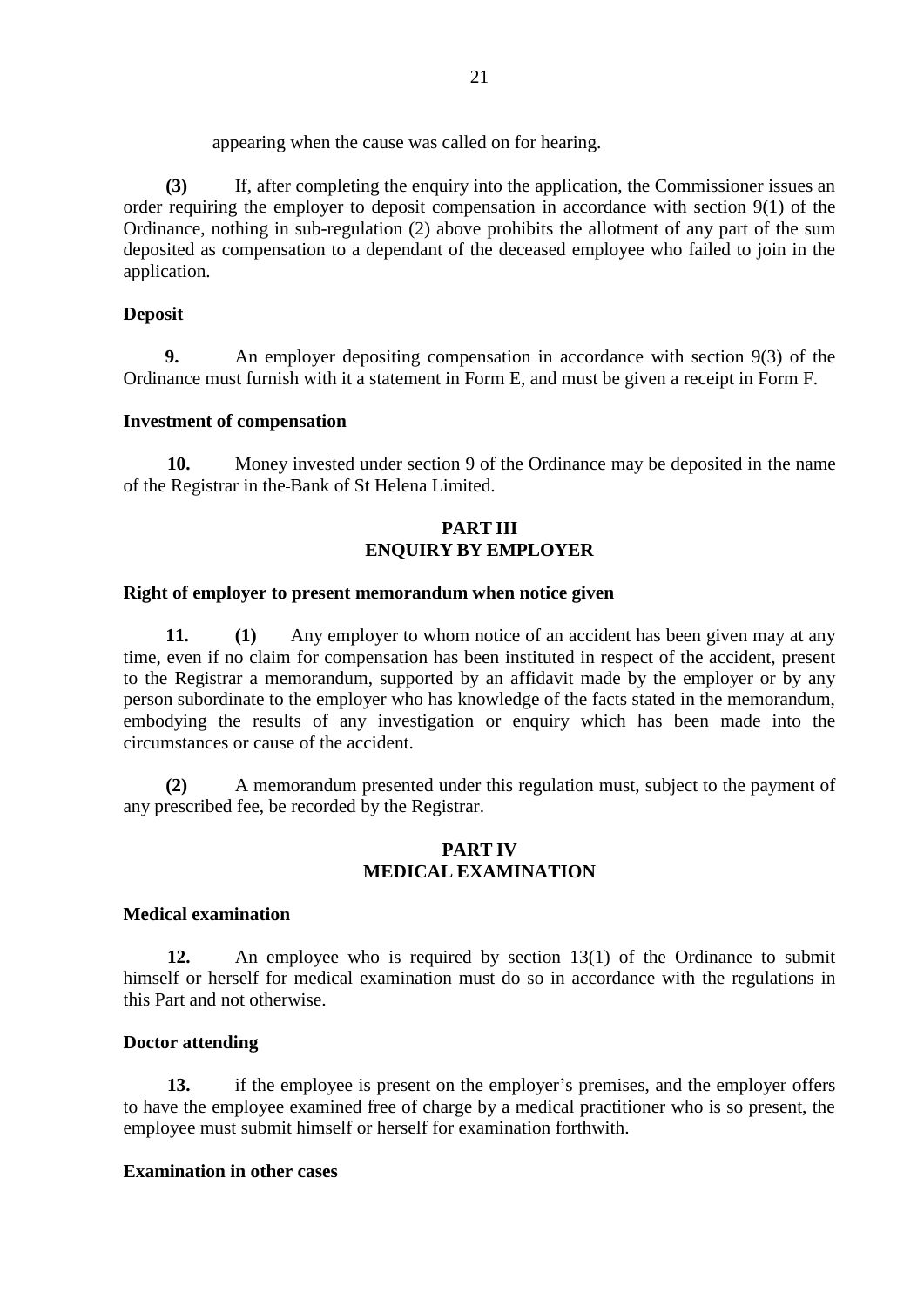- **14. (1)** In cases to which regulation 13 does not apply, the employer may—
- *(a)* send the medical practitioner to the place where the employee is residing for the time being, in which case the employee must submit himself or herself for medical examination on being requested to do so by the medical practitioner; or
- *(b)* send to the employee an offer in writing to have him or her examined free of charge by a medical practitioner, in which case the employee must submit himself or herself for medical examination at the employer's premises, or at some other place in the vicinity specified in the offer, and at a time so specified.

**(2)** The time specified under sub-regulation (1)(b) must not, except with the express consent of the employee, be between the hours of 7.00 p.m. and 6.00 a.m..

**(3)** If the employee's condition renders it impossible or inadvisable that he or she should leave the place where he or she is residing for the time being, the employee must not be required to submit himself or herself for medical examination except at that place.

### **Restriction on number of examinations**

**15.** An employee who is in receipt of a half-monthly payment must not be required to submit himself or herself for medical examination elsewhere than at the place where he or she is residing for the time being more than twice in the first month following the accident or more than once in any subsequent month.

### **Examination after suspension of right to compensation**

**16.** If an employee whose right to compensation has been suspended under section 13(2) or (3) of the Ordinance subsequently offers himself or herself for medical examination, the examination must take place on the employer's premises or at some other place in the vicinity fixed by the employer.

# **PART V PROCEDURE**

#### **Appearance of parties**

**17. (1)** Any appearance, application or act required to be made or done by any person before or to the Commissioner (other than an appearance of a party which is required for the purpose of his or her examination as a witness) may be made or done on behalf of the person by a legal practitioner or, with the leave of the Commissioner, by the son, daughter, father, mother, brother, sister, or spouse of the person , or by any other person in the person's permanent employment.

**(2)** No person, other than a legal practitioner, who appears or acts on behalf of any party in connection with proceedings before the Commissioner under the Ordinance, is entitled to any fee or reward for so appearing or acting.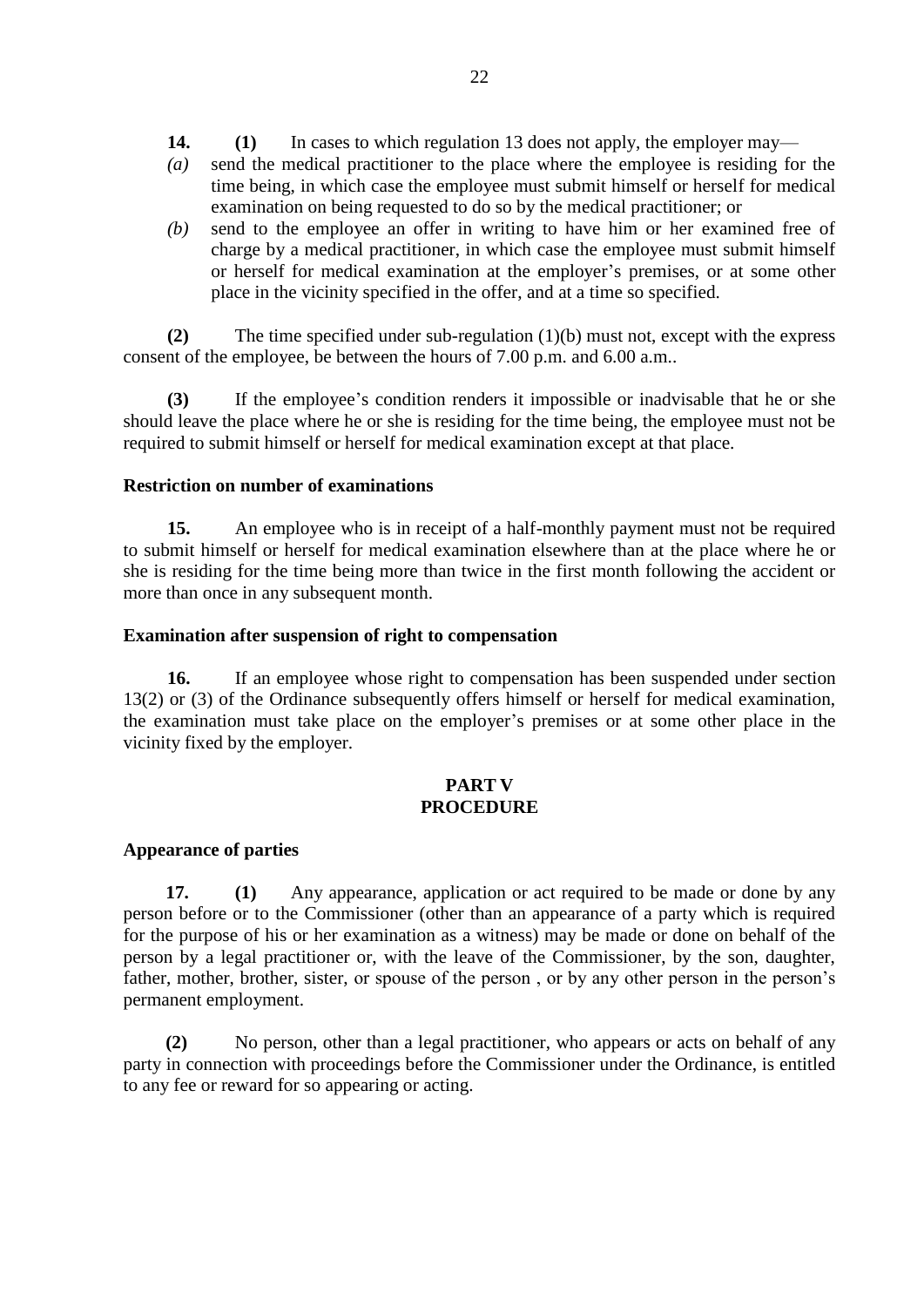### **Record of proceedings**

**18. (1)** There must be recorded in every proceeding a note of the steps taken on the application.

**(2)** The Commissioner must make notes of the evidence of every witness as the examination of the witness proceeds. Such notes must be written and signed by the Commissioner, and form part of the record.

**(2A)** The evidence of any medical witness must be taken down as nearly as may be word for word.

**(3)** The Commissioner, in making orders, must record concisely his or her findings and the reasons for such findings.

**(4)** The Commissioner, at the time of signing and dating his or her order, must pronounce his or her decision, and thereafter no addition or alteration may be made to the order other than the correction of a clerical or arithmetical mistake arising from any accidental slip or omission.

**(5)** Orders must be in one of the forms in Form M, with any necessary variations.

# **Applications**

**19.** Any application of the nature referred to in section 21 of the Ordinance may be presented to the Registrar, and, if so presented must, unless the Commissioner otherwise directs, be made in Form G, H, or J, as the case may be, and must be signed by the applicant. Every application presented to the Registrar must be forwarded to the Commissioner forthwith.

# **Examination of applicant**

**20. (1)** On receiving an application under this Part, the Commissioner may examine the applicant on oath.

**(2)** The substance of any examination made under this regulation must be recorded in the manner provided for the recording of evidence in regulation 17.

# **Summary dismissal of application**

**21.** The Commissioner must consider the application and the record of the substance of any examination of the applicant, and may summarily dismiss the application, if, for reasons to be recorded, he or she is of opinion that there are not sufficient grounds for proceeding on the application, and the Registrar must forthwith notify the applicant or the legal practitioner or other person acting on behalf of the applicant of such summary dismissal of the application.

# **Preliminary enquiry into application**

**22.** If the application is not dismissed under regulation 21 the Commissioner may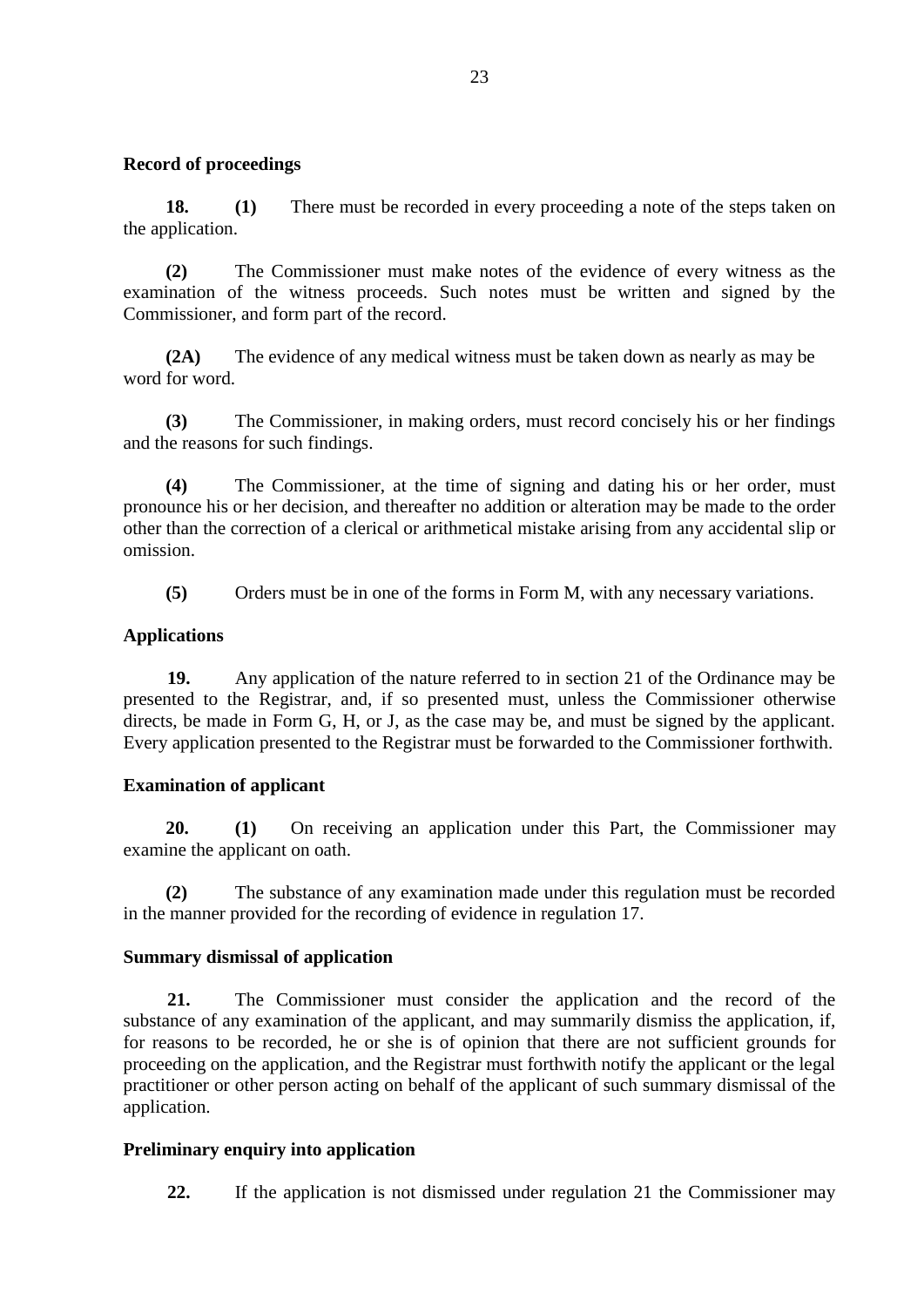direct the Registrar to call upon the applicant to produce to the Registrar evidence in support of the application before calling upon any other party, and, if upon considering such evidence, the Commissioner is of opinion that there is no case for the relief claimed, he or she may dismiss the application with a brief statement of the reasons for so doing.

# **Notice to opposite party**

**23.** If the Commissioner does not dismiss the application under regulation 21 or regulation 22, the Registrar must cause to be served on the party from whom the applicant claims relief **('the respondent'**) a copy of the application, and may, if the Commissioner thinks fit, call upon the respondent to file a written statement dealing with the claims within a time the Registrar fixes.

# **Statement to be filed by respondent**

**24.** The respondent may, and if so required by the Registrar must, within a time the Registrar fixes, file a written statement dealing with the claims raised in the application, and any such written statement forms part of the record.

# **Procedure where indemnity claimed under section 15(2) of the Ordinance**

**25. (1)** A respondent who claims that, if compensation is recovered against the respondent on an application, the respondent will be entitled under section 15(2) of the Ordinance to be indemnified by a person who is not a party to the case **('the third party'**) may file a notice of the claim with the Registrar.

- **(1A)** A claim against a third party under sub-regulation (1) must -
- *(a)* be filed within 10 days after the respondent is served with the copy of the application; and
- *(b)* be accompanied by the prescribed fee.

**(2)** On receipt of a notice under sub-regulation (1), the Registrar must cause a copy of the claim in Form K to be served on the third party, and may, if the Registrar thinks fit, call upon the third party to file a written statement dealing with the claim raised in the application within a time the Registrar fixes.

# **Procedure where claim admitted**

**26.** A respondent or third party who admits the claim may at any time before the first hearing—

- *(a)* if the application is made by an injured employee—
	- (i) file with the Registrar a notice submitting to an order for the payment of a half-monthly sum specified in the notice; or
	- (ii) file with the Registrar a notice submitting to an order for the payment of a lump sum specified in the notice, and pay such sum into Court;
- *(b)* if the application is made on behalf of the dependants of a deceased employee, or for the settlement of the sum payable in respect of medical attendance and the burial of a deceased employee who leaves no dependants, file with the Registrar a notice admitting liability, and pay into Court a sum of money the respondent or third party considers sufficient to cover liability in the circumstances of the case.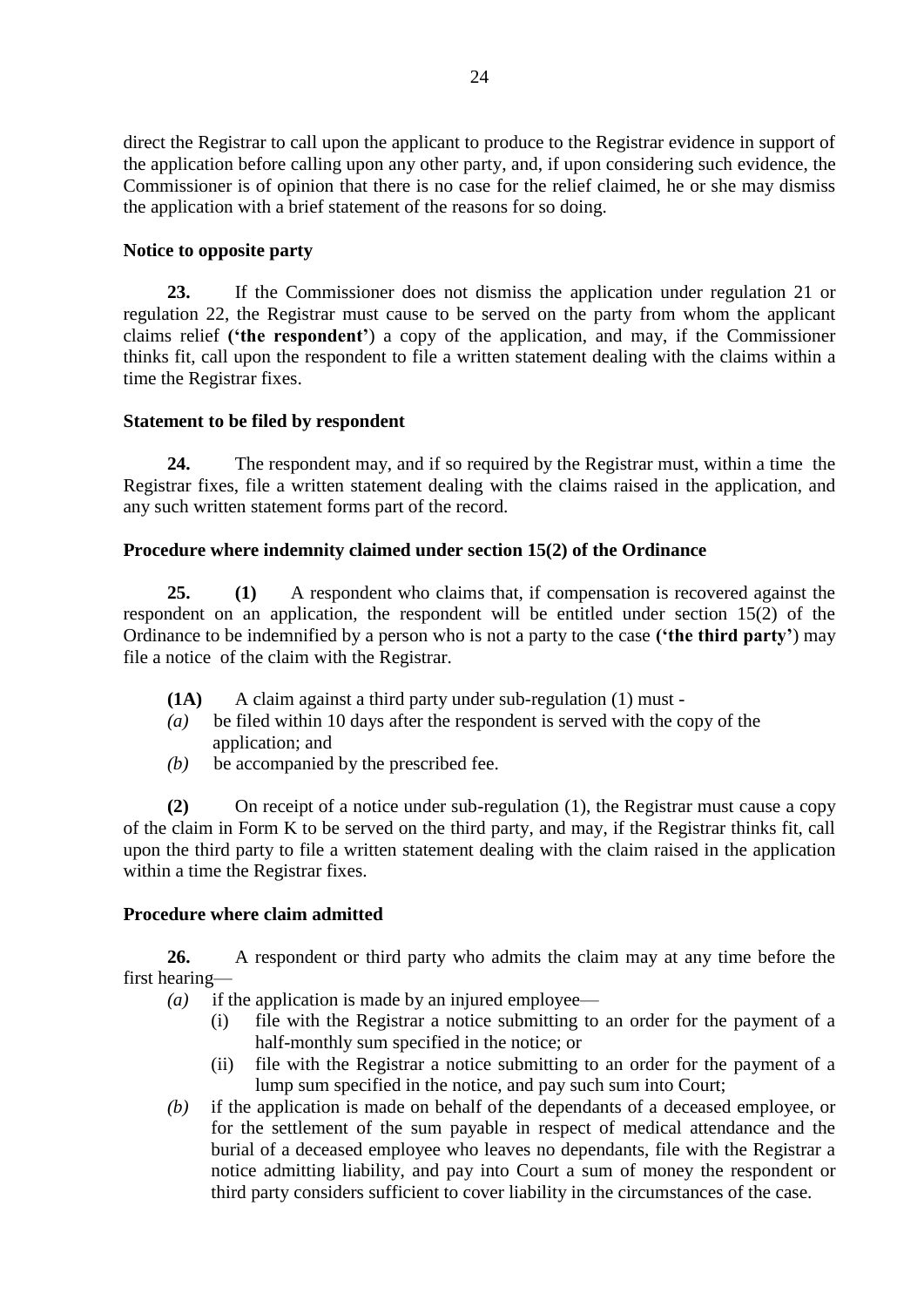# **Failure of respondent or third party to file statement**

**27.** A respondent or third party who fails to file a statement dealing with the claim within the time fixed by the Registrar or by the Commissioner on an application to enlarge the time is taken to admit the claim.

# **Date and place of hearing**

**28.** If it is necessary to proceed to a hearing, the Registrar must fix a date and place for disposing of the application and of the claim for indemnity, if any, and cause notice of the date and place to be served on the different parties in Form L, calling upon them to attend and there to produce any evidence which they wish to tender.

# **Non-appearance of applicant**

**29.** If, on the day of hearing or at any adjournment of the case, the applicant does not appear, the case must be dismissed, unless the Commissioner, having received a reasonable excuse for the non-appearance of the applicant, or for other sufficient reason, thinks fit to adjourn the hearing to some future day upon terms as to costs the Commissioner thinks just.

# **Absence of respondent or third party**

**30.** If on the day of hearing or at the adjournment of the case, the respondent or third party does not appear, the Commissioner may proceed to hear the case in the absence of that party, unless the Commissioner, having received a reasonable excuse for the absence, or for other sufficient reason, thinks fit to adjourn the hearing to some future day upon terms as to costs the Commissioner thinks just.

# **Right of entry for local inspection**

**31. (1)** The Commissioner may at any time enter the place where the employee was injured, or where the employee ordinarily performed his or her work, for the purpose of making a local inspection or of examining any persons likely to be able to give information relevant to the proceedings.

**(2)** The Commissioner must not enter any premises of any industrial establishment pursuant to sub-regulation (1) except during the ordinary working hours of that establishment, unless with the permission of the employer or of some person directly responsible to the employer for the management of the establishment.

# **Procedure in connection with local inspection**

**32. (1)** If the Commissioner proposes to conduct a local inspection with a view to examining on the spot the circumstances in which an accident took place, he or she must give the parties or their representatives notice of the intention to conduct such inspection, unless in the opinion of the Commissioner the urgency of the case makes the giving of such notice impracticable.

**(2)** Such notice may be given orally or in writing, and, in the case of an employer,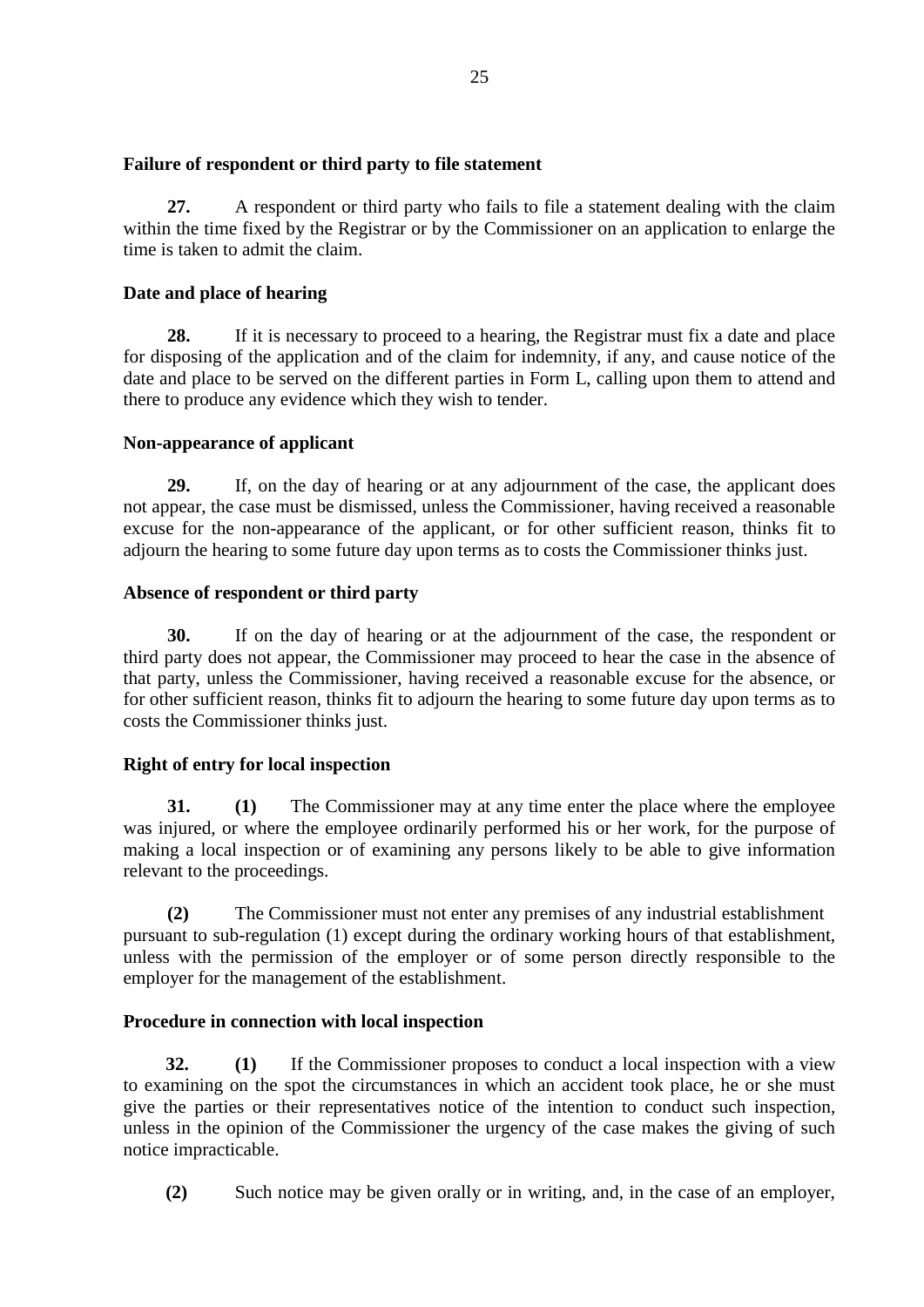may be given to any person upon whom notice of a claim can be served under section 12(2) of the Ordinance, or to the representative of any such person.

**(3)** Any party, or the representative of any party, may accompany the Commissioner at a local inspection.

### **Procedure in connected cases**

**33.** If 2 or more cases pending before the Commissioner arise out of the same accident, and any issue involved is common to 2 or more such cases, the cases may, so far as the evidence bearing on such issue is concerned, be taken together.

### **Summoning of witnesses**

**34.** If an application is presented by any party to the proceedings for the citation of witnesses, the Registrar must, on payment of the prescribed expenses and fees, issue summonses for the appearance of such witnesses, unless the Commissioner considers that their appearance is not necessary for the just decision of the case.

### **Exemption from payment of costs**

**35.** If the Commissioner is satisfied that the applicant is unable by reason of poverty, to pay the prescribed fees, he or she may remit any or all of such fees. If the case is decided in favour of the applicant, the prescribed fees which, had they not been remitted, would have been due to be paid may be added to the costs of the case and recovered in a manner the Commissioner in an order regarding costs directs.

#### **Filing and service of documents**

**36. (1) A**ny document that is to be filed with the Registrar under these Regulations may be filed by delivering it at the office of the Registrar.

**(2)** If a document is to be filed, there must be filed with the original document as many copies of the document as there are persons on whom copies of the document are to be served, and in addition a copy for the use of the Commissioner.

**(3)** Any document that is under the Ordinance or these Regulations to be served upon any person may be served upon —

- *(a)* the Crown by service upon the Head of the Government Department in which the applicant was employed at the time of the accident, or by leaving it at the office of such Head of Department;
- *(b)* an individual by service upon him or her personally or by leaving it at his or her last known place of abode or business;
- *(c)* a corporate body by service on the secretary or by leaving it at the registered office of the body;
- *(d)* a club, by service on the secretary or any member of the managing committee;
- *(e)* the master of a ship or a person belonging to a ship by service on the master or person or by leaving the document for the master or person on board the ship with the person who is or appears to be in command or charge of the ship, or if no such person can be found, by affixing a copy of the document to the mast of the ship.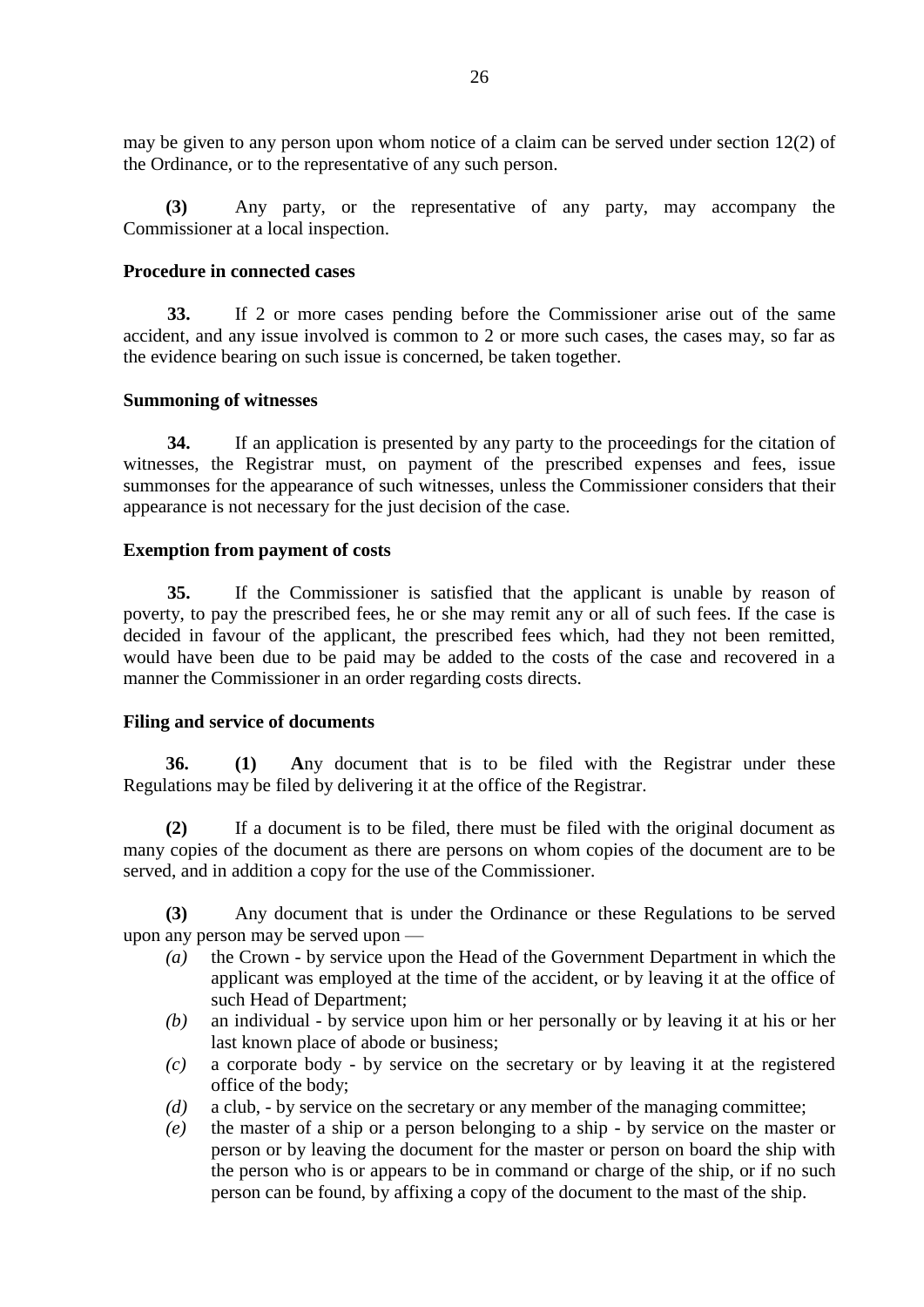**(4)** All service must be effected by a member of the Police Service, who must make a return of the service within two days in Form N, sworn to before the Chief Magistrate or a Justice of the Peace.

# **Application of Magistrates' Court rules**

**37.** Except as otherwise expressly provided in the Ordinance or these Regulations, the rules of the Magistrates' Court as to enforcing the attendance of witnesses, compelling the production of documents and material objects, administering oaths, taking evidence, amending any defect or error in any proceeding, enlarging the time appointed for taking any proceeding or doing any act, and the representation of persons under disability apply, with the necessary modifications, to proceedings before the Commissioner.<sup>2</sup>

# **Apportionment of compensation among dependants**

**38.** The provision of this Part of these Regulations apply, so far as appropriate, in the case of any proceedings relating to the apportionment of compensation among dependants of a deceased employee.

### **PART VI RECORD OF MEMORANDA OF AGREEMENT**

### **Form of memoranda**

**39.** Memoranda of agreement sent to the Registrar under section 25(1) of the Ordinance must, unless the Commissioner otherwise directs, be in duplicate, and must be in as close conformity as the circumstances of the case admit with Form O or Form P or Form Q as the case may be.

# **Procedure to record memorandum**

**40. (1)** On receiving a memorandum of agreement the Registrar must refer it to the Commissioner who, unless he or she considers that there are grounds for refusing to record the memorandum, must direct the Registrar to fix a day for recording it, and the Registrar must accordingly issue a notice in writing in Form R to the parties concerned that in default of objections the Commissioner proposes to record the memorandum on the day so fixed.

**(1A)** A notice under sub-regulation (1) may be communicated orally to any parties who are present at the time when notice in writing would otherwise issue.

**(2)** On the date fixed pursuant to sub-regulation (1) the Commissioner must direct the Registrar to record the memorandum unless, after hearing any of the parties who appear and desire to be heard, he or she considers that it ought not to be recorded.

**(2A)** The issue of a notice under sub-regulation (1) does not prevent the Commissioner from refusing to record the memorandum on the date fixed pursuant to subregulation (1), even if no objection is made by any party concerned.

1

<sup>&</sup>lt;sup>2</sup> See Order 34 of the Civil Procedure Rules, 1969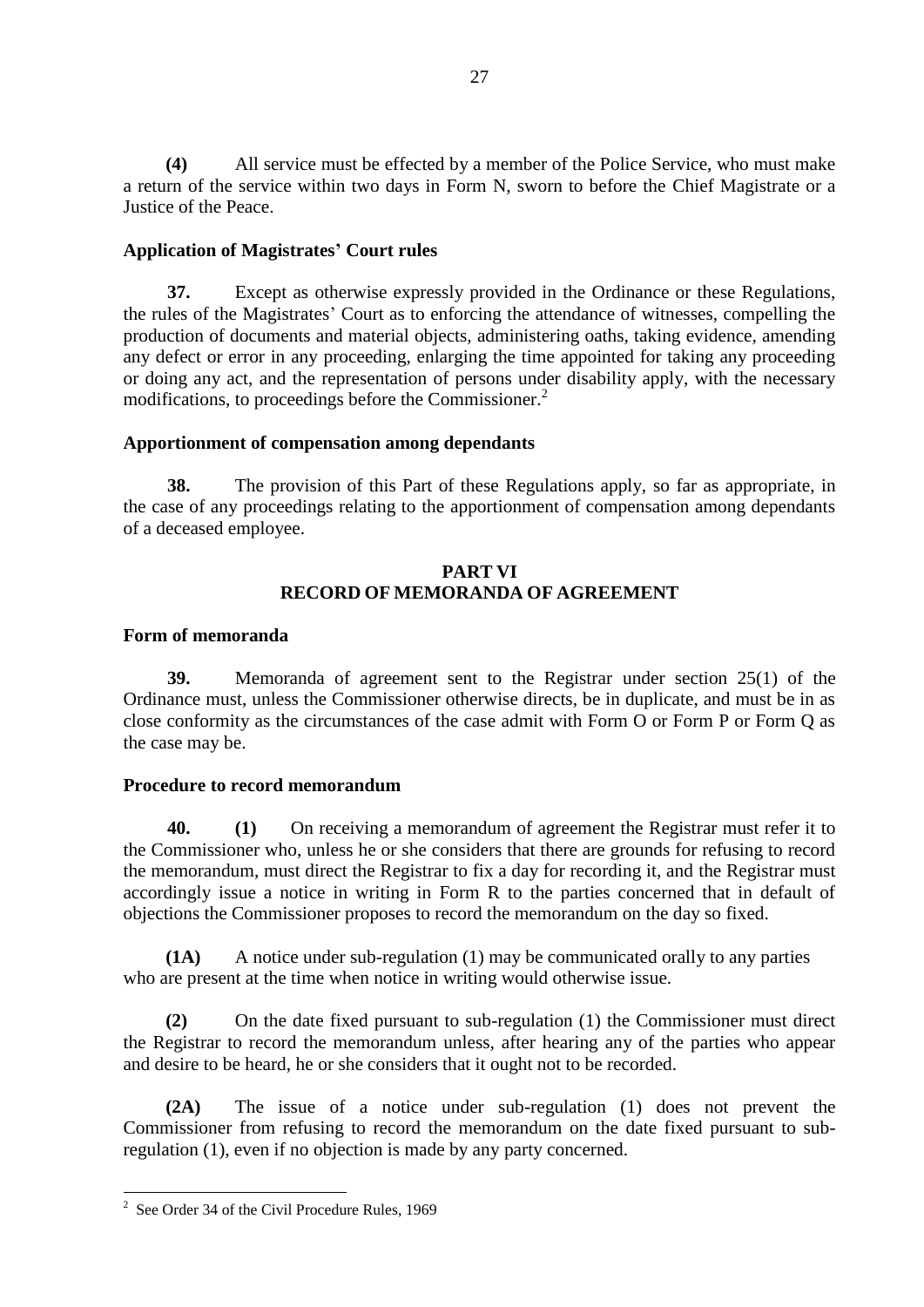**(3)** If on such date the Commissioner decides that the memorandum ought not to be recorded, he or she must inform the parties present of the decision and of the reasons for it, and, if any party desiring the memorandum to be recorded is not present, the Registrar must send information to that party in Form S.

### **Procedure to refuse to record memorandum**

**41. (1)** If on the reference of a memorandum of agreement by the Registrar to the Commissioner, the Commissioner considers that there are grounds for refusing to record the memorandum, the Registrar must fix a date for hearing the party or parties desiring the memorandum to be recorded, and the Registrar must inform such party or parties and, if the Commissioner thinks fit, any other party concerned, of the date so fixed and of the grounds on which the Commissioner considers that the memorandum should not be recorded.

**(2)** If the parties to be informed are not present, a written notice must be sent to them in Form T or Form U, as the case may be, and the date fixed in such notice must be not less than 7 days after the date of the issue of it.

**(3)** If on the date fixed under sub-regulation (1) the party or parties desiring the memorandum to be recorded show adequate cause for proceeding to the record of the same, the Commissioner may, if information has already been given to all the parties concerned, direct the Registrar to record the agreement. If information has not been given to all such parties, the Commissioner must proceed in accordance with regulation 40.

**(4)** If, on the date so fixed, the Commissioner refuses to record the memorandum, the Registrar must send notice in Form S to any party who did not receive information under sub-regulation (1).

# **Procedure on refusal to record memorandum**

**42. (1)** If in any case the Commissioner refuses to record a memorandum of agreement, he or she must briefly record the reasons for such refusal.

**(2)** If the Commissioner refuses to record a memorandum of agreement, he or she must not make any order directing the payment of any sum or amount over and above the sum specified in the agreement, unless opportunity has been given to the party liable to pay such sum to show cause why it should not be paid.

**(3)** If the agreement is for the redemption of half-monthly payments by the payment of a lump sum, and the Commissioner considers that the memorandum of agreement should not be recorded because of the inadequacy of the amount of such sum as fixed in the agreement, the Commissioner must record his or her estimate of the probable duration of the disablement of the employee.

# **Registration of memorandum accepted for record**

**43.** In recording a memorandum of agreement, the Registrar must cause the same to be entered in a register in Form V, and must cause an endorsement to be made under his or her signature on a copy of the memorandum to be retained in the following terms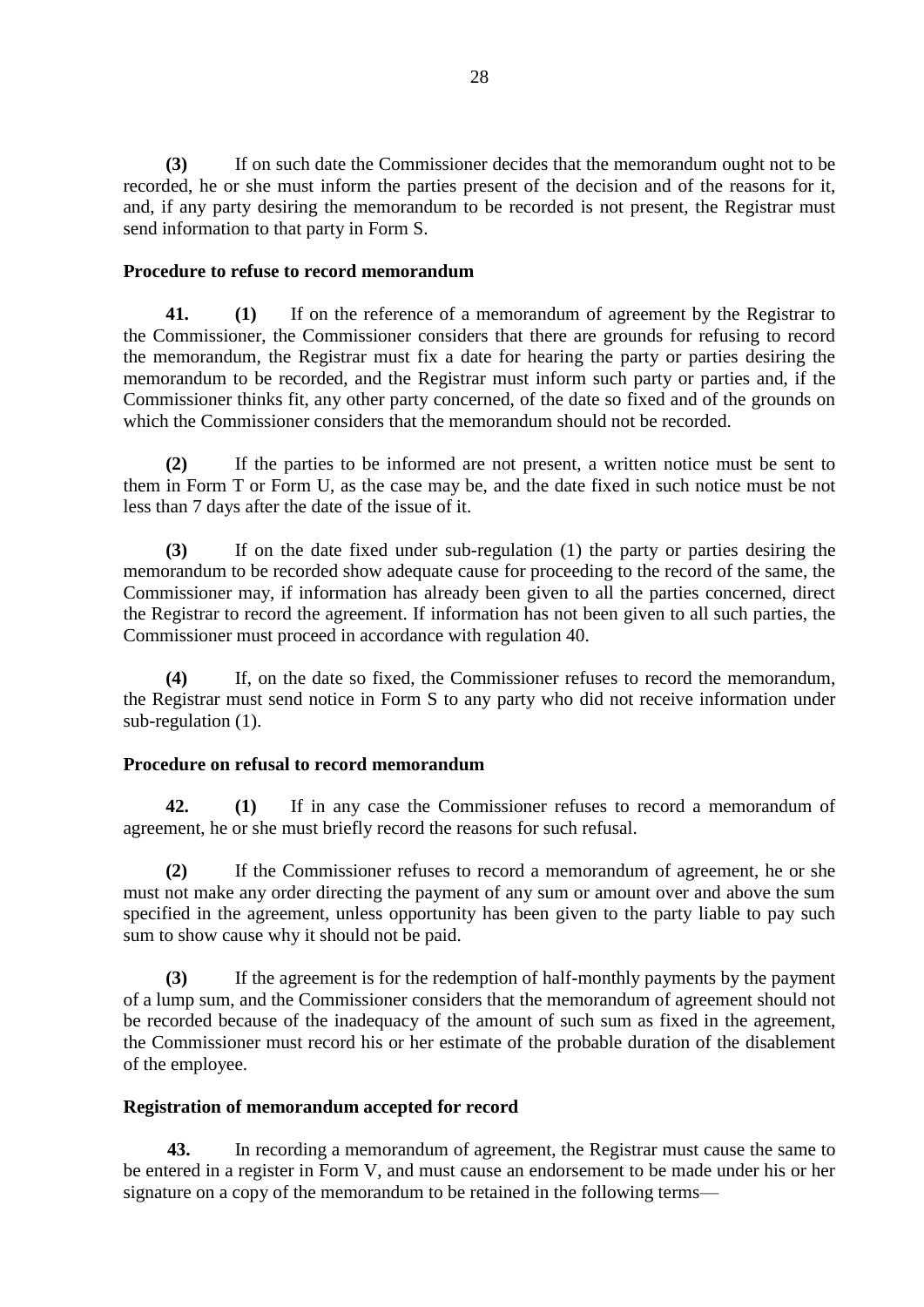"This memorandum of agreement bearing Serial No. …………………………… of 20………, in the register of agreements has been recorded this …………………… day of ……………………, 20……… . (Signature) Registrar".

#### **Registration of orders**

**44.** In recording an order of the Commissioner under section 24(2) of the Ordinance, directing the payment of compensation or the variation of the amount or rate of compensation previously ordered or settled by agreement, the Registrar must cause such order to be entered in a register in the Form W, and must cause an endorsement to be made under his or her signature on a copy of the order to be retained in the following terms—

"This order bearing Serial No …………………… of 20………, in the register of orders has been recorded in the register this …………………… day of ……………………, 20……… (Signature) Registrar".

### **PART VII FURTHER DUTIES OF REGISTRAR**

#### **Proceedings to bear date**

**45.** All proceedings filed with or delivered to the Registrar must bear the date of the filing or issuing of them.

### **Cause book**

**46.** The Registrar must enter all proceedings in a cause book, the form of which must be approved by the Commissioner; any entry made in it must be examined with the original document the day after the entry is made, and such entry is evidence of the document having been filed.

#### **Keeping of registers**

**47.** The Registrar must also keep the registers prescribed by regulations 43 and 44 and must make the appropriate entries in them in accordance with the requirements of those regulations.

#### **Keeping of indexes**

**48.** Proper indexes of the titles of all applications filed with or delivered to the Registrar must be kept so that they can be conveniently referred to when required; and such indexes must at all times during office hours be accessible to the public on payment of the prescribed fee.

#### **Searches**

**49.** The Registrar must, on a request in writing giving sufficient particulars and on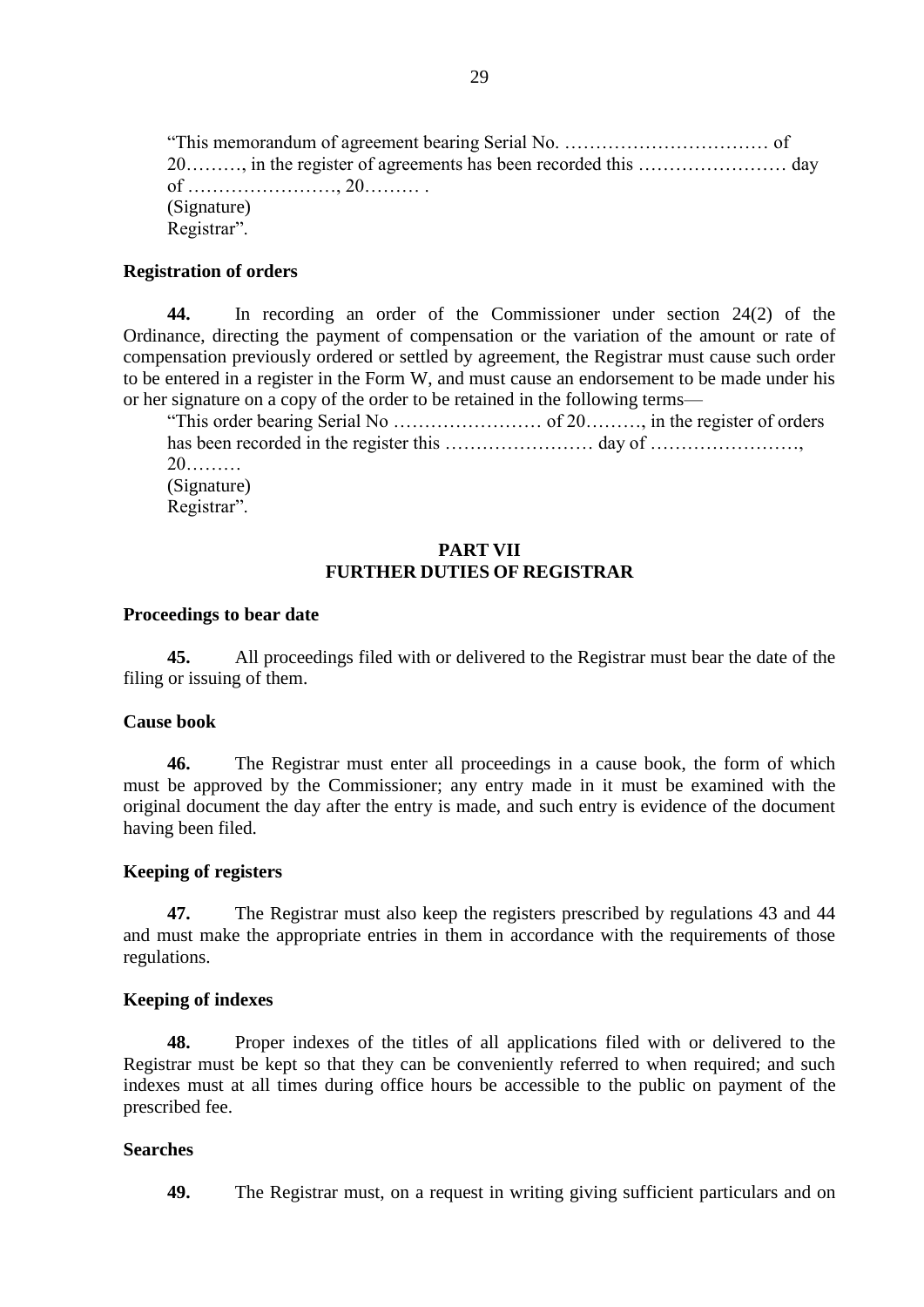payment of the prescribed fee, cause a search to be made in the cause books or registers under his or her custody, and issue a certificate of the result of the search.

#### **Inspection of files**

**50.** Any person must on payment of the prescribed fee be allowed to inspect the file of documents or proceedings in any matter.

### **PART VIII COSTS**

#### **Costs**

**51. (1)** Any costs of and incidental to any proceedings before the Commissioner directed to be paid by one party to another must, in default of agreement between the parties as to the amount of such costs, be taxed according to the scale of costs applicable to actions in the Magistrates' Court; and the statutory provisions and rules for the time being in force as to the allowance and taxation of costs in such actions apply with the necessary modifications.

**(2)** When proceedings are taken for which no provision is made by these regulations, reasonable costs may be allowed in respect of the proceedings, not exceeding those which may under the scales of costs be allowed in respect of proceedings of a like nature.

**(3)** The Commissioner, in dealing with the question of costs, may take into consideration any offer of compensation proved to have been made on behalf of the employer.

#### **PART IX FEES**

#### **Fees**

**52.** The fees set out in Schedule 1 are payable in respect of the matters to which they relate.

### **PART X FORMS**

#### **Forms**

**53.** The forms in Schedule 2 are prescribed for use in connection with the matters to which they relate. If those forms are not applicable, forms of the like character, with such variations as the circumstances may require, may be used in proceedings under the Ordinance.

\_\_\_\_\_\_\_\_\_\_\_

#### **SCHEDULE 1** (Regulation 52)

#### **FEES**

1. Applications for compensation—

(a) if compensation is claimed in the form of recurring payments 25p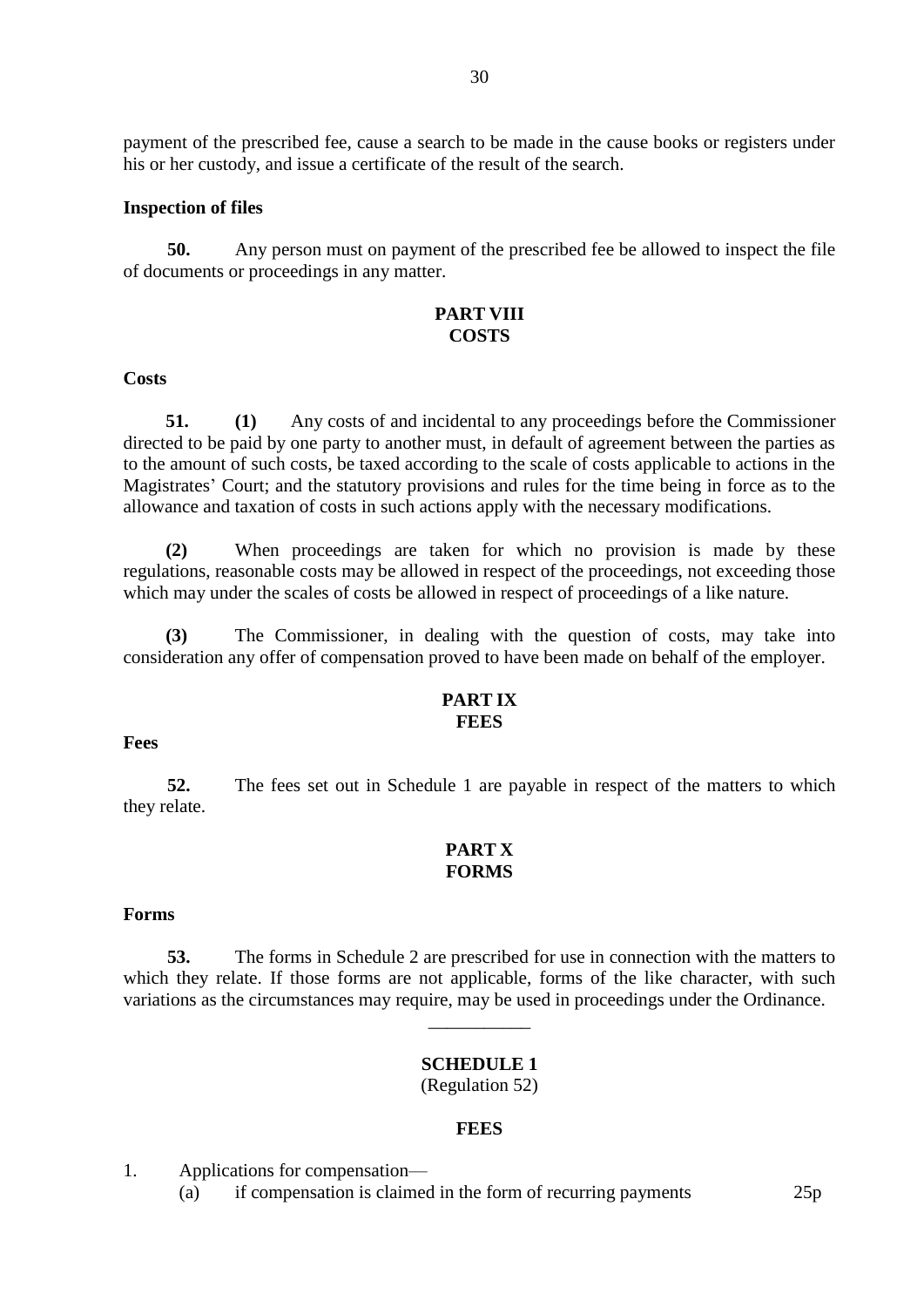|     | (b) | if compensation is claimed in the form of a lump sum                                                                              | when the sum does not exceed £50,<br>plus 13p for each additional sum of<br>£50, or fraction thereof up to $50p$ | 13p              |
|-----|-----|-----------------------------------------------------------------------------------------------------------------------------------|------------------------------------------------------------------------------------------------------------------|------------------|
| 2.  | (a) | Application for commutation-<br>by agreement between the parties                                                                  |                                                                                                                  | 13p              |
|     | (b) | in all other cases                                                                                                                |                                                                                                                  | 25p              |
| 3.  | (a) | Applications for the deposit of compensation—<br>under section $9(1)$ of the Ordinance as a result of death of employee           |                                                                                                                  | <b>Nil</b>       |
|     | (b) | in all other cases, in respect of each person to whom compensation<br>is payable                                                  |                                                                                                                  | 13p              |
| 4.  |     | Applications for distributing by dependants, for each dependant                                                                   |                                                                                                                  | 13p<br>up to 75p |
| 5.  | (a) | Applications for review—<br>if the review claimed is the continuance, increase, decrease<br>or ending of half-monthly payments    |                                                                                                                  | 13p              |
|     | (b) | if the half-monthly payments are sought to be converted into a lump<br>sum                                                        |                                                                                                                  | 25p              |
|     | (c) | in all other cases                                                                                                                |                                                                                                                  | 25p              |
| 6.  | (a) | Applications for the registration of agreement—<br>if the application or the memorandum of agreement is signed by both<br>parties |                                                                                                                  | <b>Nil</b>       |
|     | (b) | in all other cases                                                                                                                |                                                                                                                  | 25p              |
| 7.  |     | Applications to summon witnesses—<br>for every witness                                                                            |                                                                                                                  | 5p               |
| 8.  |     | Applications for indemnification                                                                                                  |                                                                                                                  | 50p              |
| 9.  | (a) | Applications for the recovery of compensation—<br>under an order already made by the Commissioner                                 |                                                                                                                  | 13p              |
|     | (b) | in all other cases                                                                                                                | the same fee as is payable on a similar<br>application for compensation                                          |                  |
| 10. |     | All applications not otherwise provided for                                                                                       |                                                                                                                  | 13p              |
| 11. | (a) | For service of any notice or process-<br>in Jamestown                                                                             |                                                                                                                  | 13p              |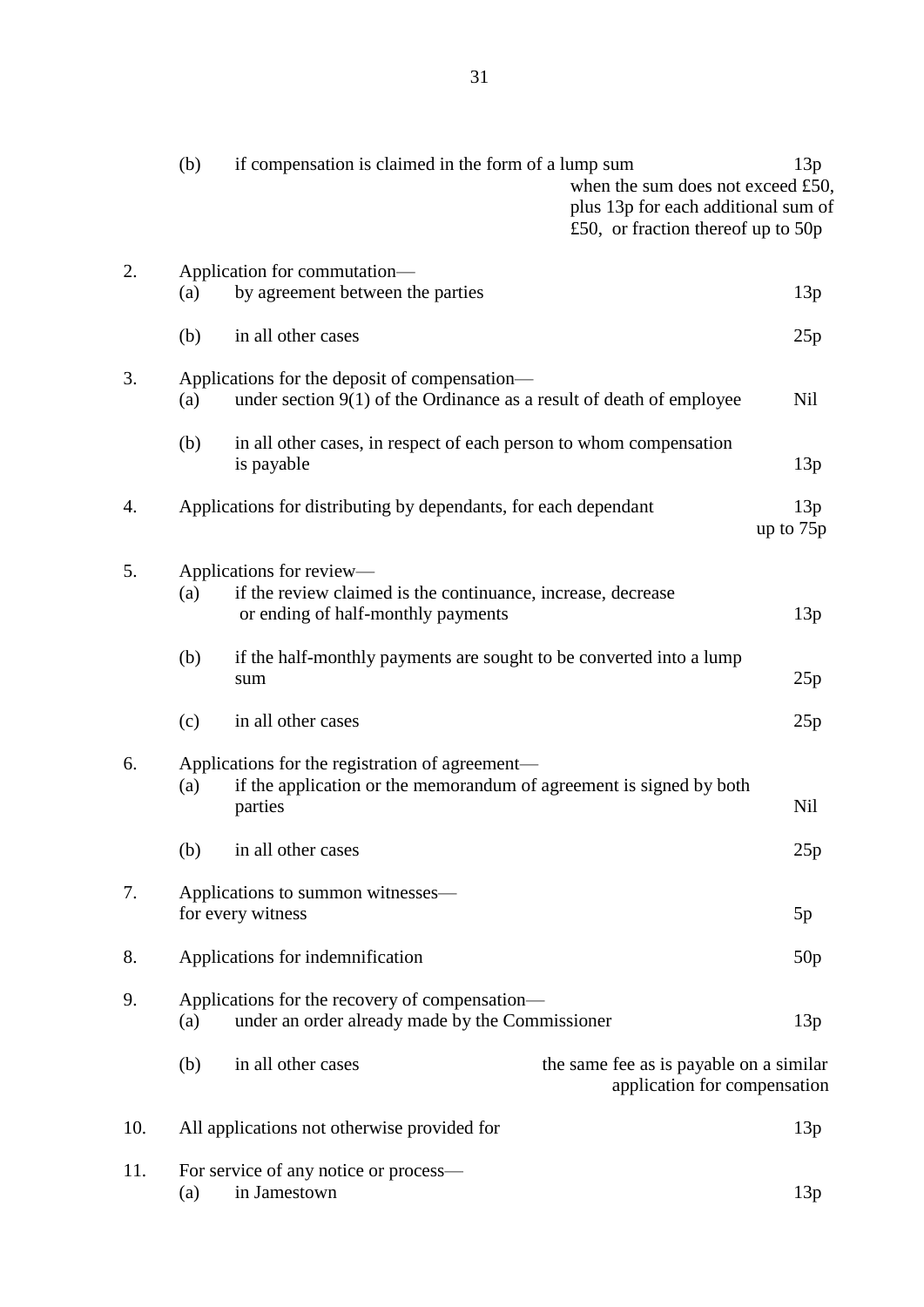|     | (b) | in other parts of St Helena                                                                                           | 15p |
|-----|-----|-----------------------------------------------------------------------------------------------------------------------|-----|
| 12. |     | For search in indexes of titles of application filed                                                                  | 13p |
| 13. |     | For search in cause books or registers and issuing certificate of result of<br>search under the hand of the Registrar | 13p |
| 14. |     | For inspecting file of documents or proceedings                                                                       | 13p |

# **SCHEDULE 2**

 $\overline{\phantom{a}}$  ,  $\overline{\phantom{a}}$  ,  $\overline{\phantom{a}}$  ,  $\overline{\phantom{a}}$  ,  $\overline{\phantom{a}}$  ,  $\overline{\phantom{a}}$  ,  $\overline{\phantom{a}}$  ,  $\overline{\phantom{a}}$  ,  $\overline{\phantom{a}}$  ,  $\overline{\phantom{a}}$  ,  $\overline{\phantom{a}}$  ,  $\overline{\phantom{a}}$  ,  $\overline{\phantom{a}}$  ,  $\overline{\phantom{a}}$  ,  $\overline{\phantom{a}}$  ,  $\overline{\phantom{a}}$ 

(Regulation 53)

# **FORM A**

(Regulation 3)

# APPLICATION FOR REVIEW OF HALF-MONTHLY PAYMENT

To the Registrar, ….……………………………………………………………..………, residing at …………………………………...……………………………………… applicant versus …………………………………………………………………………, residing at ……………………………………………….………………………., respondent. Application is hereby made for the review (termination, diminution, increase, or redemption, as the case may be) of the half-monthly payment payable to the said …………………………………. in respect of personal injury caused to him/her by accident arising out of and in the course of his/her employment. Particulars are hereto appended. PARTICULARS 1. Name and address of injured employee. 2. Name and place of business of employer by whom compensation is payable. 3. Date and nature of accident. 4. Amount of half-monthly payment and date from which it commenced. 5. Relief sought by applicant (whether termination, diminution, increase, or redemption). 6. Grounds of application. Dated this …………………… day of ……………………, 20……… . (Signed)

Applicant

# **FORM B**

\_\_\_\_\_\_\_\_\_\_\_

(Regulation 6)

# DEPOSIT OF COMPENSATION FOR FATAL ACCIDENT

Compensation amounting to £………………….…… is hereby presented for deposit in respect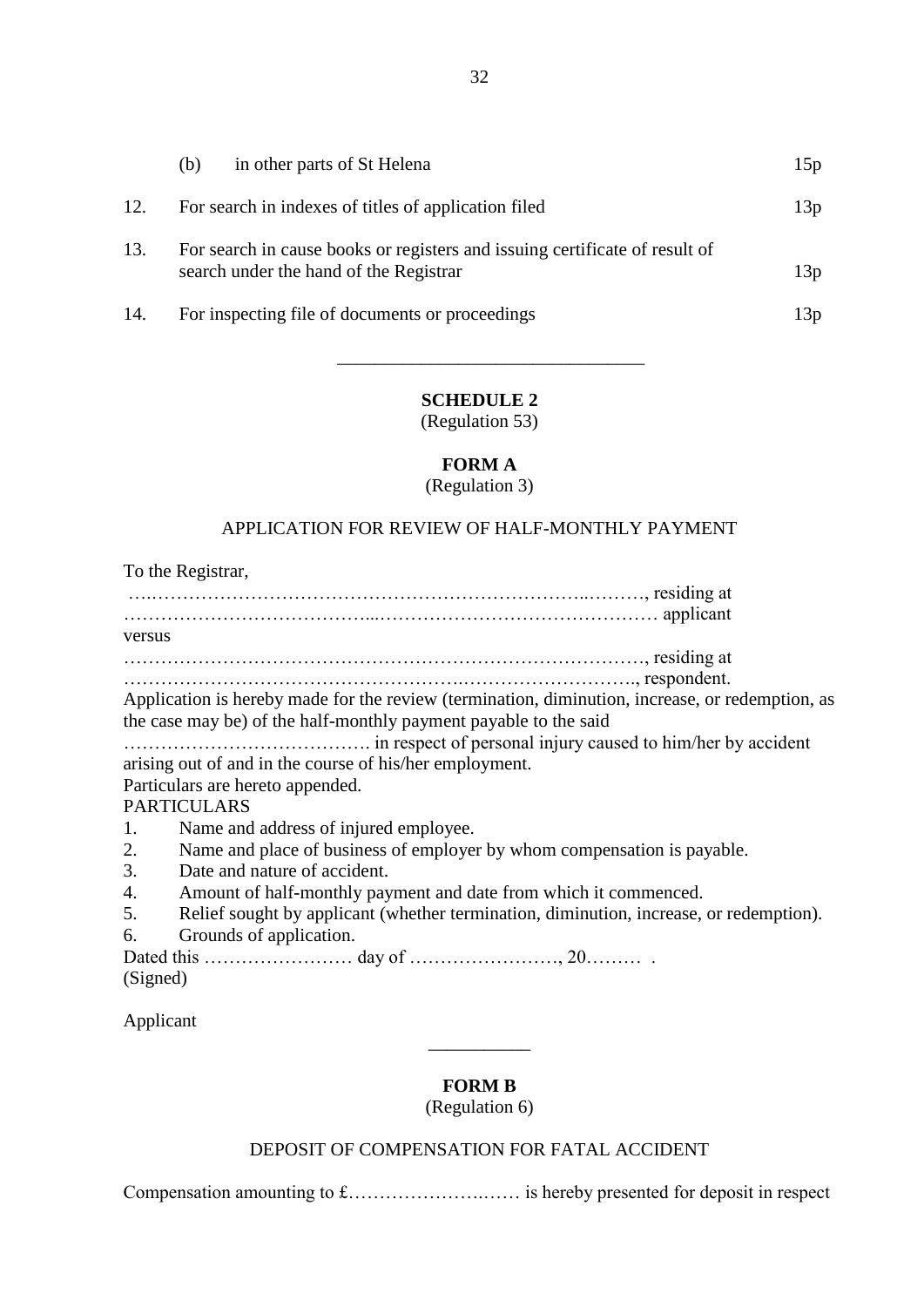of injuries resulting in the death of …………………...…………, residing at …………………… which occurred on ………………………, 20…….... . His/Her monthly wages are estimated at …………………….………… . He/She was over/under the age of 18 years at the time of death. The said employee had, prior to the date of his/her death, received the following payments, namely— …………………….…………… amounting in all to …………………… . Employer

Dated …………………..………, 20…….……… . [To be added if desired.] I desire to be made a party to the proceedings for distribution of the aforesaid compensation. Employer  $\overline{\phantom{a}}$ 

# **FORM C**

(Regulation 6)

# RECEIPT FOR COMPENSATION

| $Book$ |  |
|--------|--|
|        |  |
|        |  |

Deceased employee …………………………………………………………………

Date of deposit ……………… 20……… Sum deposited £………………

Registrar

# **FORM D**

\_\_\_\_\_\_\_\_\_\_\_

(Regulation 6)

# STATEMENT OF DISBURSEMENTS

 $\overline{\phantom{a}}$ 

| Date. | $f_{\cdot}$                                     | $S_{\rm{eq}}$ | d. |  |
|-------|-------------------------------------------------|---------------|----|--|
|       | Funeral expenses paid                           |               |    |  |
|       | Compensation paid to the following dependants:— |               |    |  |
|       | Name. Relationship.                             |               |    |  |

Total Dated …………………… 20 ……… . Registrar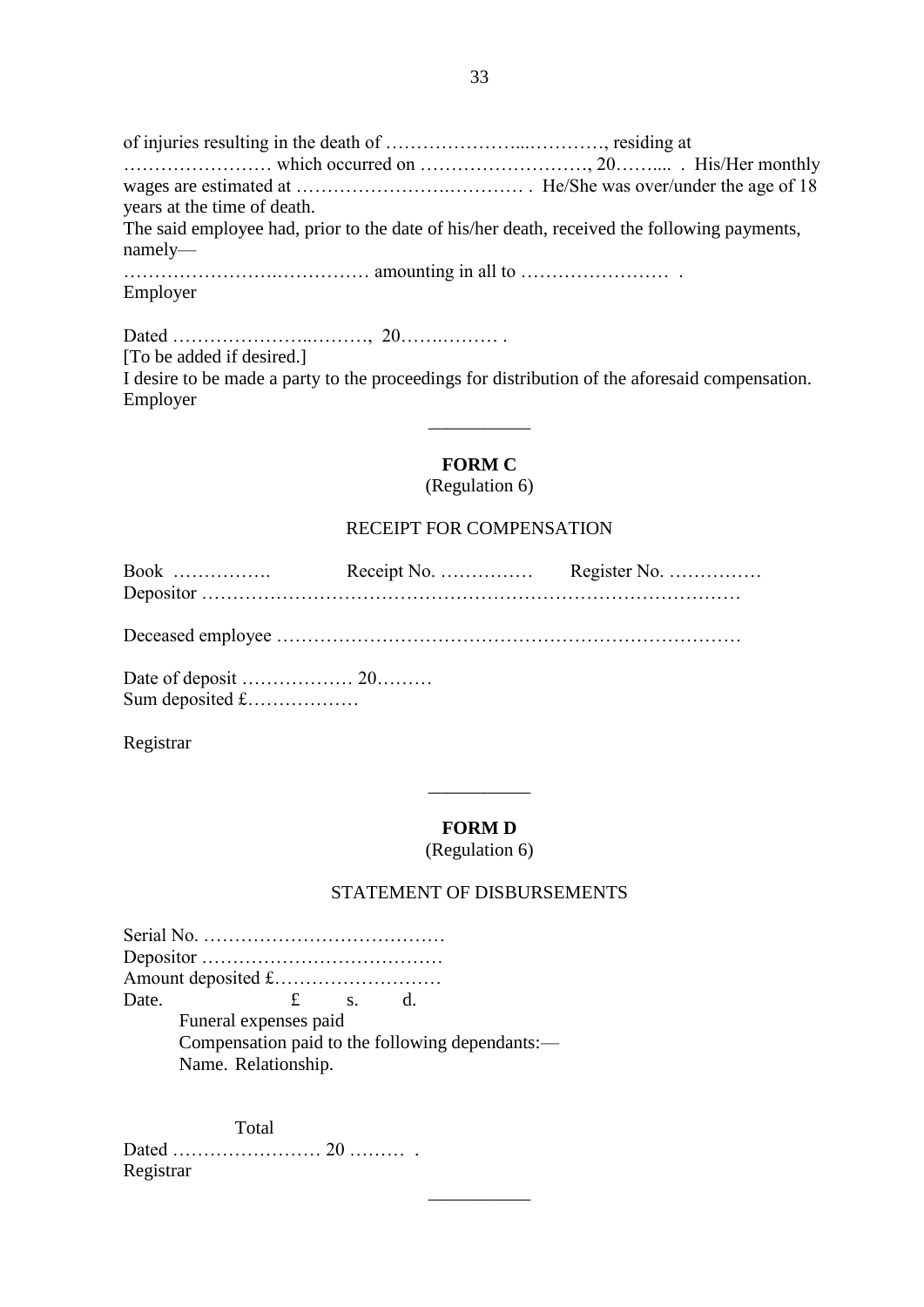# **FORM E**

(Regulation 9)

### DEPOSIT OF COMPENSATION FOR NON-FATAL ACCIDENTS

Compensation amounting to £………………… is hereby presented for deposit in respect of permanent/temporary injuries sustained by ………...………………… residing at ………………….………, which occurred on ………….……………, 20……… .

Employer Dated …………………..…, 20……… .

### **FORM F**

 $\overline{\phantom{a}}$ 

(Regulation 9)

### RECEIPT FOR COMPENSATION

Registrar

# **FORM G**

\_\_\_\_\_\_\_\_\_\_\_

# (Regulation 19) APPLICATION FOR COMPENSATION BY EMPLOYEE

To the Commissioner for Employees' Compensation— ……………………………………..……………………………………, residing at .…………………………………...………………………………………, applicant versus …………………..………………………………………………………, residing at ……………………………………………….………………………., respondent.

It is hereby submitted that— (1) The applicant, an employee employed by a contractor with the respondent on the day of

…………………, 20………, received personal injury by accident arising out of and in the course of his/her employment.

The cause of the injury was [here insert briefly in ordinary language the cause of the injury].

(2) The applicant sustained the following injuries, namely—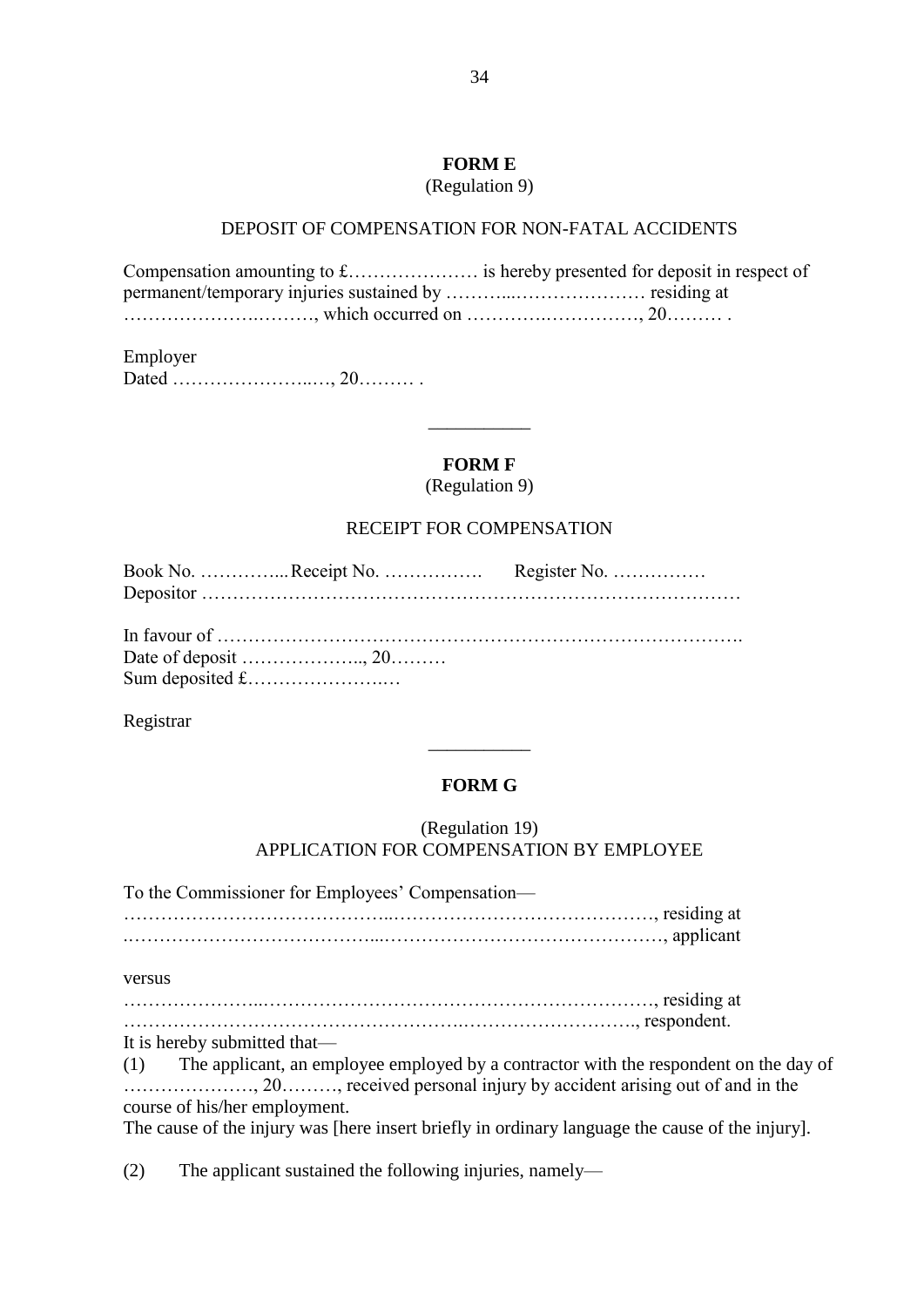| (3)                                             | The applicant is over/under the age of 18 years. |                                                                                                                                                                                                                                                                                                                                                 |  |  |
|-------------------------------------------------|--------------------------------------------------|-------------------------------------------------------------------------------------------------------------------------------------------------------------------------------------------------------------------------------------------------------------------------------------------------------------------------------------------------|--|--|
| $*(4)$                                          | (a)                                              |                                                                                                                                                                                                                                                                                                                                                 |  |  |
|                                                 | (c)                                              | (b) Notice was served as soon as practicable.<br>Notice of the accident was not served (in due time) by reason of                                                                                                                                                                                                                               |  |  |
|                                                 | (a)                                              | *(5) The applicant is accordingly entitled to receive—                                                                                                                                                                                                                                                                                          |  |  |
| (6)<br>$namely$ —                               |                                                  | The applicant has taken the following steps to secure a settlement by agreement,                                                                                                                                                                                                                                                                |  |  |
|                                                 |                                                  | but it has proved impossible to settle the questions in dispute because—<br>You are therefore requested to determine the following questions in dispute, namely-                                                                                                                                                                                |  |  |
| $*(a)$<br>(b)<br>(c)<br>(d)<br>(e)<br>Applicant |                                                  | Whether the applicant is an employee within the meaning of the Ordinance;<br>Whether the accident arose out of and in the course of the applicant's employment;<br>Whether the amount of compensation claimed is due, or any part of that amount;<br>Whether the respondent is liable to pay such compensation as is due;<br>etc. (as required) |  |  |
| Registrar                                       |                                                  | I do hereby require you to file with me the undersigned Registrar a written statement dealing<br>service thereof on you.<br>And further take notice that if you fail to forward the statement in writing an order may be<br>made against you in default.                                                                                        |  |  |

*\* Strike out the clauses which are not applicable.*

.

# **FORM H**

\_\_\_\_\_\_\_\_\_\_\_

(Regulation 19)

APPLICATION FOR COMPENSATION BY DEPENDANTS

To the Commissioner for Employees' Compensation—

……….…………………………………………………………………, residing at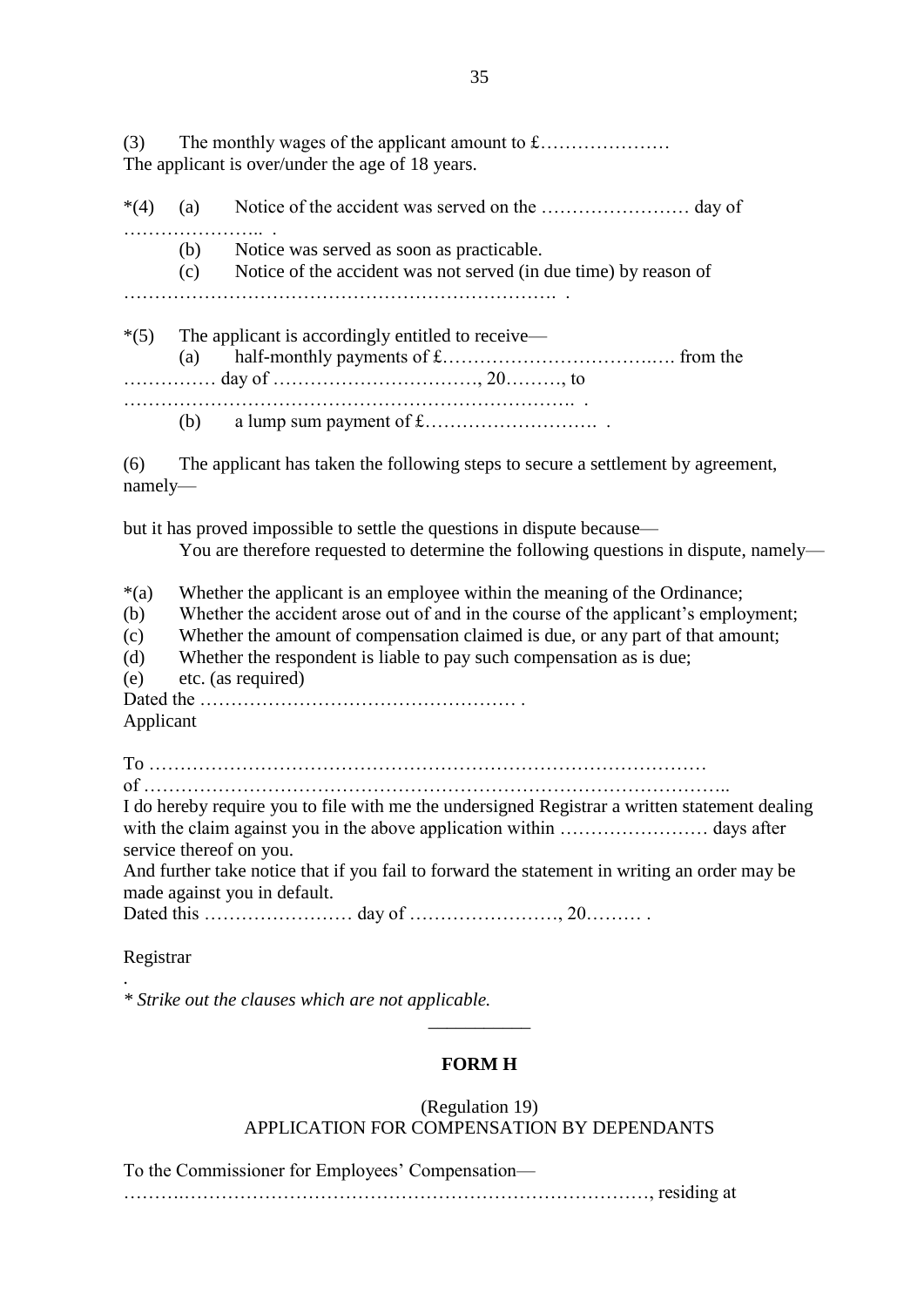………………………...…………………………………………..……… applicant

versus ……..……………………………………………………………………, residing at …..…………………………………………….………………………., respondent.

# It is hereby submitted that—

(1) ………………………….. an employee employed by (a contractor with) the respondent on the day of ……………………, 20………, received personal injury by accident arising out of and in the course of his/her employment resulting in his/her death on the ……day of ……………………, 20……… . The cause of the injury was [here insert briefly in ordinary language the cause of the injury].

(2) The applicant(s) is a/are dependant(s) of the deceased employee, being his/her …………………………………………………………………….. .

(3) The monthly wages of the deceased amount to £…………………… The deceased was over/under the age of 18 years at the time of his/her death.

\*(4) (a) Notice of the accident was served on the …………………… day of ………………………………

- (b) Notice was served as soon as practicable.
- (c) Notice of the accident was not served (in due time) by reason of

(5) The deceased before his/her death received as compensation the total sum of £.…………………. .

(6) The applicant(s) is/are accordingly entitled to receive a lump sum payment of £.…………… .

(7) The applicant(s) has/have requested the respondent to deposit compensation and the latter has refused/omitted to do so.

You are therefore requested to determine the following questions in dispute, namely—

\*(a) Whether the deceased was an employee within the meaning of the Ordinance; (b) Whether the accident arose out of and in the course of the deceased's employment; (c) Whether the amount of compensation claimed is due, or any part of that amount; (d) Whether the respondent is liable to pay such compensation as is due; (e) Whether the applicant(s) is  $a/are$  dependant(s) of the deceased; (f) How the compensation, when deposited, should be distributed; (g) etc. (as required) Dated the …………………… the day ……………………, 20……… . Applicant

To ……………………………………………………………………………… of ……………………………………………………………………………………

I do hereby require you to file with me the undersigned Registrar a written statement dealing with the claim against you in the above application within …………………… days after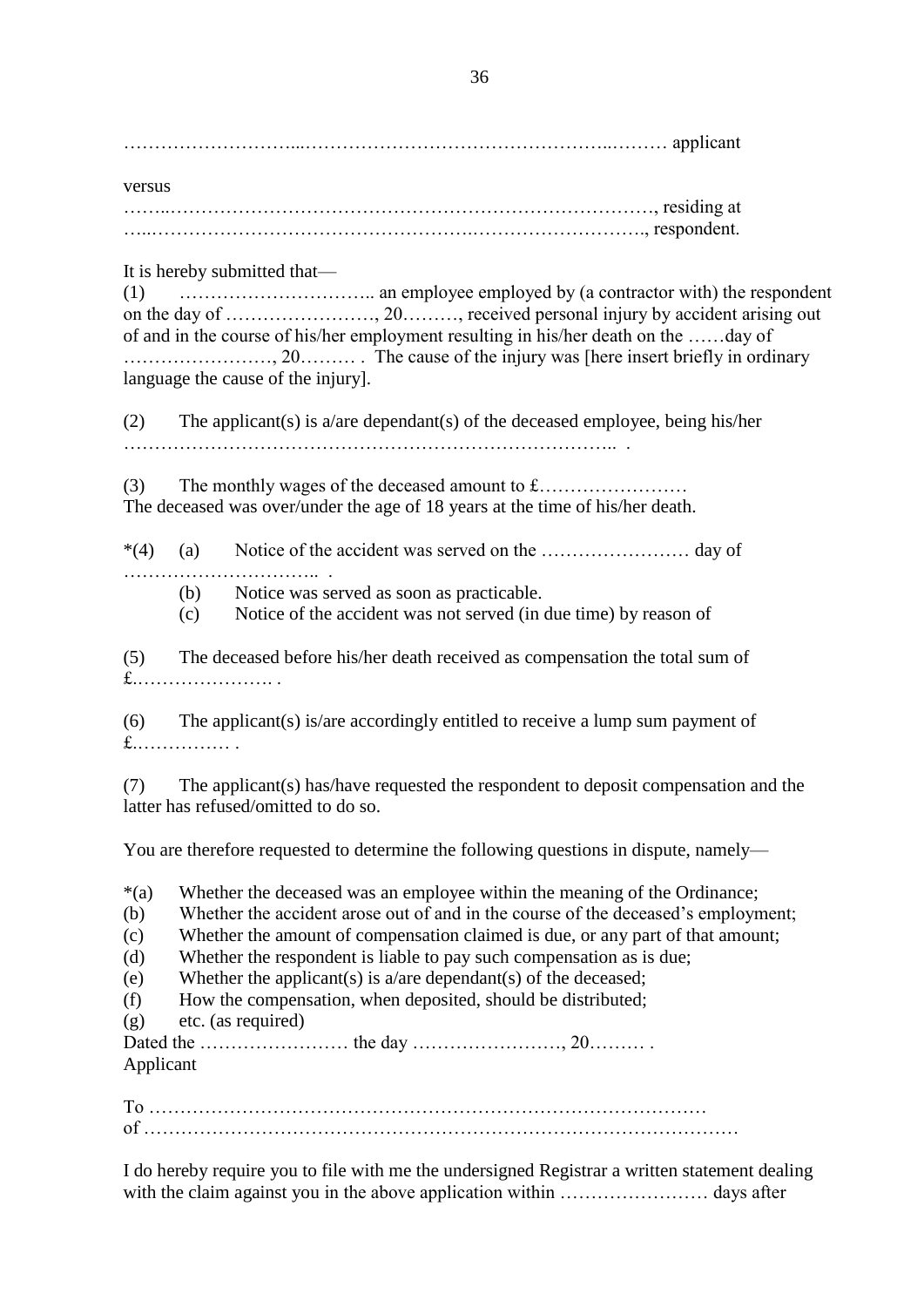service thereof on you.

And further take notice that if you fail to forward the statement in writing an order may be made against you in default.

Dated this …………………… day of ……………………, 20 ……… .

### Registrar

*\* Strike out the clauses which are not applicable.*

# FORM J

\_\_\_\_\_\_\_\_\_\_\_

### (Regulation 19)

# APPLICATION FOR COMMUTATION

To the Commissioner for Employees' Compensation—

………………………………..…………………………………………, residing at ………………………………………………….………………………… applicant versus ……………..……………………………………………………………, residing at ……………..………………………………….………………………., respondent. It is hereby submitted that—

(1) The applicant/respondent has been in receipt of half-monthly payments from ……………………… to ………………...…… in respect of temporary disablement by accident arising out of and in the course of his/her employment.

(2) The applicant wishes the right to receive half-monthly payments to be redeemed.

(3) (a) The respondent is unwilling to agree to the redemption of the right to receive halfmonthly payments.

(b) The parties have been unable to agree regarding the sum for which the right to receive half-monthly payments should be redeemed.

You are therefore requested to make an order—

(a) directing that the right to receive half-monthly payments should be redeemed.

(b) fixing a sum for the redemption of the right to receive half-monthly payments. Dated ……………………………

Applicant

# **FORM K**

\_\_\_\_\_\_\_\_\_\_\_

# (Regulation 25)

# **NOTICE**

Whereas a claim for compensation has been made to the Commissioner for Employees' Compensation by ………………………………...………… applicant, against ………………………..…. respondent and the respondent has claimed that you are liable under section 15(2) of the Employees' Compensation Ordinance to indemnify the respondent against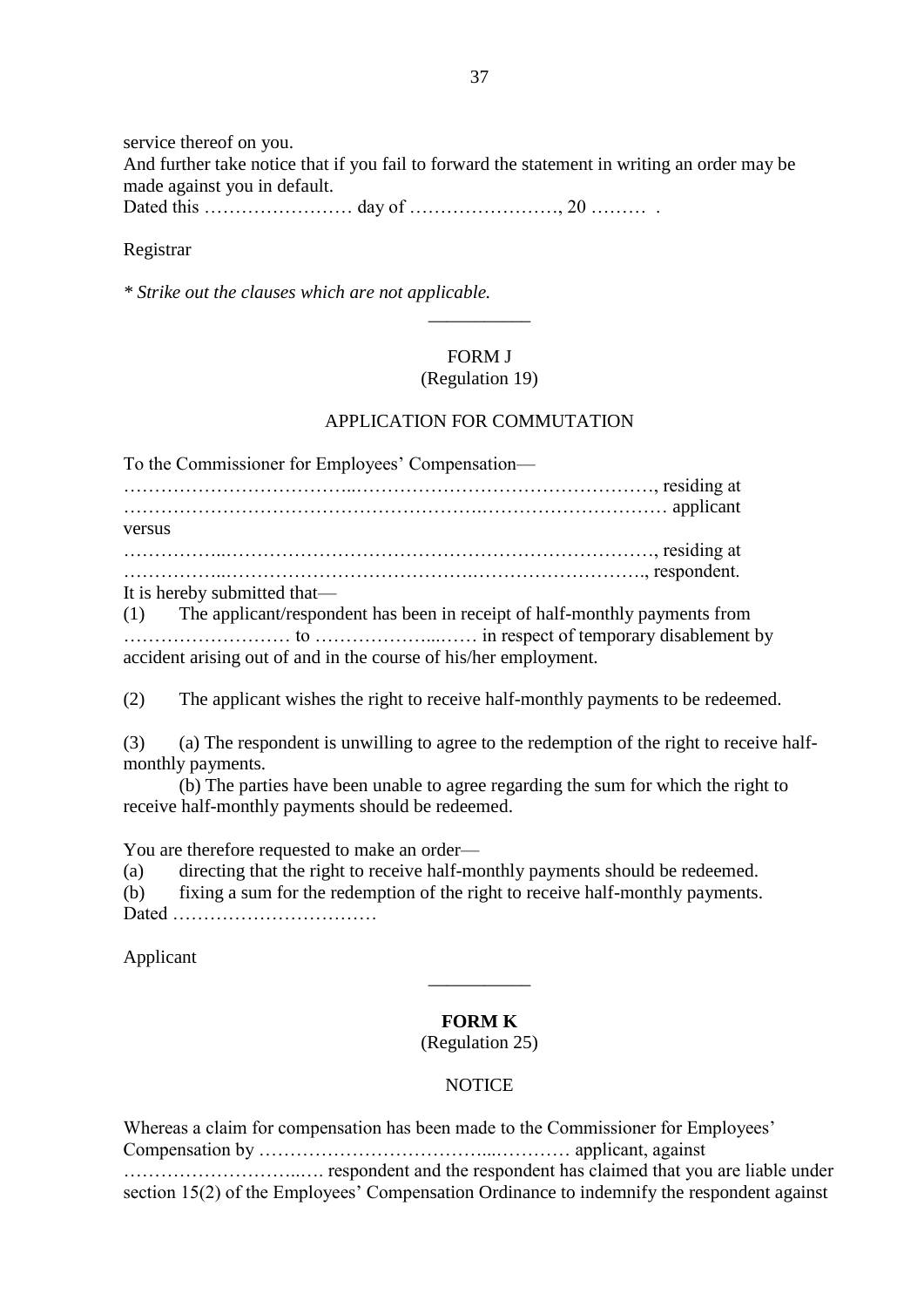any compensation which the respondent may be liable to pay in respect of the aforesaid claim, you are hereby informed that you may appear before the Commissioner for Employees' Compensation

at …………………… a.m./p.m. on the ……………… day of ……………………, 20 ………, at ……………………………..……………… and contest the claim for compensation made by the said applicant or the claim for indemnity made by the respondent. In default of your appearance you will be deemed to admit the validity of any award made against the respondent and your liability to indemnify the respondent for any compensation recovered from the respondent.

Dated ……………………, 20……… .

Registrar

| I do hereby require you to file with me the undersigned Commissioner a written statement     |
|----------------------------------------------------------------------------------------------|
|                                                                                              |
| after service thereof on you.                                                                |
| And further take notice that if you fail to forward the statement in writing an order may be |
| made against you in default.                                                                 |
|                                                                                              |

Commissioner for Employees' Compensation

# **FORM L**

\_\_\_\_\_\_\_\_\_\_\_

(Regulation 28)

# NOTICE TO APPLICANT OF DAY UPON WHICH HEARING WILL BE PROCEEDED WITH

| residing at the contract of the contract of the contract of the contract of the contract of the contract of the contract of the contract of the contract of the contract of the contract of the contract of the contract of th                                         |
|------------------------------------------------------------------------------------------------------------------------------------------------------------------------------------------------------------------------------------------------------------------------|
|                                                                                                                                                                                                                                                                        |
| versus                                                                                                                                                                                                                                                                 |
| residing at                                                                                                                                                                                                                                                            |
| respondent.                                                                                                                                                                                                                                                            |
| Take notice that the Commissioner for Employees' Compensation will proceed with the                                                                                                                                                                                    |
|                                                                                                                                                                                                                                                                        |
|                                                                                                                                                                                                                                                                        |
| $P_{\rm{t}}$ (1.1) $\sim$ 1.000 $\sim$ 2.000 $\sim$ 2.000 $\sim$ 2.000 $\sim$ 2.000 $\sim$ 2.000 $\sim$ 2.000 $\sim$ 2.000 $\sim$ 2.000 $\sim$ 2.000 $\sim$ 2.000 $\sim$ 2.000 $\sim$ 2.000 $\sim$ 2.000 $\sim$ 2.000 $\sim$ 2.000 $\sim$ 2.000 $\sim$ 2.000 $\sim$ 2. |

Dated this …………………… day of ……………………, 20……… .

Registrar

NOTICE TO RESPONDENT OF DAY UPON WHICH HEARING WILL BE PROCEEDED WITH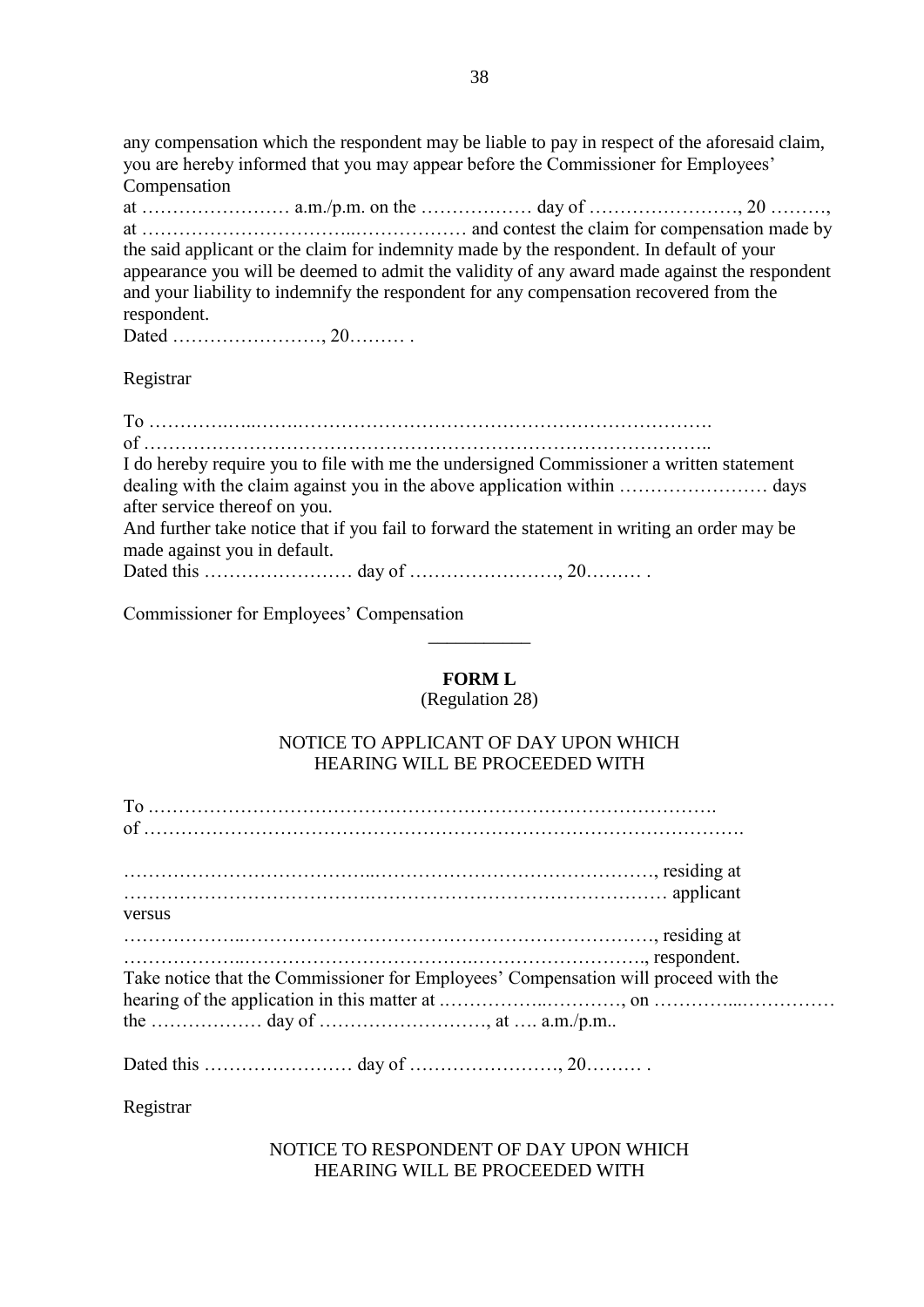To .………………………………………………………………………………. of ……………………………………………………………………………………. ………………………………………………………..…………………, residing at …………………………………………………………………………… applicant versus …………………………………………………………..………………, residing at ……………………………………………….………………………., respondent. Take notice that the Commissioner for Employees' Compensation will proceed with the hearing of the application in the matter at …………………..………, on ………………………… the ……..……… day of ……………………, at the hour of …………… o'clock in the …………… noon, and that if you do not attend at the time and place above-mentioned such order will be made and proceedings taken as the Commissioner may think just and expedient. Dated this …………………… day of ……………………, 20……

Registrar

# **FORM M**

\_\_\_\_\_\_\_\_\_\_\_

(Regulation 18)

# ORDER

*(NOTE.—These forms are intended for use in ordinary cases only.)*

(I) In case of application for half-monthly payment of compensation

Having duly considered the matters submitted to me, I do hereby order as follows: *[Here insert any introductory recitals of findings on which the order is made which the Commissioner may think fit.]*

1. I order that the respondent C.D. do pay to the applicant A.B. the half-monthly sum of …………..………… as compensation for personal injuries caused to the said A.B. on the …………………… day of ……………………, by injury arising out of and in the course of his/her employment as an employee employed by the said respondent, such half-monthly payment to commence as from the …………………… day of ……………………, and to continue during the total or partial incapacity of the said A.B. for work, or until the same shall be ended, diminished, increased or redeemed in accordance with the provisions of the Employees' Compensation Ordinance.

| 2. And I order that the said C.D. do forthwith pay to the said A.B. the sum of |  |
|--------------------------------------------------------------------------------|--|
|                                                                                |  |
|                                                                                |  |
|                                                                                |  |
|                                                                                |  |
|                                                                                |  |

3. And I order that the said C.D. do pay to the applicant his/her costs of and incidental to the proceedings, such costs, in default of agreement between the parties as to the amount thereof, to be taxed under the scale of costs applicable to actions in the Magistrates' Court, and to be paid by the said C.D. within 14 days of the date of the certificate of the result of such taxation.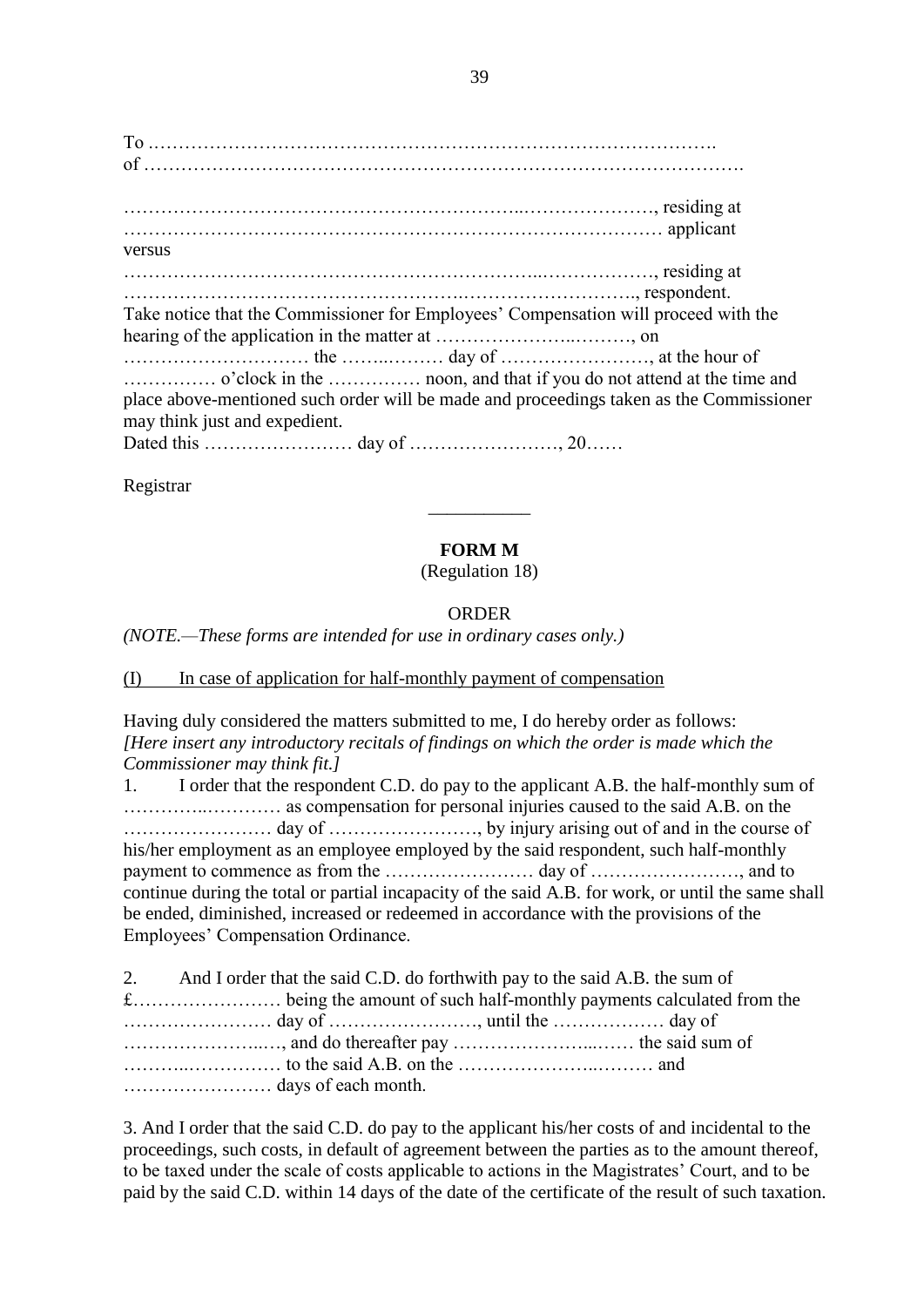Dated this …………………… day of ……………………, 20……… .

Commissioner for Employees' Compensation

(II) In case of application by Dependants

Having duly considered the matters submitted to me, I do hereby order as follows:— *[Here insert any introductory recitals of findings on which the order is made which the Commissioner may think fit.]*

1. I order that the respondent C.D. do pay the sum of £…………………… to the dependants of A.B., late of …………..………, deceased, as compensation for the injury resulting to such dependants from the death of the said A.B. which took place on the ………………… day of ………………….……, from injury caused to the said A.B. on the ……………… day of …………………………, by accident arising out of and in the course of his/her employment as an employee employed by the said respondent.

2. And I declare that the persons hereinafter named are entitled to share in such compensation as dependants of the said A.B., that is to say J.B. the widow of the said A.B. and [name the other persons].

3. *[Add if so found]* And I declare that G.H. the ……………………….…… of the said A.B. is not entitled to share in such compensation as a dependant of the said A.B.

4. And I order that the said sum of £……………….………… be apportioned between the said J.B. and ………………..……… in the proportions following, that is to say:— I apportion the sum of £………………… to and for the benefit of the said J.B. and the sum of £………….… to and for the benefit of the said ………………… .

5. And I order that the said C.D. do pay the said sum of £…………………… within 14 days from the date of this order.

6. And I order that the said J.B. and the said ………………….………… or any of them, be at liberty to apply to me from time to time for any further or other order as to the application of any of the said sums which may be ordered to be invested and the accruing interest thereof.

7. And I order that the said C.D. do pay to the applicants their costs of and incident to these proceedings, etc.

Dated this …………………… day of ……………………, 20……… .

Commissioner for Employees' Compensation

(III) In case of application by person to whom expenses of medical attendance or burial are due

Having duly considered the matters submitted to me, I do hereby order as follows:— *[Here insert any introductory recitals of findings on which the order is made which the Commissioner may think fit.]*

1. I order that the respondent C.D. do pay the sum of £……………………… for or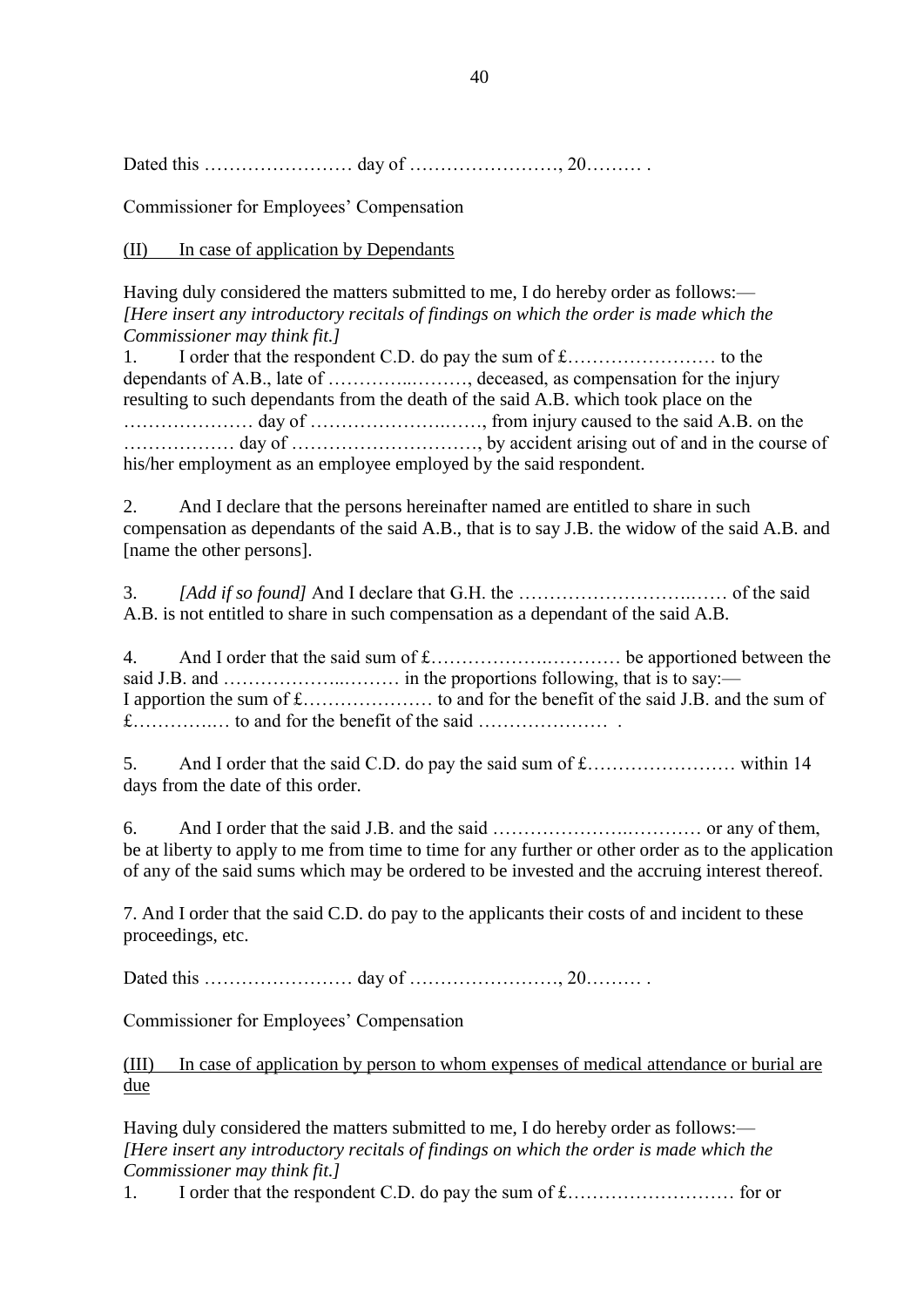towards the expenses of medical attendance on and the burial of A.B., late of ………..………………, deceased, who died on the ……………………… day of …………………..………, from injury caused on the …………………… day of ……………………, by accident arising out of and in the course of the employment of the said A.B. as an employee employed by the said C.D.

2. And I declare that the persons hereinafter named are entitled to share in such compensation, that is to say:— The applicant E.F. in respect of charges amounting to £………………… due to (or payable by) him for medical attendance on the said A.B., and the applicant G.H. in respect of charges amounting to £…………………… due to the applicant for the burial of the said A.B.

Dated this …………………… day of ……………………, 20……… .

Commissioner for Employees' Compensation

*(NOTE.—The above forms will serve as guides for framing orders in other cases.)*

# **FORM N**

\_\_\_\_\_\_\_\_\_\_

(Regulation 36)

### RETURN OF SERVICE OF PROCESS FROM THE COMMISSIONER FOR EMPLOYEES' COMPENSATION

Name of Applicant Name of Respondent Document Served Date of Service Place of Service Mode of Service

I do swear that the above return of service is true and in accordance with the facts of such service. (Signed) Deponent

Sworn before me by the above-named deponent this ………….………… day of

……………………, 20……… . (Signed) Magistrate/Justice of the Peace

# **FORM O**

\_\_\_\_\_\_\_\_\_\_\_

(Regulation 39)

# MEMORANDUM OF AGREEMENT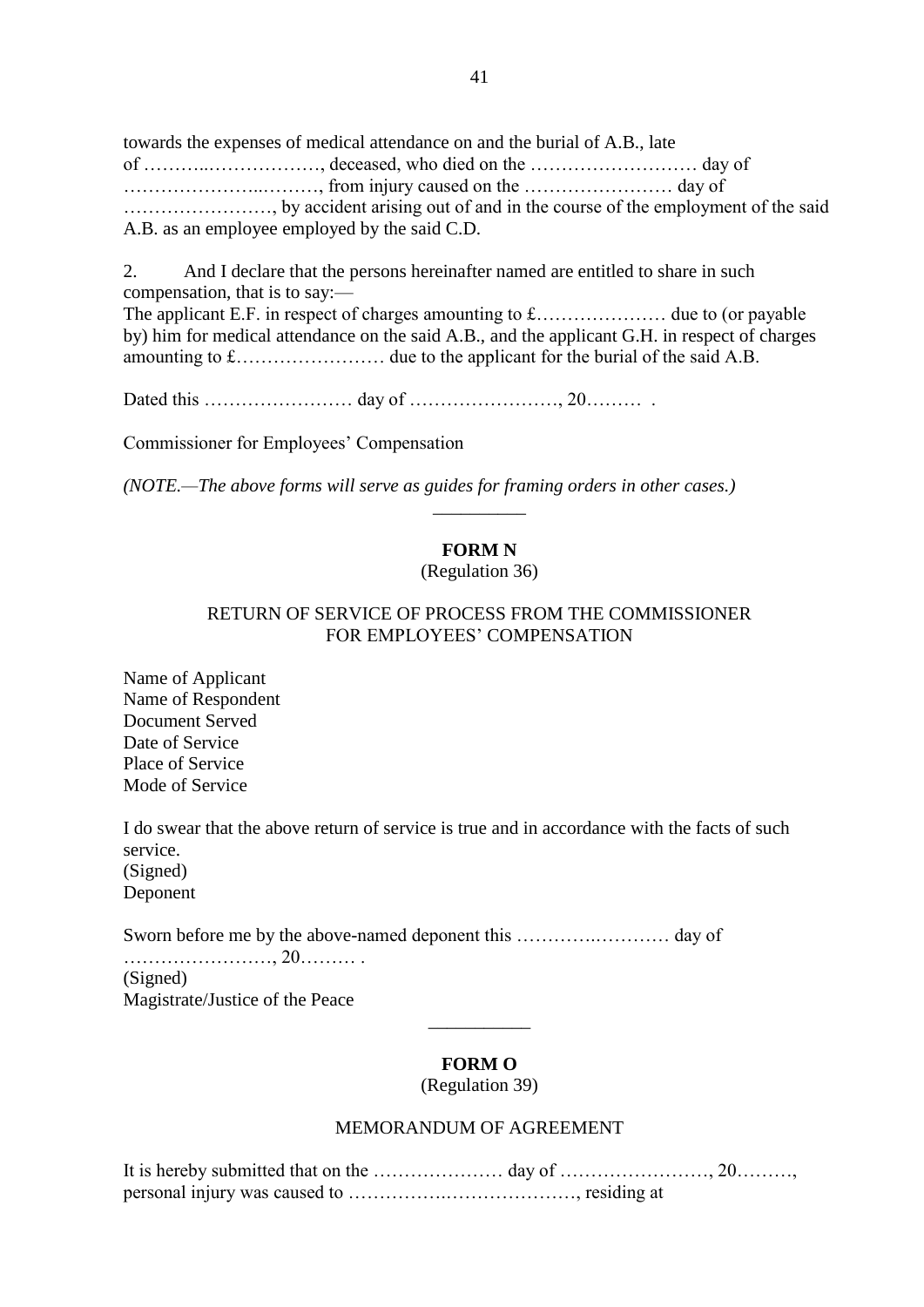…………………………………, by accident arising out of and in the course of employment in ……………………….……………… . The said injury has resulted in temporary disablement to the said employee whereby it is estimated that he/she will be prevented from earning more than ………………………………… of his/her previous …………………..…… [any] wages for a period of …………………… months. The said employee has been in receipt of halfmonthly payments which have continued from the ……………… day of ………..………………, amounting to £………………...… in all. The said employee's monthly wages are estimated at £…………………… . The employee is over the age of 18 years/ will reach the age of 18 years on ......

It is further submitted that ……………………, the employer of the said employee has agreed to pay, and the said employee has agreed to accept, the sum of £…………………… in full settlement of all and every claim under the Employees' Compensation Ordinance, in respect of all disablement of a temporary nature arising out of the said accident, whether now or hereafter to become manifest. It is therefore requested that this memorandum be duly recorded.

It is further submitted that the employer has paid and/or agreed to pay the sum of £…………………… only in respect of this agreement (including all negotiations and proceedings preliminary thereto) to the solicitor and/or counsel for the employee, as costs.

Dated …………..……………………………………… Signature of employer ………………...………………… Witness …………………………………………………...… Signature of employee ………………………………..… Witness …………………………………………………….. *(NOTE.—An application to register an agreement can be presented under the signature of one party, provided that the other party has agreed to the terms. But both signatures should be appended, whenever possible.)* Receipt *(to be filled when the money has actually been paid).* In accordance with the above agreement, I have this day received the sum of £……………………..

Employee

Dated ………….., 20……… The money has been paid and this receipt signed in my presence. Witness

# **FORM P**

\_\_\_\_\_\_\_\_\_\_

(Regulation 39)

#### MEMORANDUM OF AGREEMENT

It is hereby submitted that on the …………… day of …………...…………….., 20…….., personal injury was caused to ……………………………..……, residing at …………………….…………, by accident arising out of and in the course of his/her employment in …………………………… . The injury has resulted in permanent disablement to the employee of the following nature, namely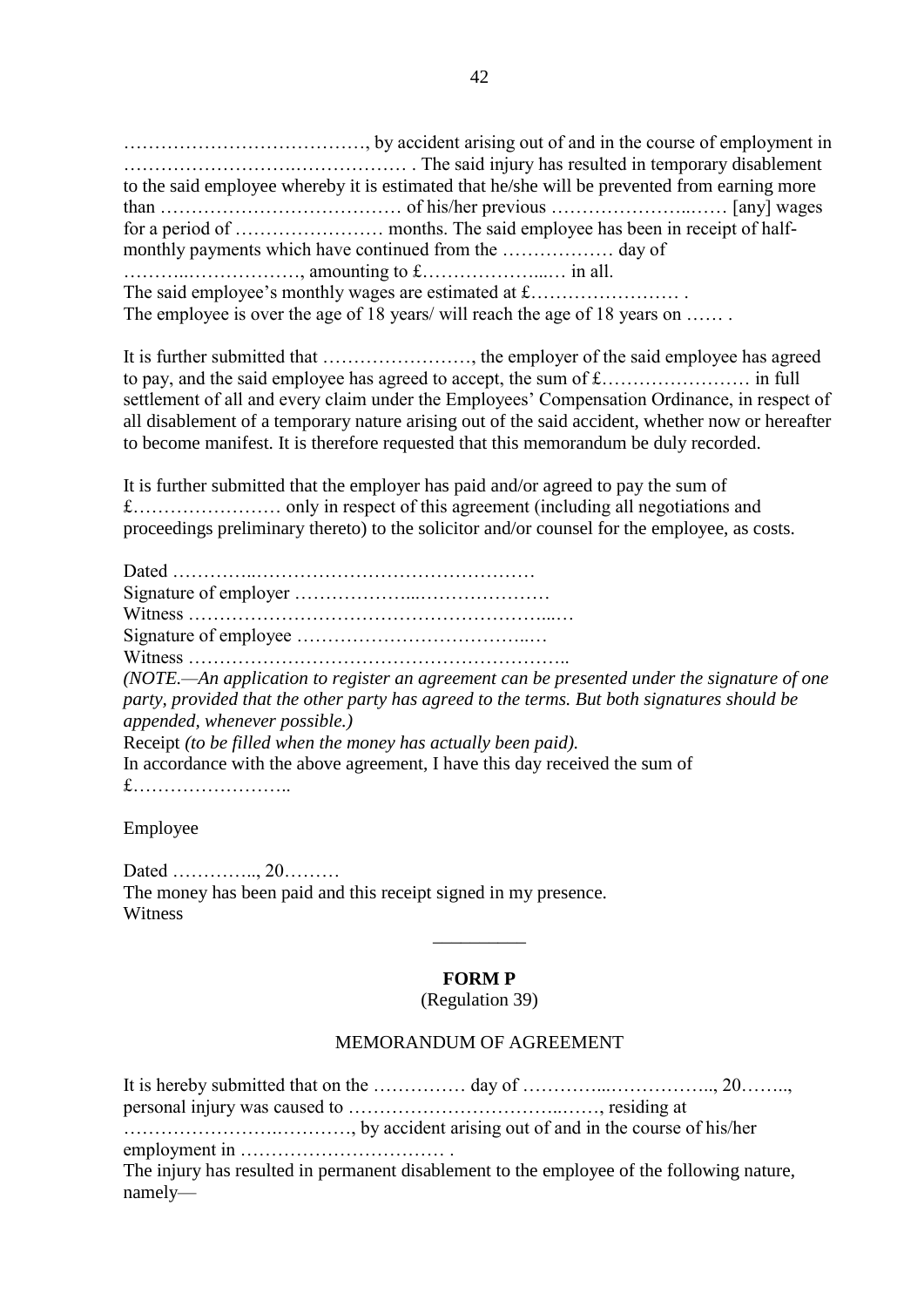The employee's monthly wages are estimated at  $f$ ................................ The employee is over the age of 18 years/will reach the age of 18 years on .........

The employee has, prior to the date of this agreement, received the following payments, namely—

It is further submitted that ……………………, the employer of the said employee, has agreed to pay, and the employee has agreed to accept the sum of £…………………… in full settlement of all and every claim under the Employees' Compensation Ordinance in respect of the disablement stated above and all disablement now manifest. It is therefore requested that this memorandum be duly recorded.

It is further submitted that the employer has paid and/or agreed to pay the sum of £…………………… only in respect of this agreement (including all negotiations and proceedings preliminary thereto), to the legal practitioner for the employee, as costs.

Dated ………………………………………………… Signature of employer …………………….………… Witness ……………………………………….………… Signature of employee ……………………………… Witness ………………………………………………… *(NOTE.—An application to register an agreement can be presented under the signature of one party, provided that the other party has agreed to the terms. But both signatures should be appended, whenever possible.)* Receipt *(to be filled in when the money has actually been paid).* In accordance with the above agreement, I have this day received the sum of £…………………….

Employee

Dated …………………, 20………. The money has been paid and this receipt signed in my presence.

Witness

#### **FORM Q**

\_\_\_\_\_\_\_\_\_\_\_

(Regulation 39)

### MEMORANDUM OF AGREEMENT

| The injury has resulted in temporary disablement to the said employee, who is at present in |  |
|---------------------------------------------------------------------------------------------|--|
|                                                                                             |  |
|                                                                                             |  |
|                                                                                             |  |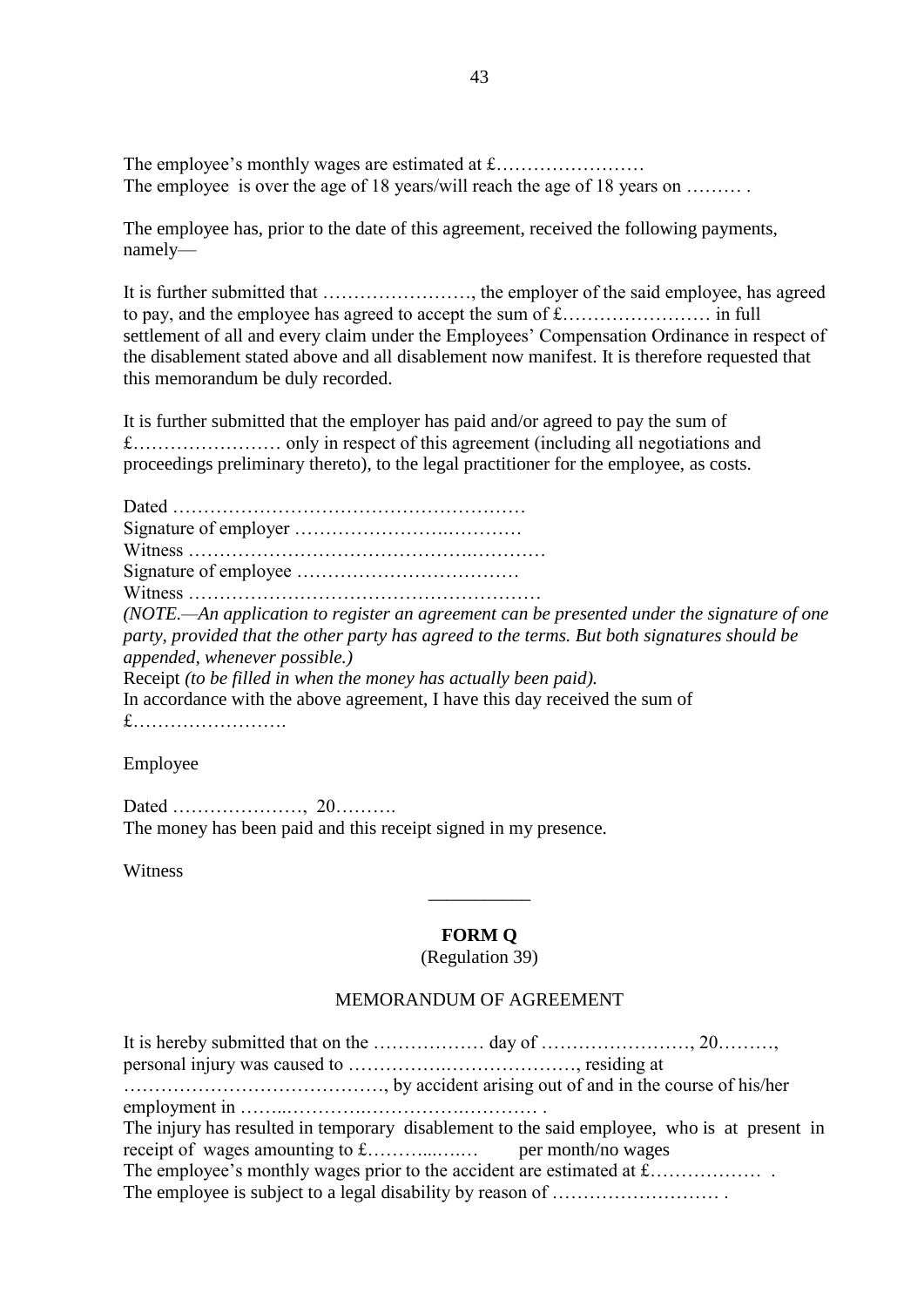It is further submitted that …………….…………………, the employer of the employee has agreed to pay ………………..……, and ………….……………… on behalf of the employee has agreed to accept half-monthly payments at the rate of ………………..…… for the period of the temporary disablement.

This agreement is subject to the condition that the amount of the half-monthly payments may be varied in accordance with the provisions of the Employees' Compensation Ordinance on account of an alteration in the earnings of the said employee during disablement. It is further stipulated that all rights of commutation under section 8 of the Ordinance are unaffected by this agreement.

It is therefore requested that this memorandum be duly recorded.

It is further submitted that the employer has paid and/or agreed to pay the sum of £…………………… only in respect of this agreement (including all negotiations and proceedings preliminary thereto), to the solicitor and/or counsel for the employee, as costs.

Dated………………………………………………...

Signature of employer ……………………………… Witness ……………………………………………….… Signature of employee ……………………………… Witness ………………………………………………….

*(NOTE.—An application to register an agreement can be presented under the signature of one party, provided that the other party has agreed to the terms. But both signatures should be appended, whenever possible.)* Receipt *(to be filled in when the money has actually been paid).*

In accordance with the above agreement, I have this day received the sum of £…………………….

#### Employee

Dated …………………, 20……… . The money has been paid and the receipt signed in my presence.

**Witness** 

#### **FORM R**

\_\_\_\_\_\_\_\_\_\_\_

#### (Regulation 40)

Whereas an agreement to pay compensation is said to have been reached between ………………. and …………..………… .

And whereas ……………… has/have applied to the Commissioner for Employees' Compensation for registration of the agreement under section 25 of the Employees' Compensation Ordinance,

notice is hereby given that the agreement will be taken into consideration by the Commissioner at …………… a.m./p.m. on the ……………… day of ……………………, 20………, at ……………………………………, and that any objections to the registration of the said agreement should be made on the date and at the place aforesaid. In the absence of valid

objections, it is the Commissioner's intention to proceed to the registration of the agreement.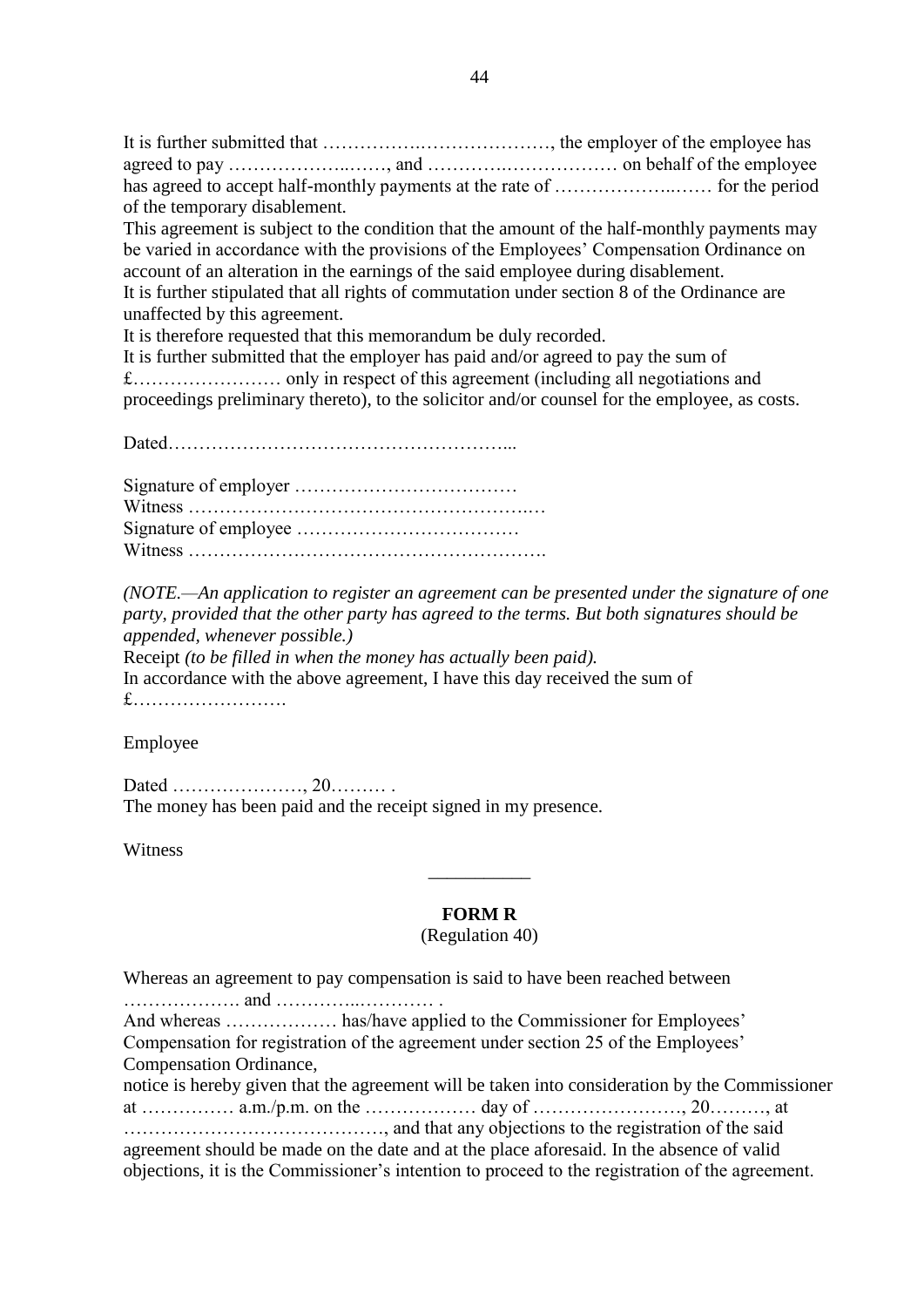# **FORM S**

\_\_\_\_\_\_\_\_\_\_\_

(Regulations 40 and 41)

|                            | Take notice that registration of the agreement to pay compensation said to have been reached                                                                  |  |
|----------------------------|---------------------------------------------------------------------------------------------------------------------------------------------------------------|--|
|                            | between you $\ldots$ $\ldots$ $\ldots$ $\ldots$ $\ldots$ and $\ldots$ $\ldots$ $\ldots$ $\ldots$ $\ldots$ on the $\ldots$ $\ldots$ $\ldots$ $\ldots$ $\ldots$ |  |
|                            | 20, has been refused by the Commissioner for Employees' Compensation for the                                                                                  |  |
| following reasons, namely— |                                                                                                                                                               |  |
|                            |                                                                                                                                                               |  |

Registrar

# **FORM T**

\_\_\_\_\_\_\_\_\_\_\_

(Regulation 41(2))

| Whereas an agreement to pay compensation is said to have been reached between                                                  |  |
|--------------------------------------------------------------------------------------------------------------------------------|--|
|                                                                                                                                |  |
| applied to the Commissioner for Employees' Compensation for registration of the agreement                                      |  |
| under the Employees' Compensation Ordinance, and whereas it appears to the Commissioner                                        |  |
| that the said agreement ought not to be registered for the following reasons, namely—                                          |  |
|                                                                                                                                |  |
|                                                                                                                                |  |
| agreement should be registered.                                                                                                |  |
| The continuous compact of the same continuation of the contribution of the continuous content of the confidential $\mathbf{f}$ |  |

If no adequate cause is shown on that date, registration of the agreement will be refused.

Registrar Dated ……………………… 20…….

#### **FORM U**

\_\_\_\_\_\_\_\_\_\_\_

(Regulation 41(2))

Whereas an agreement to pay compensation is said to have been reached between …………….. and …………………… And whereas …………………… has/have applied to the Commissioner for Employees' Compensation for registration of the agreement under the Employees' Compensation Ordinance, And whereas it appears to the Commissioner that the said agreement ought not to be registered for the following reasons, namely an opportunity will be afforded to the said ………………… of showing cause at ………………… a.m./p.m. on the …………………… day of ……………………, 20………, why the said agreement should be registered. Any representation which you have to make with regard to the said agreement should be made on that date. If adequate cause is then shown, the agreement may be registered. Dated ……………………… 20……… .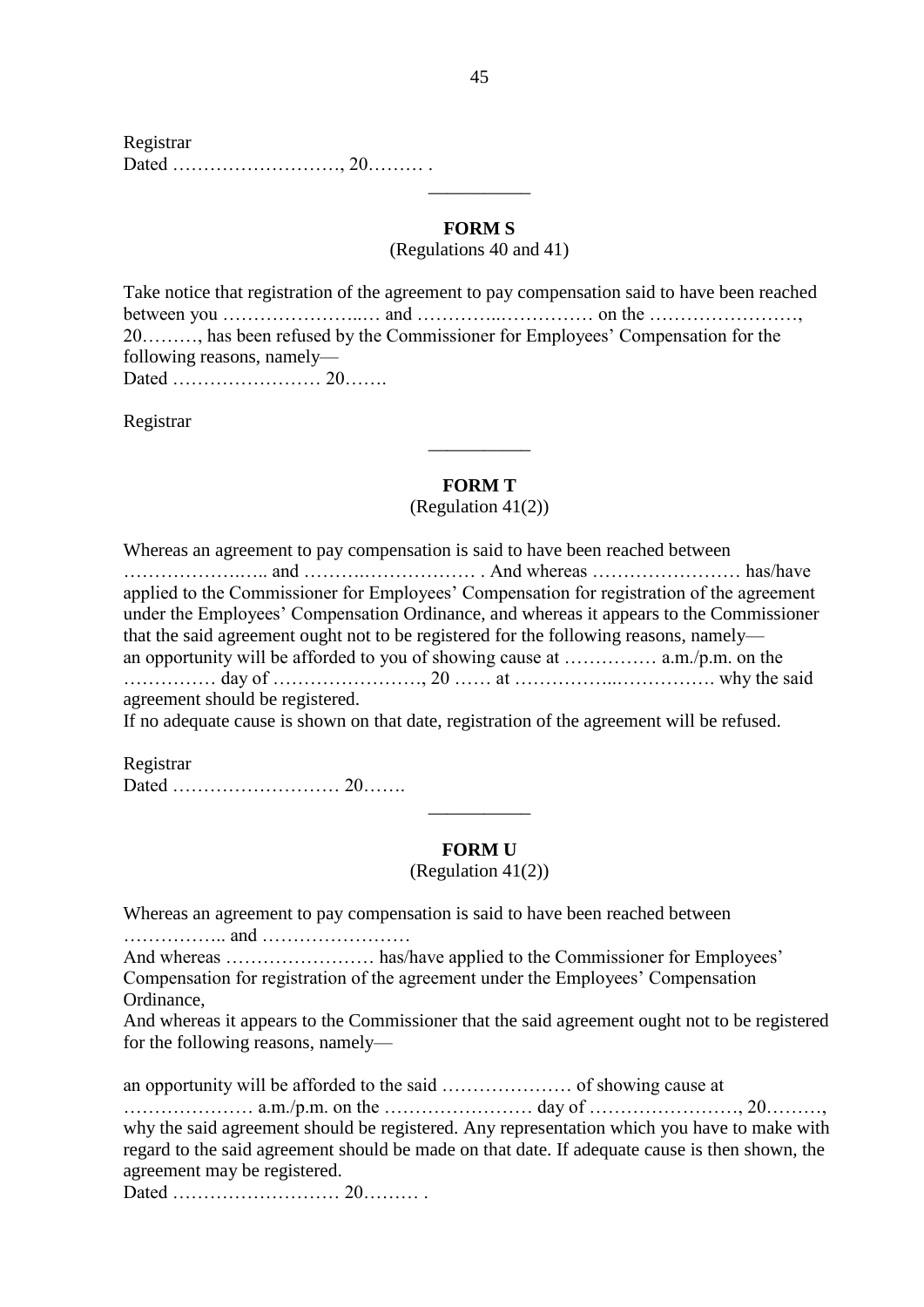Registrar

# **FORM V**

\_\_\_\_\_\_\_\_\_\_\_

### (Regulation 43)

#### REGISTER OF AGREEMENTS FOR THE YEAR 20………

Serial No. Date of Agreement Date of Registration Employer Employee Initials of Registrar Reference to orders rectifying the register Address of person against whom order made Amount and particulars This memorandum of agreement bearing Serial No. …………………………… of 20………, in the register of agreements has been recorded this …………………… day of ……………………, 20……… . (Signature)

Registrar

#### **FORM W**

\_\_\_\_\_\_\_\_\_\_\_

# (Regulation 44)

# REGISTER OF ORDERS FOR THE YEAR 20………

| Serial No.                                  |
|---------------------------------------------|
| Date of Order                               |
| Date of Registration                        |
| Employer                                    |
| Employee                                    |
| Initials of Registrar                       |
| Reference to orders rectifying the register |
| Address of person against whom order made   |
| Amount and particulars                      |
|                                             |
|                                             |
| $20$                                        |
| (Signature)                                 |

Registrar

\_\_\_\_\_\_\_\_\_\_\_